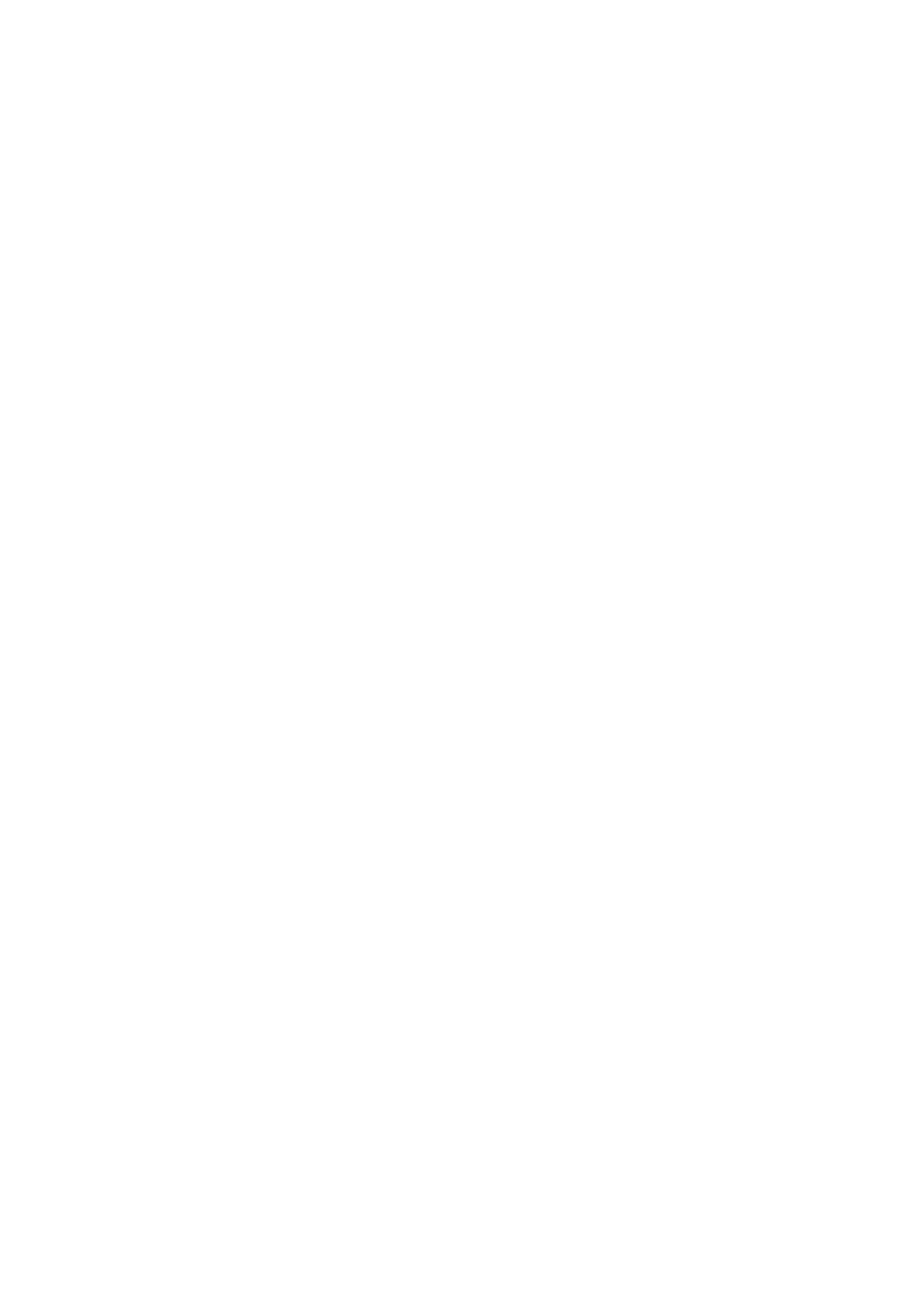# Monetary Policy Report

The Riksbank's Monetary Policy Report is published six times a year. The report describes the deliberations made by the Riksbank when deciding what is an appropriate monetary policy to conduct.<sup>1</sup> The report includes a description of the future prospects for inflation and economic activity based on the monetary policy that the Riksbank currently considers to be well‐balanced.

The purpose of the Monetary Policy Report is to produce background material for monetary policy decisions, and to spread knowledge about the Riksbank's assessments. By publishing the reports, the Riksbank aims to make it easier for external parties to follow, understand and assess its monetary policy.

The Riksbank must submit a written report on monetary policy to the Riksdag (Swedish Parliament) Committee on Finance at least twice a year (see Chapter 6, Article 4 of the Sveriges Riksbank Act (1988:1385). During the spring, special material is submitted as a basis for the evaluation of monetary policy. During the autumn, the current Monetary Policy Report is submitted as an account of monetary policy.

The Executive Board made a decision on the Monetary Policy Report on 2 July 2018. The report may be downloaded in PDF format from the Riksbank's website www.riksbank.se, where more information about the Riksbank can also be found.

<u> Andrew Maria (1989)</u>

 $1$  See "Monetary policy in Sweden" on the next page for a description of the monetary policy strategy and what can be regarded as an appropriate monetary policy.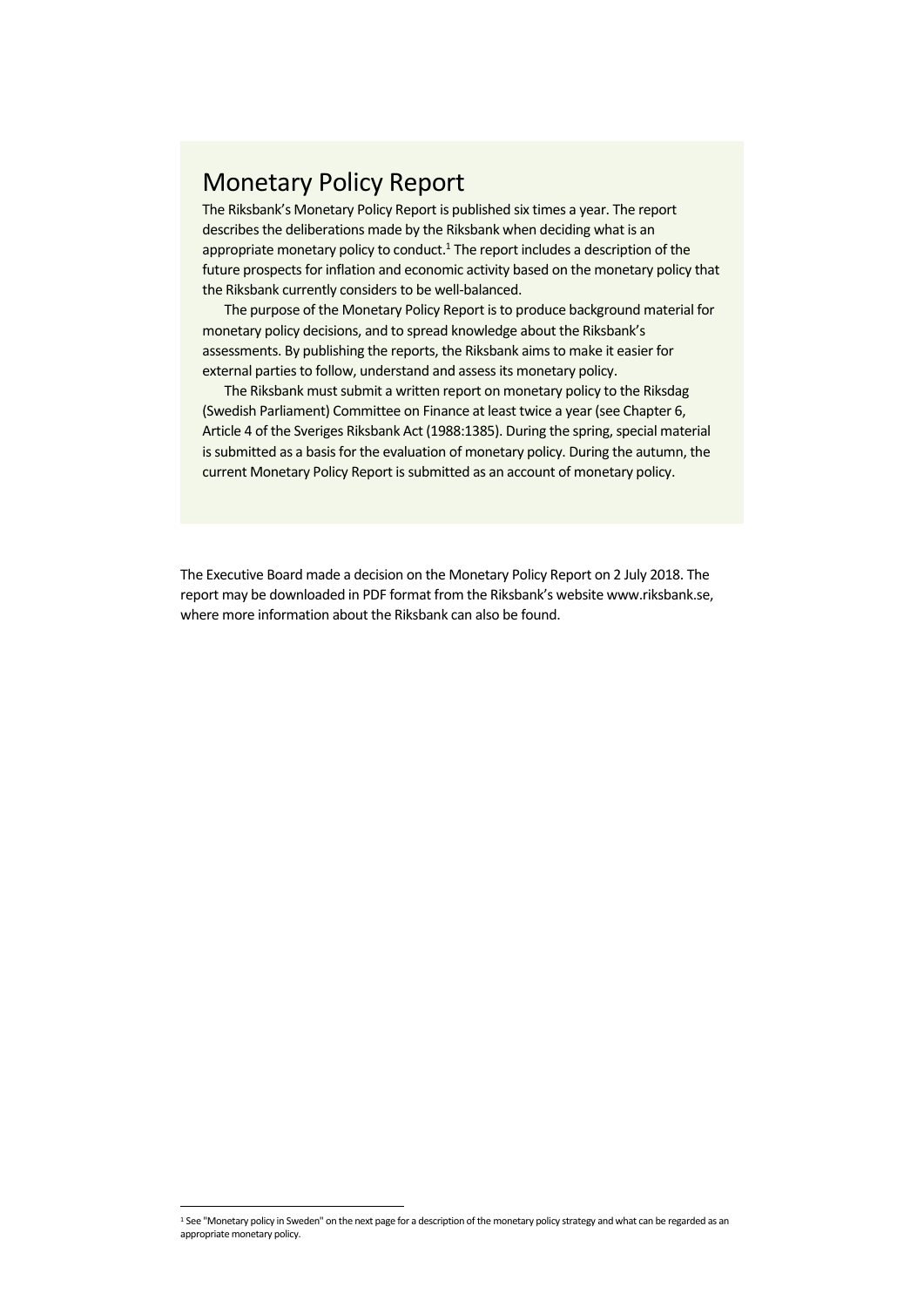# Monetary policy in Sweden

### **MONETARY POLICY STRATEGY**

- According to the Sveriges Riksbank Act, the objective for monetary policy is to maintain price stability. The Riksbank has defined this as a 2 per cent annual increase in the consumer price index with a fixed interest rate (CPIF).
- At the same time as monetary policy is aimed at attaining the inflation target, it shall support the objectives of general economic policy for the purpose of attaining sustainable growth and a high level of employment. This is achieved through the Riksbank, in addition to stabilising inflation around the inflation target, endeavouring to stabilise production and employment around paths that are sustainable in the long term. The Riksbank therefore conducts what is generally referred to as flexible inflation targeting. This does not mean that the Riksbank neglects the fact that the inflation target is the overriding objective.
- It takes time before monetary policy has a full impact on inflation and the real economy. Monetary policy is therefore guided by forecasts for economic developments. The Riksbank publishes its own assessment of the future path for the repo rate. This repo‐rate path is a forecast, not a promise.
- In connection with every monetary policy decision, the Executive Board makes an assessment of the repo-rate path needed, and any potential supplementary measures necessary, for monetary policy to be well‐balanced. The trade‐off is normally a question of finding an appropriate balance between stabilising inflation around the inflation target and stabilising the real economy.
- There is no general answer to the question of how quickly the Riksbank aims to bring the inflation rate back to 2 per cent if it deviates from the target. A rapid return may in some situations have undesirable effects on production and employment, while a slow return may have a negative effect on confidence in the inflation target. The Riksbank's ambition has generally been to adjust monetary policy so that inflation is expected to be fairly close to the target in two years' time.
- To illustrate the fact that inflation will not always be exactly 2 per cent each month, a variation band is used that spans 1 to 3 per cent, which captures around three quarters of the historical monthly outcomes of CPIF inflation. The Riksbank always strives for 2 per cent inflation, regardless of whether inflation is initially inside or outside the variation band.
- According to the Sveriges Riksbank Act, the Riksbank's tasks also include promoting a safe and efficient payment system. Risks linked to developments in the financial markets are taken into account in the monetary policy decisions. With regard to preventing an imbalance in asset prices and indebtedness however, well-functioning regulation and effective supervision play a central role. Monetary policy only acts as a complement to these.
- In some situations, as in the financial crisis 2008–2009, the repo rate and the repo-rate path may need to be supplemented with other measures to promote financial stability and ensure that monetary policy is effective.
- The Riksbank endeavours to ensure that its communication is open, factual, comprehensible and up‐to‐date. This makes it easier for economic agents to make good economic decisions. It also makes it easier to evaluate monetary policy.

### **DECISION‐MAKING PROCESS**

The Executive Board of the Riksbank usually holds six monetary policy meetings per year at which it decides on monetary policy. A Monetary Policy Report is published in connection with these meetings. Approximately two weeks after each monetary policy meeting, the Riksbank publishes minutes from the meeting, in which it is possible to follow the discussion that led to the current decision and to see the arguments put forward by the different Executive Board members.

### **PRESENTATION OF THE MONETARY POLICY DECISION**

The monetary policy decision is presented in a press release at 9:30 a.m. on the day following the monetary policy meeting. The press release also states how the individual Executive Board members voted and provides the main motivation for any reservations entered. A press conference is held on the day following the monetary policy meeting.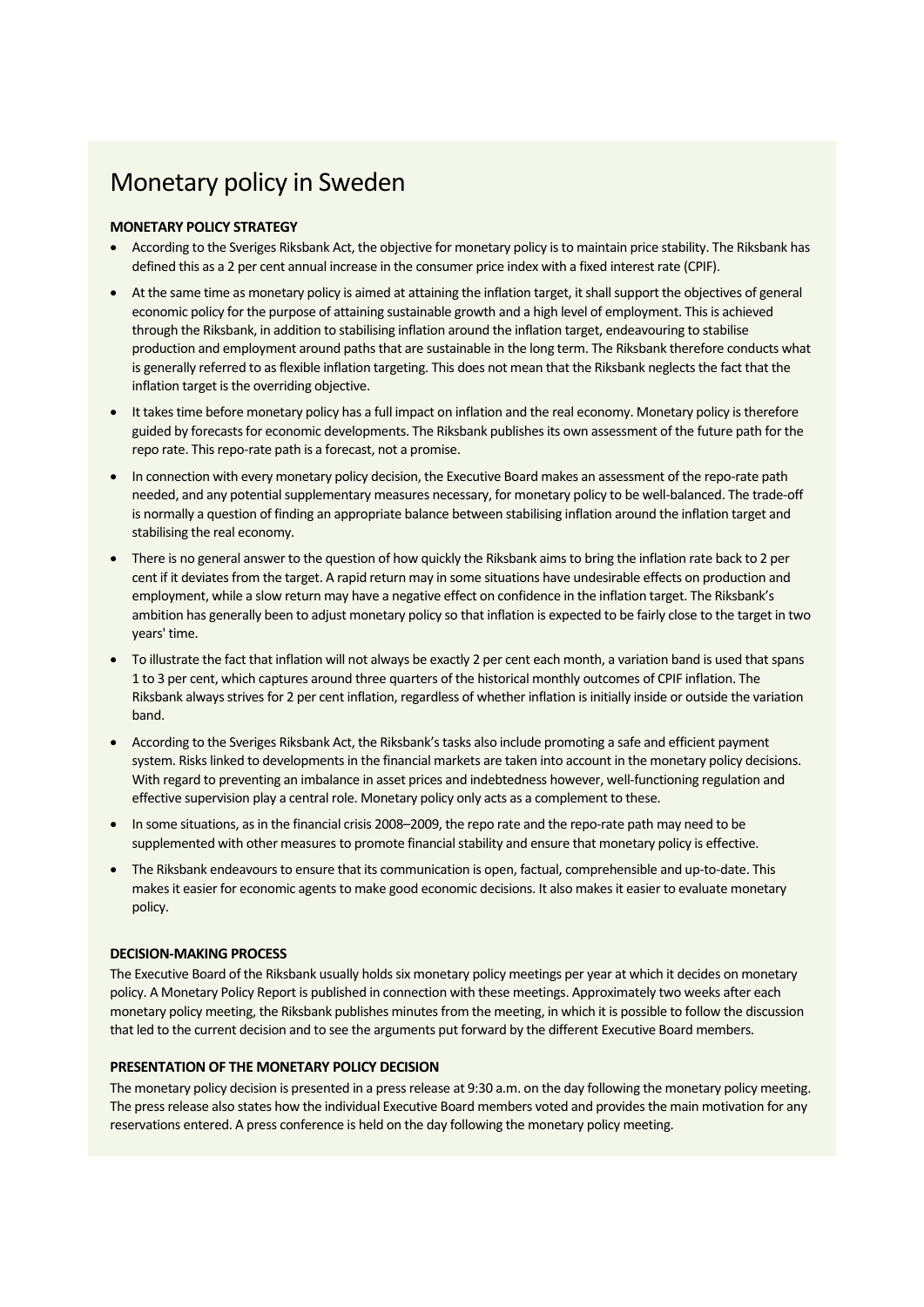# Contents

# **CHAPTER 1 – Monetary policy considerations 5**

Swedish inflation on target, uncertain international situation 5 Current monetary policy 7 Uncertainty and risks 9 **ARTICLE** – The Phillips curve and monetary policy 13

# **CHAPTER 2 – Financial conditions 17**

International developments 17 Financial conditions in Sweden 20

### **CHAPTER 3 – The current economic situation 23**

Inflation in Sweden 23 Global and Swedish economic activity 24

# **CHAPTER 4 – The economic outlook and inflation prospects 29**

International outlook 29 Sweden 31

**Tables 36**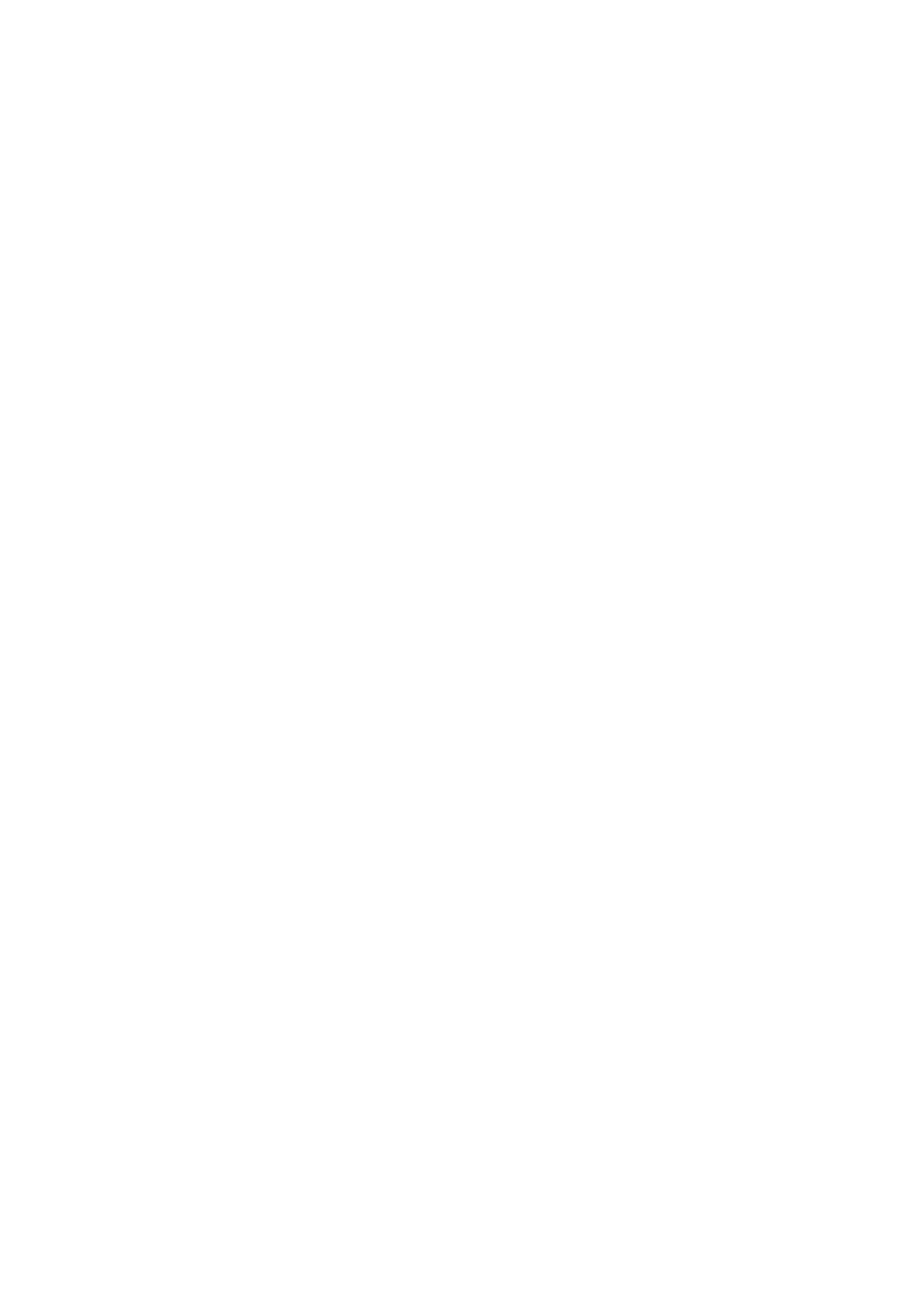# **CHAPTER 1** – Monetary policy considerations

Economic developments abroad remain favourable. The overall prospects for global economic activity remain largely unchanged since the Monetary Policy Report in April, even if uncertainty has increased as a result of, for example, increased trade restrictions and economic policy developments in Italy. In Sweden, economic activity is high, the labour market remains strong and inflation is on target. The krona exchange rate has developed more weakly than expected and together with more rapid energy price increases, this will contribute to higher CPIF inflation in the year ahead compared with the previous assessment. Further ahead, however, the forecast for CPIF inflation is unchanged.

One important condition for inflation to remain close to 2 per cent is that monetary policy continues to be expansionary. This is underlined by the fact that measures of underlying inflation, which provide an indication of where inflation is heading, suggest that inflationary pressures are still moderate. The Executive Board has therefore decided to hold the repo rate unchanged at −0.50 per cent. The forecast for the repo rate is also unchanged and indicates as before that slow repo rate rises will be initiated towards the end of the year. Reinvestments of redemptions and coupon payments in the government bond portfolio will continue until further notice, in accordance with previous decisions. The expansionary monetary policy underlines the Riksbank's aim to safeguard the role of the inflation target as nominal anchor for price‐setting and wage formation.

# Swedish inflation on target, uncertain international situation

GDP growth abroad (aggregated with the weights in the KIX krona index) was almost 3 per cent last year and economic activity has improved in most countries. Economic developments abroad remain favourable even though 2018 began with slightly weaker growth rates. The upturn in global trade, as well as confidence among households and companies, has softened slightly from high levels but this development is deemed partly to be an effect of temporary factors and not a sign of clear deterioration in economic activity. However, uncertainty has increased regarding, for example, increased trade restrictions and economic policy developments in Italy, which have also caused fluctuations in financial markets in recent times. In an environment where interest rates abroad are rising, there is also uncertainty regarding developments in several emerging market economies. So far, the increased uncertainty is deemed to have had only marginal effects on the global economy. However, it is difficult to quantify in a forecast how these risks may affect future developments.

During the first half of 2018, a higher oil price has contributed to rising inflation in both Sweden and large parts of the world. However, measures of underlying inflation are subdued and even though global inflation is expected to rise slightly, it is deemed to remain relatively moderate in the years ahead. This is an important reason why the normalisation of international monetary policy is occurring slowly ‐ even if central banks are in

### **Table 1:1.**

#### **Important factors for monetary policy**

International economic activity is strengthening but uncertainty has increased. Moderate increase in global inflation and slow normalisation of monetary policy abroad.

The krona exchange rate is expected to strengthen gradually in the years ahead.

Resource utilisation in Sweden is still higher than normal.

Inflation expectations compatible with the inflation target, CPIF inflation close to 2 per cent but moderate underlying inflation.

Conclusion: Monetary policy needs to remain expansionary for inflation to be close to target. The repo rate is held unchanged at −0.50 and as in April, slow repo rate increases are expected to be initiated towards the end of the year. Reinvestments of redemptions and coupon payments in the Riksbank's bond portfolio will continue. The mandate that facilitates a rapid intervention on the foreign‐exchange market is being extended.

### **Table 1:2.**

### **Important forecast revisions**

Higher oil prices going forward in line with futures prices.

Weaker krona throughout the forecast period.

Higher inflation in the year ahead, as a result of a more rapid rate of increase in energy prices and a weaker krona.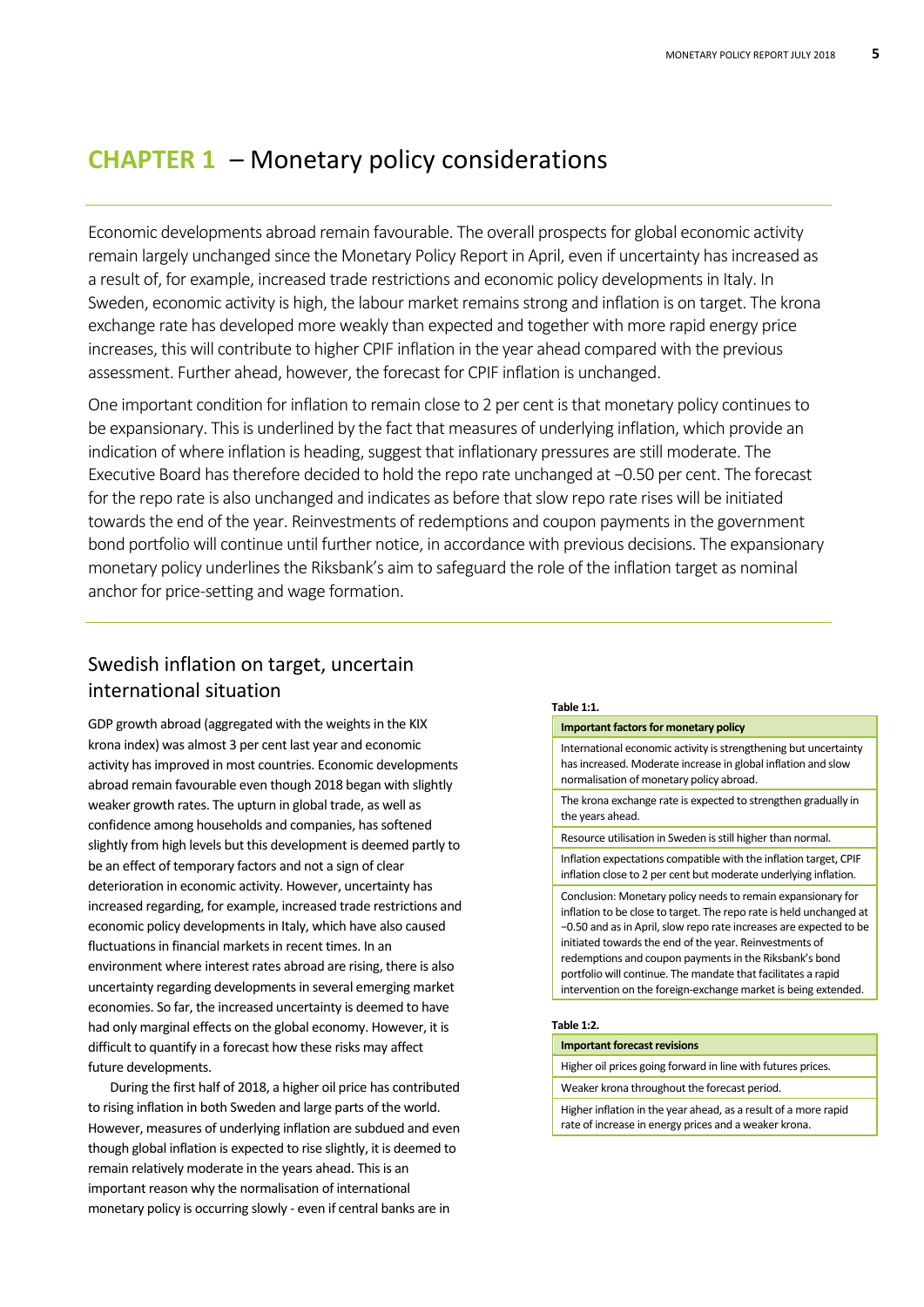different phases. The Federal Reserve is making monetary policy gradually less expansionary with policy‐rate rises and a tapering of asset holdings, while the European Central Bank (ECB) continues to increase its asset holdings. The ECB has communicated that it expects net asset purchases to be concluded in December, but that policy rates will continue at current levels at least until the end of the summer of 2019. Market pricing has therefore been adjusted so that the ECB is expected to increase its policy rate slightly later and at a slower pace in the coming years compared with the assessment in April. The financial conditions abroad and in Sweden are still expansionary and households and companies still meet low interest rates.

The economic situation in Sweden is strong and growth has been high for several years (see Figure 1:2). Very low interest rates and good development in Swedish export markets have contributed. Favourable funding terms have also contributed to substantially increased housing construction. In the forecast, GDP growth abroad is expected to fall to a pace more in line with a long‐term trend while housing construction in Sweden declines. This means that Swedish growth will also decline in the coming years to historically more normal growth rates. Overall, GDP is expected to grow by just over 2.5 per cent this year and then increase by about 2 per cent a year in 2019 and 2020.

Developments on the labour market have been very strong for several years. Labour supply has increased rapidly as a result of both high growth in the population and an upturn in the labour force participation rate. The employment rate has been rising and unemployment has been falling for almost five years. In May, seasonally adjusted unemployment was 6.1 per cent. The inflow into the population and the labour force still largely consists of people who will probably have a relatively weak connection to the labour market. For instance, in many cases these are people who lack upper‐secondary school education. To further reduce unemployment significantly, a number of different economic policy measures are required in addition to the expansionary monetary policy. The Riksbank expects unemployment to increase slightly in the years ahead.

Resource utilisation is deemed to be higher than normal. Considerable shortages and long recruitment times suggest that companies are having difficulties finding the staff they seek. All in all, resource utilisation on the labour market, and in the economy as a whole, is expected to rise further this year and continue to be higher than normal in the years ahead. A high level of resource utilisation on the labour market has contributed to wage growth beginning to rise, and this is expected to continue in the period ahead.<sup>2</sup>

Inflation has trended upwards in recent years (see Figure 1:3). The upturn is primarily deemed to be a result of rising resource utilisation, which has made it easier for companies to raise their prices. Another contributory factor is the weaker krona, which

<u> 1989 - Johann Barn, mars ar breithinn ar chuid ann an t-</u>

**Figure 1:1. Repo rate with uncertainty bands**  Per cent



 $50\%$  75 %  $90\%$ 

Note. The uncertainty bands for the repo rate are based on the Riksbank's historical forecasting errors and the ability of risk‐premium adjusted forward rates to forecast the future repo rate for the period 1999 up to the point when the Riksbank started to publish forecasts for the repo rate during 2007. The uncertainty bands do not take into account the fact that there may be a lower bound for the repo rate. Outcomes are daily rates and forecasts refer to quarterly averages.

Source: The Riksbank





Note. The uncertainty bands are based on the Riksbank's historical forecasting errors. There is also uncertainty for the outcomes for GDP, as the figures in the National Accounts are revised several years after the preliminary publication.

Sources: Statistics Sweden and the Riksbank



### **Figure 1:3. CPIF with uncertainty bands**  Annual percentage change

Note. The uncertainty bands are based on the Riksbank's historical forecasting errors.

<sup>2</sup> For a discussion on the correlation between resource utilisation, wages and inflation, see also the article "The Phillips curve and monetary policy" in this report.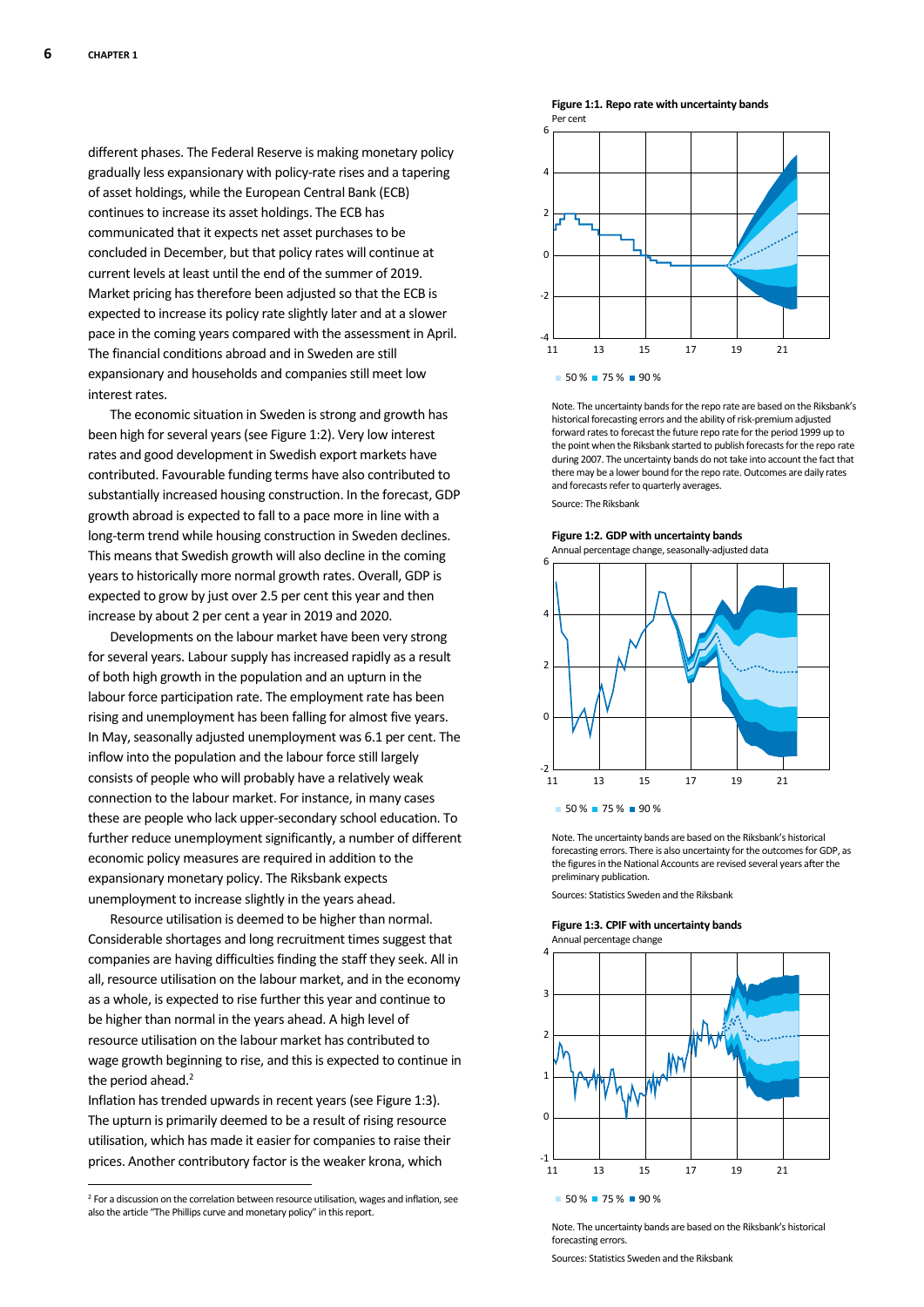has exerted upward pressure on the prices of imported goods and services. In the coming years, rising inflation abroad and high resource utilisation in Sweden are expected to contribute to inflationary pressures. At the same time, the krona is expected to strengthen gradually, subduing the rate of inflation. The cyclical conditions for the development of inflation are deemed to be largely unchanged compared with the previous Monetary Policy Report, while the expectation is that the krona will be weaker and energy prices will increase more rapidly. Inflation will therefore be slightly higher in the year ahead and then be approximately unchanged compared with the previous forecast. Overall, it is the Riksbank's assessment that inflation will be close to 2 per cent in the next few years.

# Current monetary policy

The Riksbank's monetary policy with a negative policy rate and extensive purchases of government bonds has had a clear impact on short‐term and long‐term market rates and on the krona exchange rate.<sup>3</sup> Since 2014, inflation has risen and over the past year, it has been close to the target. Both short‐ and long‐term inflation expectations have also risen and they are also close to 2 per cent (see Figure 3:5). Monetary policy has helped strengthen economic activity and reduce unemployment.

# **Expansionary monetary policy for continued on‐target inflation going forward**

Certain question marks about the strength of international economic activity in the period ahead are reflected in short‐term indicators. But economic activity has continued to strengthen both in Sweden and abroad and the overall economic prospects remain largely unchanged. Inflation has been slightly higher than expected and as a result of rapidly rising energy prices and a weaker krona, the forecast for CPIF inflation has been revised up for the year ahead to just above 2 per cent. In the slightly longer term, the forecast for inflation is unchanged.

How the krona develops has bearing on inflation. The exchange rate is expected to strengthen gradually in the coming years but the forecast is associated with uncertainty. It is important that the krona exchange rate develops in a manner compatible with inflation remaining close to target.

Measures of underlying inflation, which provide an indication of where inflation is heading, suggest that inflationary pressures are still moderate. For inflation to remain close to 2 per cent, it is important that economic activity continues to be strong and has an impact on price increases. Monetary policy therefore needs to continue to be expansionary and the Executive Board has decided to hold the repo rate unchanged at −0.50 per cent. The forecast for the repo rate is also unchanged and indicates that slow repo rate rises will be initiated towards the end of the year (see Figure 1:4). The Riksbank's strategy for the gradual

<u> 1989 - Johann Barn, mars ar breithinn ar chuid ann an t-</u>



Note. Outcomes are daily data and the forecasts refer to quarterly averages. Source: The Riksbank

### **The inflation target and measures of underlying inflation**

The inflation target is formulated in terms of the CPIF, and monetary policy is normally focused on inflation being close to target a few years ahead. This is why monetary policy is based on forecasts for CPIF inflation. Inflation is constantly affected by temporary price movements, that have little significance for the development of inflation in the longer term. To gain a better understanding of the trend, or underlying inflation, the Riksbank also analyses other measures of inflation than CPIF. Measures of underlying inflation provide an indication of where inflation is heading in the slightly longer term.

Many central banks use measures of underlying inflation in their analysis and communication but there is no uniform definition of the concept. It is common to construct measures of underlying inflation by excluding individual components, whose price changes are deemed to be temporary, from the normal inflation measure. As these temporary variations tend to cancel each other out over time, a more even time series is derived that can reflect underlying inflation in a better way.

An example of a component that often varies considerably and hence has a major impact on the measured rate of inflation, is energy prices. Changes in energy prices may have effects on inflation that are not merely temporary, however. A more lasting strengthening in global economic activity often leads to a trend of higher energy prices. An increase in energy prices can also result in higher prices of other products, thereby gradually affecting wages and inflation expectations as well. As with other measures of underlying inflation, a measure that excludes energy prices should therefore only be seen as an indicator.

Another way of measuring underlying inflation is to use statistical methods to exclude or lessen the significance of prices that have historically been seen to vary sharply. The Riksbank's measures TRIM85 and UND24 are examples of this, but the Riksbank also regularly calculates other measures.

Inflation measured in terms of the CPIF has been close to the target of 2 per cent over the last year while several measures of underlying inflation declined during the second half of last year. The Riksbank sees this as an indication that trend inflation is lower than CPIF inflation and that continued expansionary monetary policy is needed to keep CPIF inflation close to 2 per cent going forward.

<sup>&</sup>lt;sup>3</sup> See the article "The effects of monetary policy on financial variables" in Monetary Policy Report, April 2017.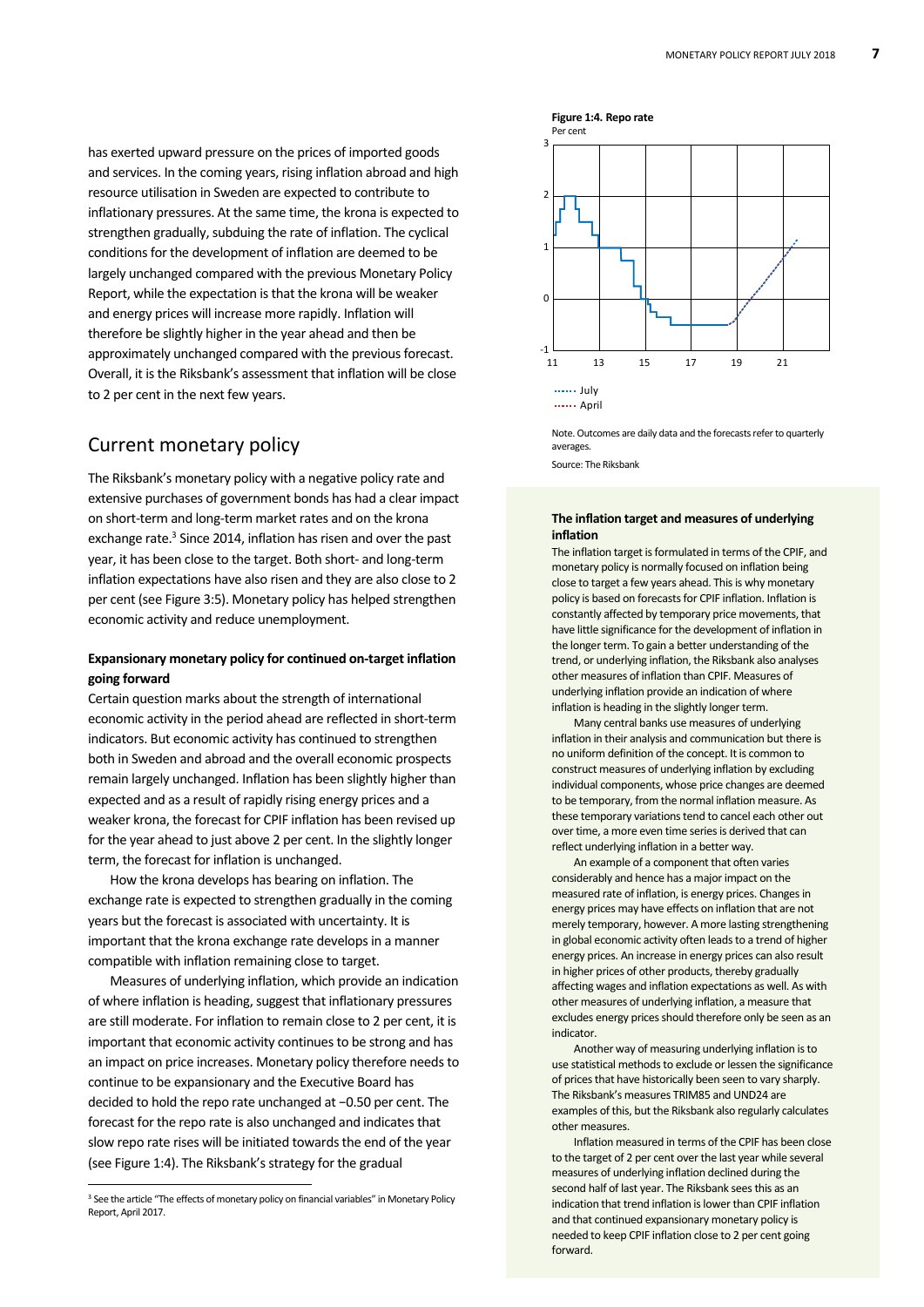normalisation of monetary policy involves continuing to reinvest redemptions and coupon payments in the government bond portfolio for some time after the increases in the repo rate have begun.4

At the end of June, the Riksbank's government bond holdings amounted to about SEK 330 billion, expressed as a nominal amount (see Figure 1:5).<sup>5</sup> Until further notice, redemptions and coupon payments will be reinvested in the government bond portfolio. In December 2017, the Executive Board decided to bring forward reinvestments of the large redemptions that are due during the first half of 2019. The Riksbank already started reinvestments in January and these will continue until the middle of 2019 (see Figure 1:6). This means that the Riksbank's holdings of government bonds will increase temporarily in 2018 and the beginning of 2019.

The Executive Board has also taken a decision to extend the mandate that facilitates rapid intervention on the foreignexchange market until February 2019. Inflation is close to the target of 2 per cent and the krona exchange rate has weakened over the last year. But in the years ahead, it is expected to strengthen (see Figure 1:7) and the exchange rate is still a source of uncertainty as regards the development of inflation. An excessively rapid appreciation of the krona would make it more difficult for the Riksbank to stabilise inflation.

Just as in many other countries in the world, Swedish monetary policy is expansionary and will remain so in the coming years. For example, the real repo rate is expected to be negative throughout the forecast period (see Figure 1:8).

### **Monetary policy considerations**

The Swedish economy continues to develop strongly with a level of resource utilisation that is higher than normal and a CPIF inflation rate that has been close to 2 per cent for some time. Both short‐ and long‐term inflation expectations are also compatible with the inflation target. Compared with the Monetary Policy Report in April, inflation is now expected to be higher in the year ahead and be just above target (see Figure 1:9). This could be an argument in favour of making monetary policy slightly less expansionary, for example by increasing the repo rate slightly earlier than in the Riksbank's forecast.

But it has taken time to bring up inflation and inflation expectations and there are also factors that could speak for making monetary policy slightly more expansionary by, for example, delaying repo rate increases. Uncertainty about developments abroad, especially regarding trade conditions, has increased and expectations have shifted towards a slightly more expansionary monetary policy in the euro area. If monetary policy in Sweden were to normalise too early, it could lead to a more rapid appreciation of the krona and lower inflation.

<u> 1989 - Johann Stein, mars an de Brasilia (b. 1989)</u>





Note. Forecast up until June 2019, after that a technical projection with the assumption that no further reinvestments are made. The development of the holdings is also affected to a certain extent by the bonds' market prices and by which bonds the Riksbank chooses to reinvest in. The vertical line marks the shift between the forecast and technical projection. Source: The Riksbank



**Figure 1:6. The Riksbank's purchases and reinvestments**  Nominal amounts, SEK billion

Note. The development for reinvestments from mid‐2018 onwards is a forecast and refers to nominal amounts. The final amounts will depend on prevailing market prices.

Source: The Riksbank



**Figure 1:7. Competition‐weighted nominal exchange rate, KIX**  Index, 1992‐11‐18 = 100

Note. Outcomes are daily rates and forecasts refer to quarterly averages. KIX refers to an aggregate of countries that are important for Sweden's international transactions.

Sources: National sources and the Riksbank

<sup>4</sup> See the article "The Riksbank's strategy for a gradual normalisation of monetary policy" in Monetary Policy Report, December 2017.

<sup>&</sup>lt;sup>5</sup> In addition to purchases made since 2015, the holdings also include the portfolio built up during 2012 and reinvestments of redemptions and coupon payments.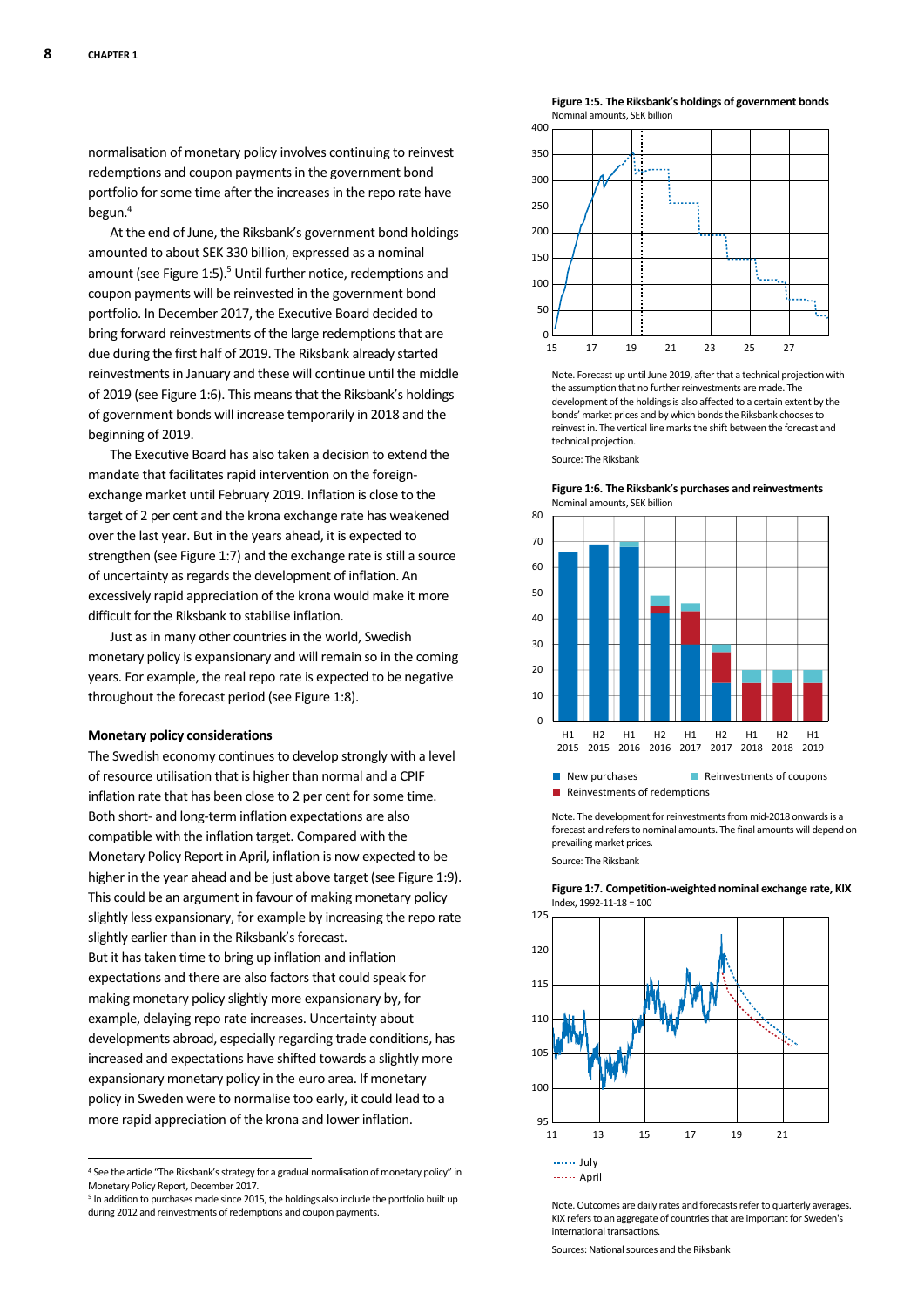Overall, the Executive Board deems it appropriate to keep monetary policy unchanged. As previously, wage growth and various measures of underlying inflation suggest that inflationary pressures in the economy are moderate. Monetary policy therefore needs to proceed cautiously to keep inflation close to target. In addition, the upward revision of the forecast in the shorter-term perspective is primarily associated with energy prices temporarily rising more rapidly. And in the slightly longer term, the inflation forecast is unchanged The repo rate is therefore being left unchanged at −0.50 per cent and as in April, the repo rate forecast indicates that slow increases will be initiated towards the end of the year. If the conditions for inflation were to change, so that it becomes higher or lower, the Executive Board is prepared to adapt monetary policy.

# Uncertainty and risks

Forecasts of future economic developments are always uncertain, as illustrated by the uncertainty bands in Figures 1:1– 1:3. In the Riksbank's forecasts, the risks of more and less favourable developments shall in principle be balanced. It is difficult, however, to assess the likelihood of future events and the consequences they might have should they occur.

Neither is it obvious how monetary policy should relate to uncertainty and risks. There are occasions on which monetary policy deliberations may wish to pay particular attention to certain risks, the consequences of which may have a severe impact on economic development. But, on other occasions, it may be necessary to await more information before adjusting monetary policy.

### **Uncertainty about growth abroad**

Developments in the euro area, Sweden's most important trading partner, are still strong. The Riksbank's previous forecasts underestimated growth in the euro area in 2017, illustrating that stronger growth than in the forecast cannot be ruled out. Confidence among households and companies is high, although it has declined recently. At the same time, uncertainty regarding the forecast has increased. The economic policy situation in Italy is one source of the increased uncertainty. Yields on Italian government bonds rose sharply during the second half of May. One of several explanations for the yield upturn is the question mark regarding the sustainability of public finances in Italy should fiscal policy be made more expansionary and national debt once again increased faster than GDP (see Figure 1:10).<sup>6</sup> This development could, in a worst‐case scenario, have consequences for the European Monetary Union. Another related factor that explains the rise in yields is the link to Italian banks, which have substantial holdings of domestic government bonds. However, the institutions charged with managing problem banks in the

<u> 1989 - Johann Barn, mars ar breithinn ar chuid ann an t-</u>



Note. The real repo rate is calculated as the mean of the Riksbank's repo rate forecast for the year ahead minus the inflation forecast (CPIF) for the corresponding period.

Sources: Statistics Sweden and the Riksbank





Sources: Statistics Sweden and the Riksbank

Note. Refers to consolidated gross debt in the public sector (Maastricht debt). Source: Eurostat

<sup>6</sup> For a discussion of which factors affect the assessment of sustainability in a country's public finances, see the article "The sustainable development of public debt?" in the Monetary Policy Report, July 2011.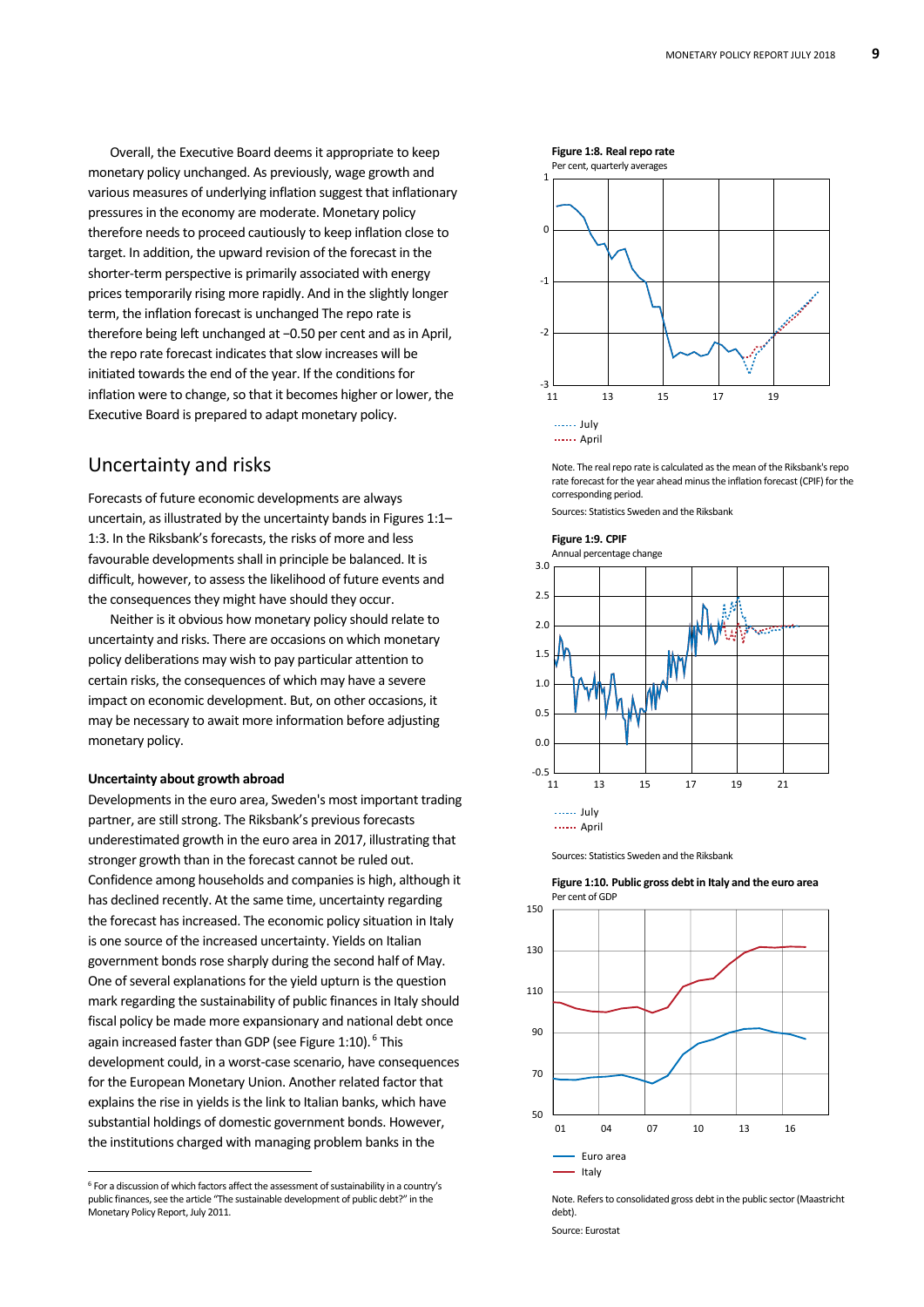euro area are significantly better equipped today than when the European sovereign debt crisis broke out in the autumn of 2011. As regards other European risks, uncertainty regarding the effects of the United Kingdom's exit from the EU still lingers.

The recent escalation in the trade conflict between the United States and other countries has significantly increased the uncertainty surrounding the prospects for global trade and international growth. If the conflict escalates further or spreads to even more countries, the effects on international growth risk being greater.<sup>7</sup>

There is also uncertainty as regards developments in several emerging market economies. High inflation, large current account deficits and political risks entail vulnerabilities for these countries in an environment in which international interest rates are increasing and the US dollar is strengthening.

### **Uncertainty about inflation abroad**

Despite strengthened economic activity, inflation remains low in many countries. Against this backdrop, the Riksbank's forecast indicates that the rising level of resource utilisation abroad will only gradually have an impact on inflation, which is hence projected to rise at a slow pace. But the possibility cannot be ruled out that the correlation between resource utilisation and inflation has been more permanently weakened, resulting in inflation rising even more slowly. On the other hand, were inflation to follow historically normal correlations with resource utilisation, international inflation could instead be higher than in the Riksbank's forecast.

Recently rising oil prices have led to the forecast for inflation abroad being revised up in the near term but not in the longer term. The possibility that the oil price will continue to rise or have more lasting effects on inflation abroad cannot be ruled out. This is also a factor that could lead to higher international inflation than in the Riksbank's forecast.

### **Housing market posing significant risks to growth in Sweden**

The Riksbank has been discussing the risks on the Swedish housing market for a long time. Since the autumn of 2017, housing prices have fallen in Sweden, but the price fall has recently come to a halt (see Figure 1:11). As before, the Riksbank's assessment is that prices are starting to stabilise and will then rise at a moderate pace in the period ahead. But the lower housing prices are nevertheless expected to subdue housing investment and GDP growth, particularly in 2019. There are now also signs that confidence among Swedish households has been slightly negatively affected by the slowdown in the housing market (see Figure 3:8). Nevertheless, the downturn that has occurred so far is not expected to have any significant effects on the development of consumption in the years ahead.

However, uncertainty over price developments in the housing market is considerable, and a greater price fall cannot be

<u> 1989 - Johann Barn, mars ar breithinn ar chuid ann an t-</u>

#### **Side‐effects of monetary policy**

There is apprehension that the monetary policy conducted in recent years may lead to undesirable side‐effects. The Riksbank continuously analyses the effects of the negative repo rate and the extensive bond purchases.

The profitability of Swedish banks has been high and stable in recent years despite low and negative interest rates. Neither do the negative interest rates seem to have led to an increased demand for cash; on the contrary, demand is lower than when the repo rate first became negative. It is still only a small portion of deposits that take place at negative interest rates and then only from certain companies and parts of the public sector.

Another possible consequence of low and negative interest rates is that they can create incentives for excessive risk‐taking in the economy. Assets may become overvalued, risk may be incorrectly priced and the indebtedness of various agents may increase in an unsustainable manner. The increase in Swedish household indebtedness has long been a cause for concern. It is therefore important to increase households' resilience in different ways and limit the risks of their high indebtedness.

Another possible side‐effect is that the functioning of the financial markets may be impaired by the negative interest rate and government bond purchases. So far, the markets have been able to manage negative rates without much friction. Turnover on the government bond market has fallen in recent years, probably due in part to the fact that the Riksbank's bond purchases have led to a decrease in the volume of bonds available for trading on the market. But other circumstances, such as new financial regulations, may also have affected turnover. Compared with the previous year, market makers on the government bond market say that market liquidity has deteriorated while Swedish and foreign investors judge that there has been no significant change. The Riksbank is closely monitoring developments by, for example, having regular contacts with relevant participants.



**Figure 1:11. House prices according to HOX Sweden** 

Sources: Valueguard and the Riksbank

<sup>7</sup> See the box "Increased trade barriers and the Riksbank's forecast: an update" in chapter 4 in this report.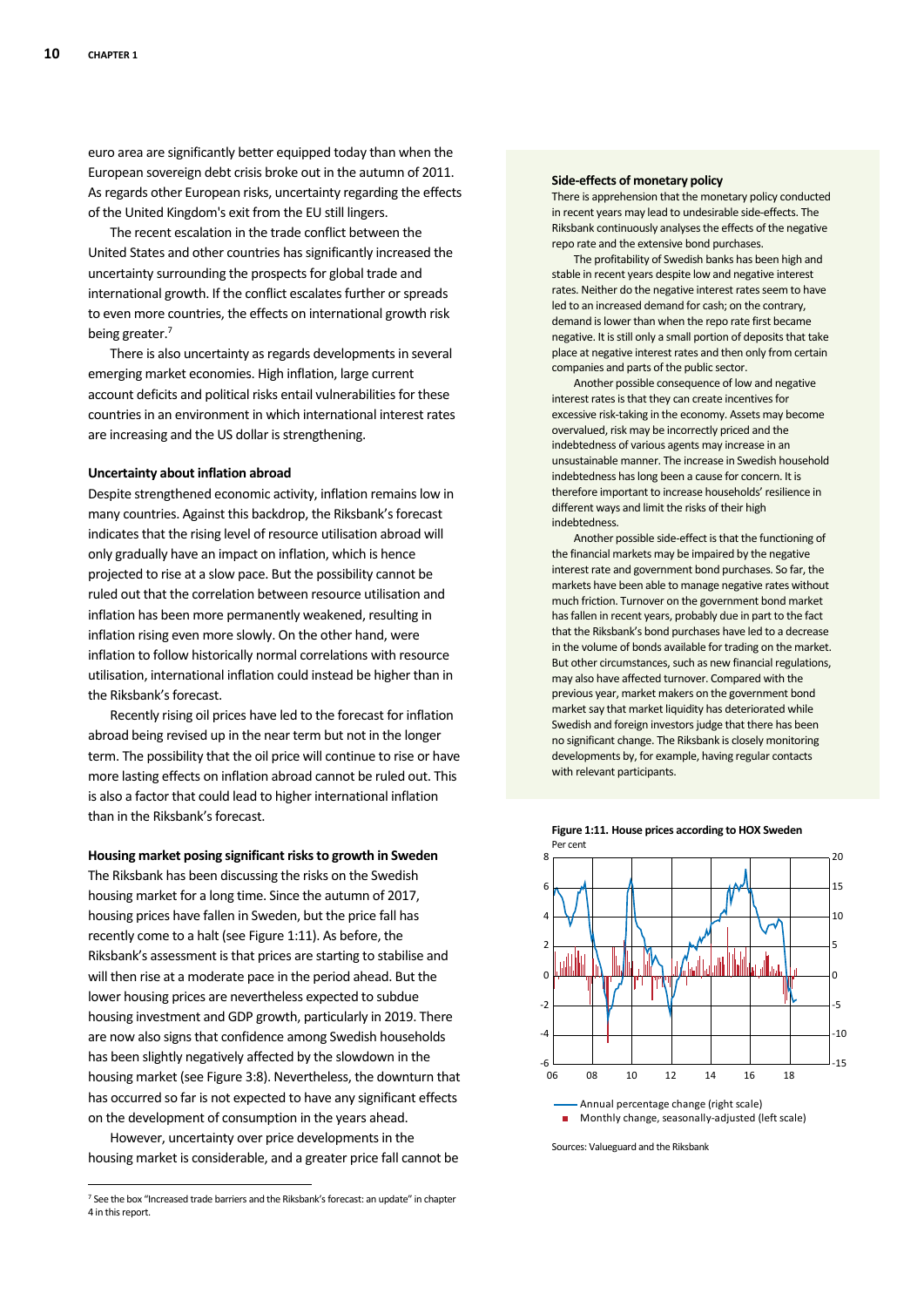ruled out. This could dampen housing investment substantially more than in the Riksbank's forecast, and also have a significantly negative effect on household consumption.

### **Uncertainty surrounding the inflation forecast**

As described above, inflation abroad can be both higher and lower than in the Riksbank's forecast. Historical correlations suggest that lower international inflation will also, all other factors being equal, lead to lower inflation in Sweden, and vice versa when inflation abroad rises.<sup>8</sup>

Recently rising oil prices are expected to contribute to higher inflation in the year ahead both abroad and in Sweden. The Riksbank's forecast assumes that energy prices will increase significantly more slowly in the period ahead than they have recently. A risk is if energy prices increase more rapidly than is assumed in the forecast of if the price increases that have already occurred have a more lasting effect on inflation and inflation expectations.

Changes in the krona exchange rate are as always difficult to forecast. The Riksbank's forecast predicts a strengthening of the krona. A more rapid appreciation of the krona than expected would further dampen import prices, making it more difficult to stabilise inflation around the target. The problems could be particularly serious if confidence in the inflation target were to once again weaken through falling inflation expectations. The krona may also be weaker than in the Riksbank's forecast, as has been the case this year. This could then contribute to higher import prices and higher inflation than in the forecast.

Prices for services are affected to a large extent by domestic cost pressures. The slowdown in the rate of increase in service prices illustrates the uncertainty surrounding the strength of the cost pressures and underlying inflation. A circumstance that could lower companies' costs is unexpectedly weak wage development. But cost pressures also depend on productivity development and low wage increases need not therefore lead to lower inflation.<sup>9</sup>

There are signs that wages in the euro area and particularly in Germany are now beginning to increase more rapidly. The parties in the Swedish manufacturing industry place great emphasis in their wage bargaining on competitiveness and cost developments abroad. If wages increase faster abroad, this may also have an impact on wage formation in Sweden.

There are thus a number of factors that could lead to both lower and higher inflation than is now being assumed, and the Riksbank is prepared to adapt monetary policy to ensure inflation is close to the target of 2 per cent. The risks of excessively low inflation merit particular attention, as at the prevailing interest rate levels excessively low inflation is more difficult to manage than excessively high inflation.

<u> 1989 - Johann Barn, mars eta bat erroman erroman erroman erroman erroman erroman erroman erroman erroman err</u>

#### **Risks of excessively low inflation**

Monetary policy has a clear focus: to stabilise inflation around the inflation target of 2 per cent. The inflation target has been an important condition for the, in many ways, favourable developments in the Swedish economy since the mid‐1990s. With a shared perception of how prices will develop in the future, it will be easier for economic agents to plan for the long term and the coordination of expectations lays the foundation for efficient price‐setting and wage formation.

Persistently below-target inflation increases the risk of economic agents adjusting their expectations and starting to assume that inflation will not return to target even in the longer term. This would have an adverse effect on wage formation, for instance.

With an inflation rate and inflation expectations that are more permanently below target, the nominal interest rate will also be lower on average. This will in turn increase the risk of the repo rate reaching its lower bound, in the same way as if the target were to be lowered. This reduces the Riksbank's scope for cutting the repo rate in the future if inflation becomes low or economic activity wavers. Moreover, too low an inflation rate can make it difficult to adapt real wages between individuals in a company and between different industries, as nominal wages usually rise and are rarely lowered. This can impair the functioning of the labour market and lead to higher unemployment.

<sup>8</sup> See, for instance, J. Lindé and A. Reslow, "Do Swedish forecasters properly account for Sweden's international dependence?", Economic Review No. 2 2017, Sveriges Riksbank. <sup>9</sup> See the article "The Phillips curve and monetary policy" in this report.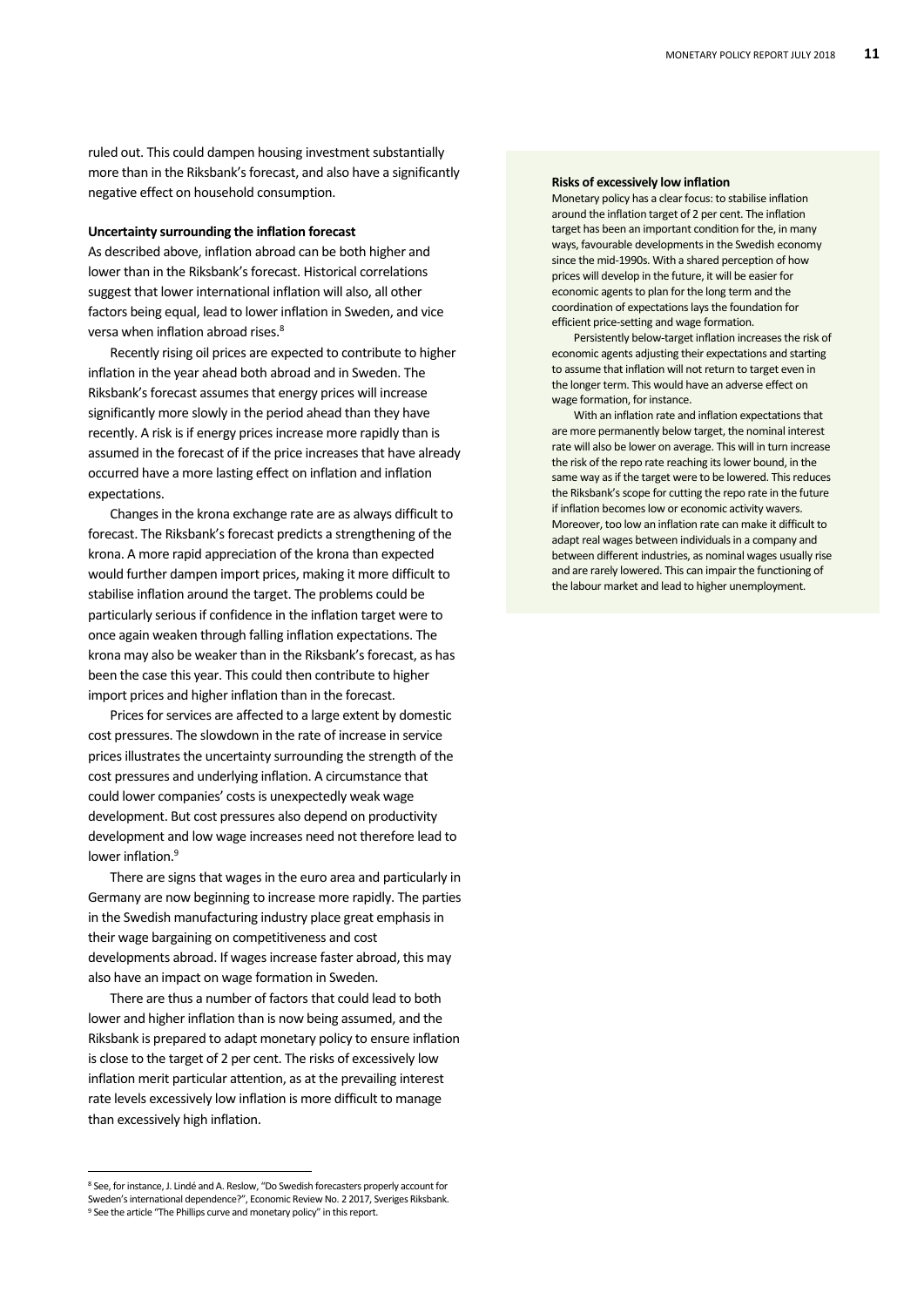### **The risks in the housing market must be managed**

Household debt as a percentage of disposable income is expected to continue to increase in the years ahead, even if lower housing prices will cause the increase to occur at a slower rate than in recent years (see Figure 1:12).

In addition to bank loans, many households also have indirect debt as a result of the loans taken out by their housing cooperatives. In other words, a household that owns a tenant‐ owned apartment can be even more affected by rising interest rates. If the cooperative has to increase its fees to service its bank loans, the household may have to face both higher monthly fees and higher interest expenses for its own bank loan.<sup>10</sup>

Finansinspektionen's decision on tighter amortisation requirements came into force in March. The Riksbank assesses that this will help bolster the resilience of households somewhat. At the same time, the fundamental causes of the high household indebtedness still remain. This has to do with long-term structural problems in the Swedish housing market. To mitigate the risks associated with household indebtedness it is therefore a matter of urgency that housing and tax policy measures, and where necessary macroprudential measures, are implemented. Politicians need to take a holistic approach and review the rent‐ negotiation system, the taxation of capital gains from housing property sales as well as property tax and tax relief on interest expenditure.

Recently a number of new actors have begun to establish themselves on the Swedish mortgage market. These new players are increasing competition on the market, and will probably contribute to lower mortgage rates. This development could also increase the demand for new mortgages and hence contribute to greater indebtedness among households. Although the amount that the borrower is allowed to borrow is also determined by their income and other credit conditions, mortgage actors that are not banks are not currently covered by macroprudential policy measures. It is therefore important that all future mortgages, regardless of lender, are subject to a thorough credit assessment and covered by current and future relevant macroprudential regulation.<sup>11</sup>



Note. Households' total debts as a share of their disposable income totalled over the past four quarters. Sources: Statistics Sweden and the Riksbank

<u> 1989 - Johann Barn, mars eta bat erroman erroman erroman erroman erroman erroman erroman erroman erroman err</u> 10 See Financial Stability Report 2018:1, Sveriges Riksbank.

<sup>&</sup>lt;sup>11</sup> See the article "New players on the mortgage market" in Financial Stability Report 2018:1, Sveriges Riksbank.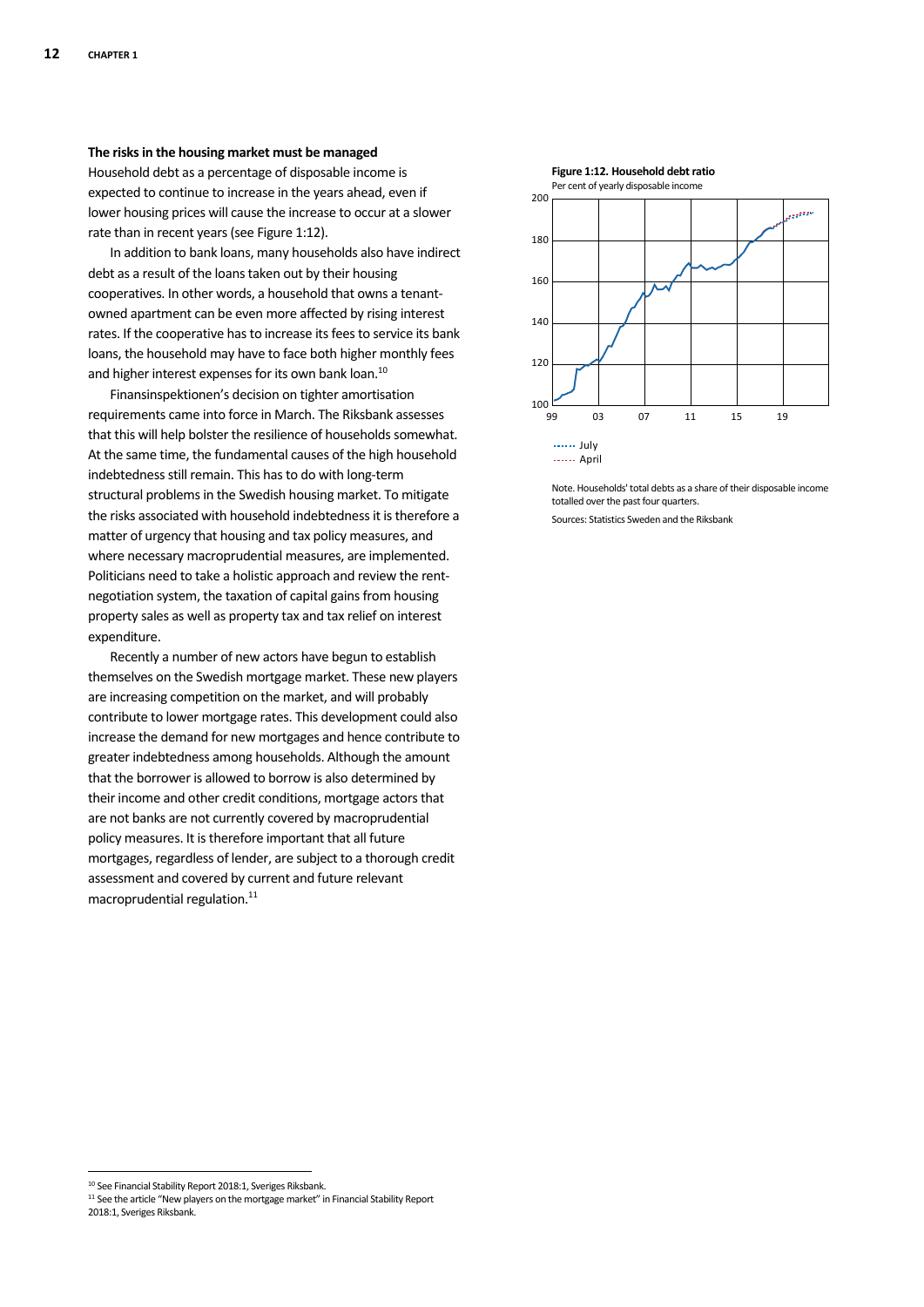# **ARTICLE** – The Phillips curve and monetary policy

This article aims to describe the relationship between resource utilisation and inflation in light of low wage increases in Sweden in recent years. The relationship between resource utilisation and wage development looks to have weakened in Sweden. The Riksbank's forecast is still based on the assessment that wage development is affected by resource utilisation with a certain time lag, but takes into account that the relationship seems to have weakened. However, the relationship between resource utilisation and inflation does not seem to have weakened. Inflation is affected by several factors in addition to wage growth, including productivity growth, energy prices and the exchange rate. It is not possible therefore to say in advance how monetary policy might change if wage increases turn out to be lower than forecast.

In many countries, wage growth and inflation have been relatively subdued in recent years, despite unemployment having declined and resource utilisation having increased. This has led to a discussion on whether the relationship between the development of the real economy and price and wage growth has changed.12 Most of this discussion is based on the so-called Phillips curve, of which there are a number of different variants. $^{13}$  The idea behind the relationship is that when economic activity is strong and unemployment is low, many employers compete for employees, which leads to higher wages, faster cost increases and higher inflation.

The debate about the Phillips curve has taken place in many different countries around the world but has also applied to developments in Sweden. Some analysts have drawn the conclusion that the Swedish Phillips curve has collapsed.14 The Riksbank has previously analysed and discussed the correlation between resource utilisation on the one hand and wage development and inflation on the other.15 This article aims to shed further light on the Phillips relationship in Sweden and the scope for monetary policy to keep inflation around the target in light of the low wage increases in recent years.

### **What does the Phillips curve look like in Sweden?**

<u> 1989 - Johann Barn, mars eta bat erroman erroman erroman erroman erroman erroman erroman erroman erroman err</u>

Figure 1:13 shows the relationship between wage growth and unemployment in Sweden since 2000. We clearly see that the relationship is negative for the period 2000–2010, in

accordance with a classic Phillips curve, but seems to have weakened since then.

Figure 1:14 shows a similar relationship between CPIF inflation and unemployment. The relationship is slightly



Note. Wages according to short‐term wage statistics. Blue and red lines show the estimated regression correlation for the period 2000–2010 and 2011–2018 respectively.

Sources: National Mediation Office, Statistics Sweden and the Riksbank

negative for the period 2000–2010 and, in contrast with the relationship between wages and unemployment, looks to have strengthened somewhat in recent years.<sup>16</sup>

<sup>&</sup>lt;sup>12</sup> See, for instance, J. Cunliffe, "The Phillips curve: lower, flatter or in hiding?", speech, Bank of England, 14 November 2017, and O. Blanchard, "The US Phillips Curve: Back to the 60s?", Policy Brief, Peterson Institute, 2016.

<sup>&</sup>lt;sup>13</sup> The Phillips curve is named after William Phillips, who presented a study in 1958 that showed a negative relationship between nominal wage increases and unemployment in the United Kingdom in the period 1861–1957. Similarly, Samuelson and Solow established a negative relationship between inflation and unemployment in the United States during approximately the same period. The work of Friedman and Phelps questioned the existence of a permanent relationship between inflation and unemployment and developed the so-called expectations-augmented Phillips curve.

<sup>14</sup> See for instance Industriarbetsgivarna (Swedish Association of Industrial Employers), "Den svenska Phillipskurvan har kortslutits [The Swedish Phillips curve

has short-circuited]", January 2017, and "Strukturella faktorer försvagar Phillips/kurvan [Structural factors weaken the Phillips curve]", 13 March 2018. <sup>15</sup> See for instance the article "The relationship between resource utilisation and inflation" in Monetary Policy Report, October 2016, Sveriges Riksbank and the article "Strong economic activity but subdued wage increases" in Monetary Policy Report, July 2017, Sveriges Riksbank. See also P. Jansson, "The ideological debate on monetary policy – lessons from developments in Sweden", speech, Sveriges Riksbank, 6 December 2017, and H. Ohlsson, "Data, correlations and economic policy challenges", speech, Sveriges Riksbank, 29 May 2018.

<sup>&</sup>lt;sup>16</sup> The conclusion that the relationship has not weakened after the crisis was also reached in the article "The relationship between resource utilisation and inflation" in Monetary Policy Report, October 2016. See also S. Karlsson and P. Österholm, "A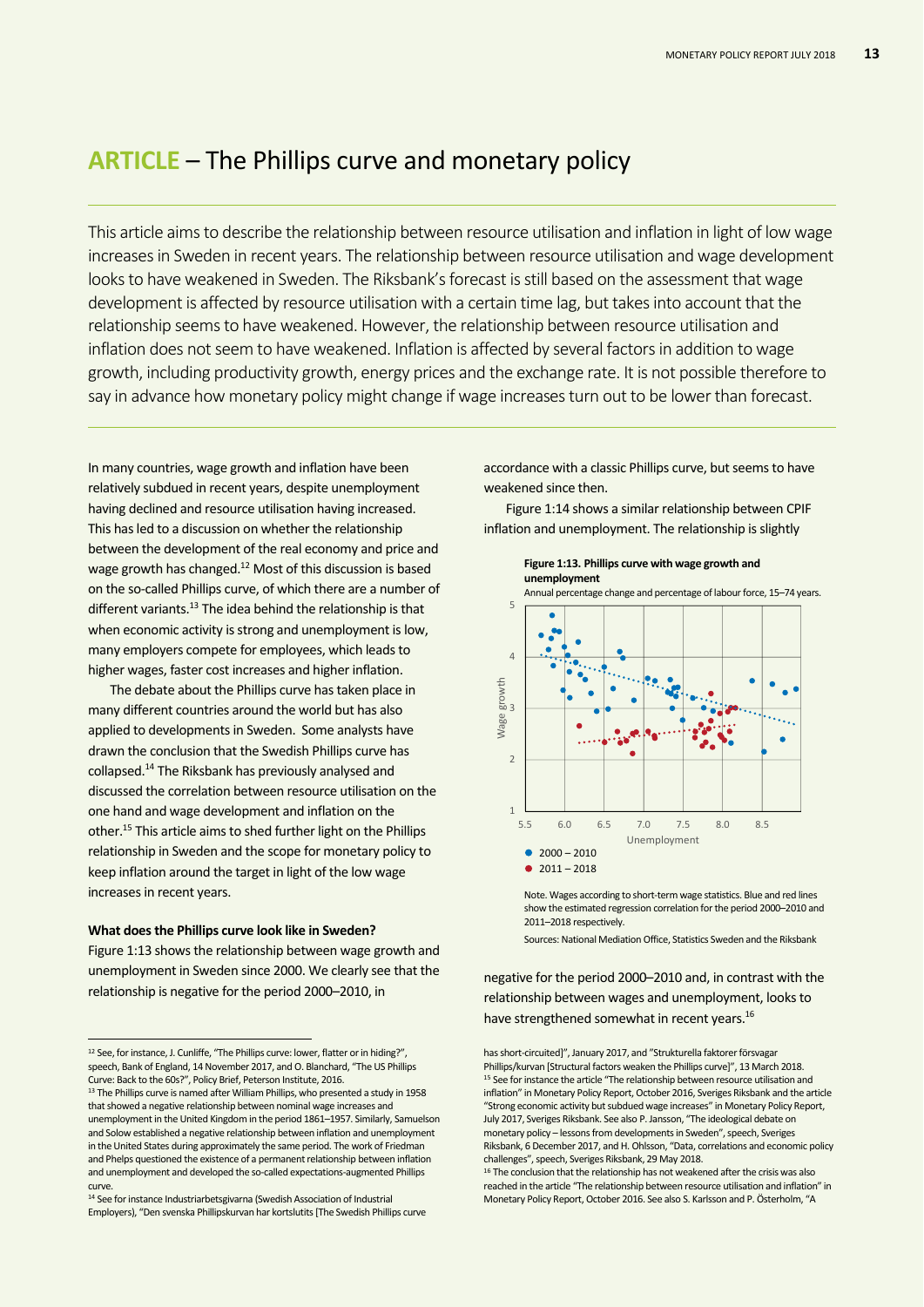

Note. Inflation refers to the CPIF. Blue and red lines show the estimated regression correlation for the period 2000–2010 and 2011–2018 respectively.

Sources: Statistics Sweden and the Riksbank

In the monetary policy analysis, the Riksbank uses broader measures than solely unemployment to assess resource utilisation in the economy. In addition, the effects from resource utilisation on wage growth and inflation often occur with a significant time lag. Figure 1:15 therefore illustrates the Phillips relationship in the form of time series with wage development, CPIF inflation and the Riksbank's indicator for resource utilisation (the RU indicator) 6 quarters earlier.

#### **Figure 1:15. Short‐term wages, the CPIF and the RU indicator 6 quarters earlier**



Note. The National Mediation Office's forecast for definitive outcomes for short-term wages 2017Q2-2018Q1. The RU indicator is a measure of resource utilisation. It is normalised so that the mean value is 0 and the standard deviation is 1.

Sources: National Mediation Office, Statistics Sweden and the Riksbank

The RU indicator summarises the information in survey data and labour market data and often gives a similar picture of resource utilisation in the economy to the one provided by the GDP gap or the hours worked gap. The figure shows that there has historically been a clear relationship between resource utilisation and wage and price growth. As resource utilisation has strengthened in recent years, inflation has risen in line with previous relationships. Wage growth has not increased in the same way, however. Figure 1:15 also shows how the Riksbank's wage and inflation forecasts relate to resource utilisation.

Why then does the relationship between resource utilisation and wages seem to have weakened, while the relationship with inflation has not weakened in the same way?

### **Low wage increases in recent years**

Wage growth is partly determined by expected productivity growth and expected inflation. Expected productivity growth reflects the scope for real wages, which, together with expected inflation, reflects the scope for nominal wages. Furthermore, wage growth is affected by the labour market situation, the negotiating strength of wage-earners and international competitiveness, which is often discussed in terms of wage growth in Sweden's most important competitor countries.

Table 1:3 summarises how these factors may have affected wage development in Sweden in recent years.

### **Table 1:3. Possible explanatory factors behind recent wage development**

| <b>Explanatory factor</b>                  | Possible recent effect on wages in Sweden                                                           |  |  |  |  |
|--------------------------------------------|-----------------------------------------------------------------------------------------------------|--|--|--|--|
| Productivity growth                        | Lower productivity growth is deemed to<br>have reduced the scope for real wages.                    |  |  |  |  |
| <b>Expected inflation</b>                  | Higher expected inflation may have<br>contributed to higher nominal wages.                          |  |  |  |  |
| Labour market situation                    | Rising resource utilisation may have<br>helped sustain wage growth.                                 |  |  |  |  |
| Negotiating strength<br>among wage-earners | Increased and changed labour supply<br>may have subdued wage demands.                               |  |  |  |  |
| International<br>competitiveness           | Low wage increases in the euro area<br>have probably subdued wage development<br>in Sweden as well. |  |  |  |  |

There is strong support for some factors, whereas others are to be interpreted as plausible contributory factors. Weak productivity growth has probably held back wage increases, while higher inflation expectations and the strong economic and labour market situation may have had the opposite effect. At the same time, wage increases may have been

Note on the Stability of the Swedish Phillips Curve", Working Paper 2018:6, Örebro University School of Business.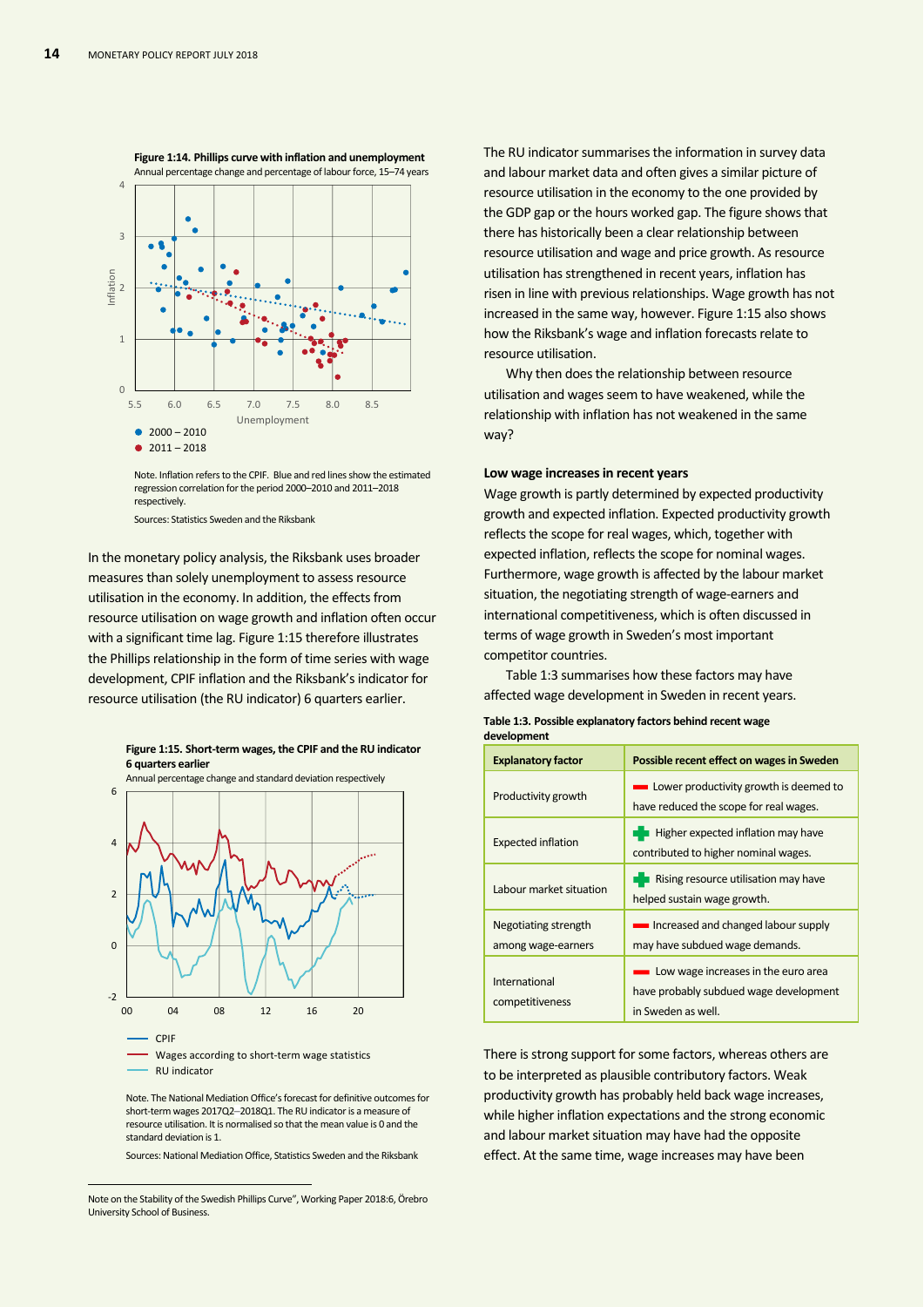subdued by a number of factors, including a changed labour supply, and relatively weak wage development in the euro area.

### **… but inflation still close to target**

Despite relatively low wage increases in recent years, inflation has still risen towards the target of 2 per cent. Inflation is affected by a number of different factors in addition to wage development. One important factor is domestic cost pressures for companies, which are largely determined by how much wages increase in relation to productivity growth in the economy. For a small, open economy like Sweden, import prices also have a significant impact on companies' costs and on consumer prices. The cost of imported goods is determined by both global market prices and the exchange rate. Company mark‐ups, which reflect how much companies increase their prices in relation to their costs, play a role in price‐setting as does expected future inflation; the more companies expect prices in general to rise, the greater their propensity to raise their own prices today.

Table 1:4 summarises how these explanatory factors may have affected inflation in recent years.<sup>17</sup>

### **Table 1:4. Possible explanatory factors behind recent inflation**

| <b>Explanatory factor</b> | Possible recent effect on inflation in Sweden                                                                          |
|---------------------------|------------------------------------------------------------------------------------------------------------------------|
| Domestic cost             | Low wage increases have held back cost<br>development.                                                                 |
| development               | Lower productivity growth has helped<br>sustain cost development.                                                      |
| Global market prices      | Higher oil prices, among other factors,<br>have contributed to higher import prices.                                   |
| Exchange rate             | Weaker krona has contributed to rising<br>costs via higher import prices in Swedish krona.                             |
|                           | Lower price mark-ups may partly reflect<br>increased competition.                                                      |
| Price mark-ups            | <b>Price mark-ups may also reflect the</b><br>economic situation and have risen as economic<br>prospects have improved |
| <b>Expected inflation</b> | Higher expected inflation has contributed<br>to higher prices in companies.                                            |

The low productivity growth has probably held back wage development while sustaining the rate of increase in domestic cost pressures. Recently rising oil prices and the weakening of the krona have also contributed to pushing up

costs and inflation, without a direct link to wage development in Sweden.

Increased competition from, for example, e‐commerce may have made many companies reduce their mark‐ups, although these are also driven by the demand situation and economic activity.18 It is the Riksbank's assessment that the ever‐stronger economic situation in recent times has enabled companies to increase their price mark‐ups.

Against this background, it is not very surprising that the observed relationship between resource utilisation and wage or price growth – the Phillips curve – can look different over different time periods. There are thus several feasible explanations for the recent development of moderate wage increases and inflation that has nevertheless been close to target.

### **The risk of low wages going forward – how will inflation be affected?**

Figure 1:16 shows the Riksbank's wage forecast together with estimated empirical relationships from a number of different models that explain wage growth in terms of expected productivity growth, expected inflation and resource utilisation in Sweden and the euro area.<sup>19</sup>

The Riksbank's forecast implies that the rate of increase in Swedish wages is picking up, but will remain lower than is indicated by historical relationships.

The fact that productivity is only expected to increase at a moderate pace in the years to come means, however, that domestic cost pressures will grow by about 2 per cent a year in the Riksbank's forecast, despite wage increases remaining relatively moderate (see Figure 1:17).

The high resource utilisation will also continue to enable companies to maintain their margins. These factors will counteract the dampening effect on inflation of the expected appreciation of the krona going forward. Overall, these factors contribute to the expectation that CPIF inflation will remain close to 2 per cent in the years ahead (see Figure 1:17).

An uncertainty factor in the Riksbank's forecasts is that the factors that have held back wage increases in recent years may be more permanent and that wage growth in the period ahead will not increase in the way the Riksbank expects. If wage development is weaker than expected, there are several feasible scenarios for inflation.

<sup>&</sup>lt;sup>17</sup> See also "Why inflation has risen", article in Account of monetary policy 2017 and "Evaluation of the Riksbank's forecasts", Riksbank Studies, March 2018, Sveriges Riksbank.

<sup>18</sup> See for instance M. Jonsson, "Increased competition and inflation", Economic Review 2007:2, Sveriges Riksbank, for a more detailed description of how increased competition can affect company pricing. The fact that both eCommerce and

economic activity affect company pricing is confirmed by the Riksbank's Business Survey; see "The Riksbank's Business Survey: The economic upswing is continuing", June 2018, Sveriges Riksbank.

<sup>&</sup>lt;sup>19</sup> See the article "Strong economic activity but subdued wage increases" in Monetary Policy Report, July 2017, Sveriges Riksbank, for a more detailed description of the estimates.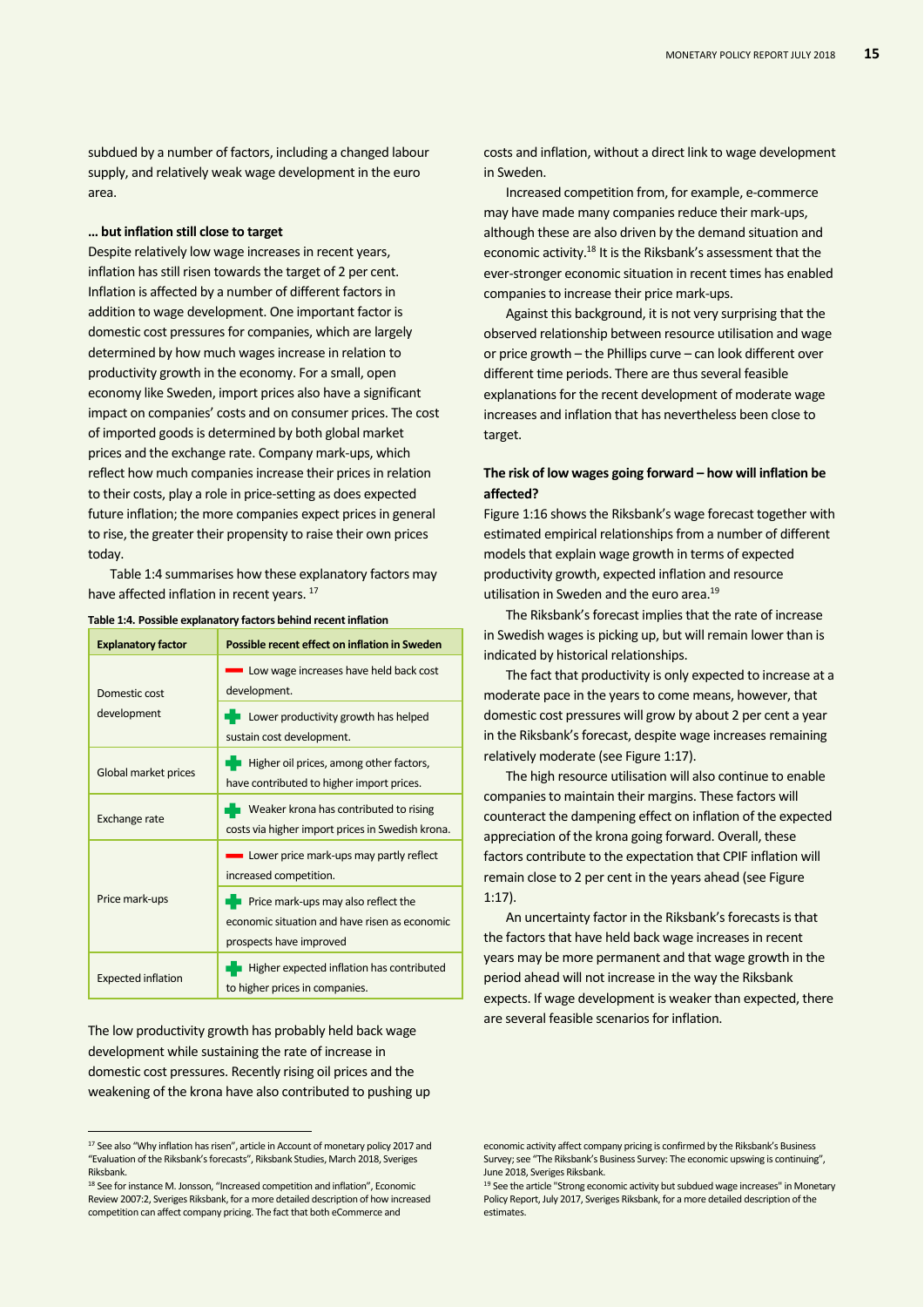

Note. Wages according to short‐term wage statistics. The National Mediation Office's forecast for definitive outcomes for short‐term wages 2017Q2–2018Q1. The field contains adjusted values between 2012Q1 and 2018Q1 and model forecasts thereafter.

Sources: Swedish National Mediation Office and the Riksbank

One scenario is if *both wages and inflation are lower than in the Riksbank's forecast*. Continued low wage increases for competitiveness reasons could be a factor behind such a scenario.20 Domestic cost development and inflation would probably then be lower than in the Riksbank's forecast. As inflation has been below target for several years, such a development could weaken the inflation target's contribution as an anchor for price‐setting and wage formation, even if the Riksbank deems there to be scope to make monetary policy more expansionary if necessary, or to maintain the expansionary monetary policy for longer.

Another scenario is if *wages increase more slowly than expected but inflation nevertheless rises in line with the Riksbank's forecast*. This could happen if lower wage increases reflect slower productivity growth, so that cost pressures nevertheless develop as expected, and company pricing otherwise follows the assumptions in the Riksbank's forecast.

As mentioned earlier, inflation is affected by many other factors, including developments in energy prices and the exchange rate. It is hence not possible to say in advance exactly how the inflation forecast and monetary policy would change if wage increases continue to be low instead of rising in accordance with the Riksbank's forecast.



Note. The trend in unit labour costs (for the entire economy) has been calculated using a so-called HP filter based on the Riksbank's forecast in July 2018 and an assumption that unit labour costs will increase by 2 per cent across the forecast horizon.

Sources: Statistics Sweden and the Riksbank

<sup>&</sup>lt;sup>20</sup> The fact that there are now signs of wages abroad increasing more rapidly reduces the risk for this scenario.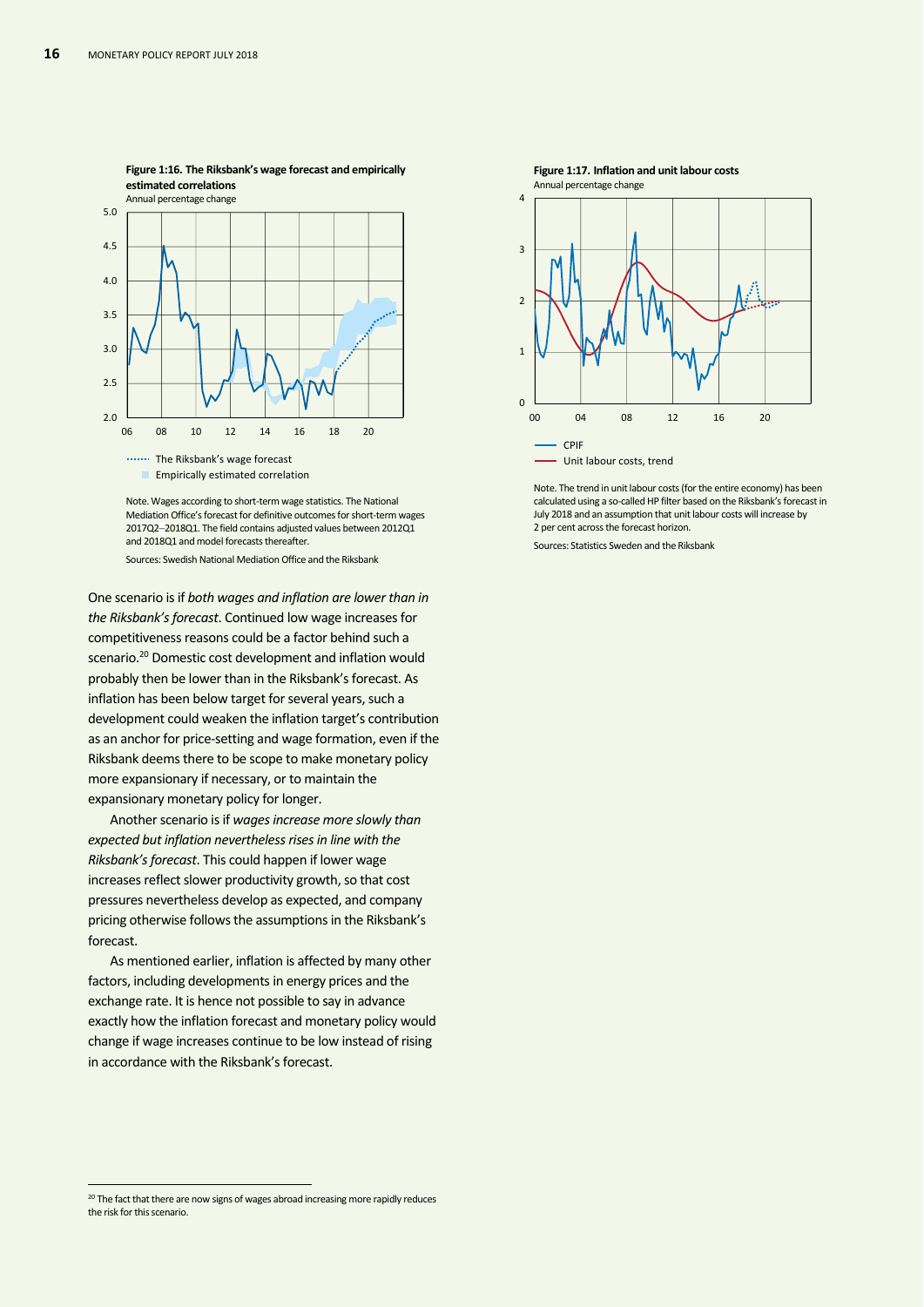# **CHAPTER 2** – Financial conditions

In Sweden, financial conditions have become more expansionary since the Monetary Policy Report in April. The Swedish krona is weaker than forecast and market pricing indicates expectations of a slower pace of repo rate rises. At the same time, households and companies meet low interest rates and credit growth continues to be on a high level. Abroad, monetary policy is in different phases. The Federal Reserve is continuing its normalisation of monetary policy and has raised its policy rate since April, while the European Central Bank has communicated an intention to extend its net asset purchases until the end of the year. Market pricing indicates expectations of a further rate rise from the Federal Reserve this year, while the European Central Bank is expected to hold policy rates unchanged over the next twelve months. The development of government bond yields internationally continues clearly to reflect the divergence in monetary policy expectations between economies, where the difference in interest rate levels between the United States and other economies has continued to increase. Interest rate differences have also increased between Germany and those euro area countries where uncertainty about economic and political developments is greater.

# International developments

# **Central banks in different phases**

In conjunction with its monetary policy meeting in June, the European Central Bank (ECB) left policy rates unchanged. The ECB announced that net asset purchases will continue by EUR 30 billion per month until September this year, in accordance with earlier decisions. After September, it intends to reduce the size of the monthly net asset purchases to EUR 15 billion per month until the end of December, when they are expected to be concluded entirely. The ECB expects policy rates to remain at current levels at least through the summer of 2019.

Expectations of the ECB's policy rate according to market pricing have fallen since April (see Figure 2:1). The policy rate is now expected to be held unchanged for at least the next twelve months, in line with the ECB's communications. Increased uncertainty over economic and political developments in Italy and a number of outcomes for macroeconomic statistics, which have been weaker than market participants had expected, have probably also contributed to this development.

The Federal Reserve is continuing to make its monetary policy gradually less expansionary. At the monetary policy meeting in

#### **Table 2:1.**

**Developments on the financial markets since the Monetary Policy Report was published in April** 

Market participants' expectations of future policy rates are relatively unchanged in the United States but have fallen in the euro area, the United Kingdom and Sweden.

Government bond yields are more or less unchanged in the United States but have fallen slightly in the euro area, United Kingdom and Sweden.

The krona has developed weaker than was forecast in April.

Stock market indices have risen in the United States but are at lower levels in the euro area, Sweden and emerging market economies.

Lending rates for households and companies are unchanged.

Credit growth among households remains high.

Continued high rates of credit growth among households and non‐financial companies.

### **The transmission mechanism ‐ from the repo rate to interest rates for households and companies**

The repo rate has a direct effect on short-term interbank rates and government bond yields via the overnight rate. Expectations regarding the future repo rate and government bond purchases affect the development of longer‐term government bond yields, which are also influenced by foreign yields. Government bond yields act as an anchor for other types of bond yields, which in turn affect banks' funding costs. This ultimately affects the lending rates for households and companies.

**Interest rates for households and companies Government bond yields Monetary policy and expectations Yields on mortgage bonds etc.**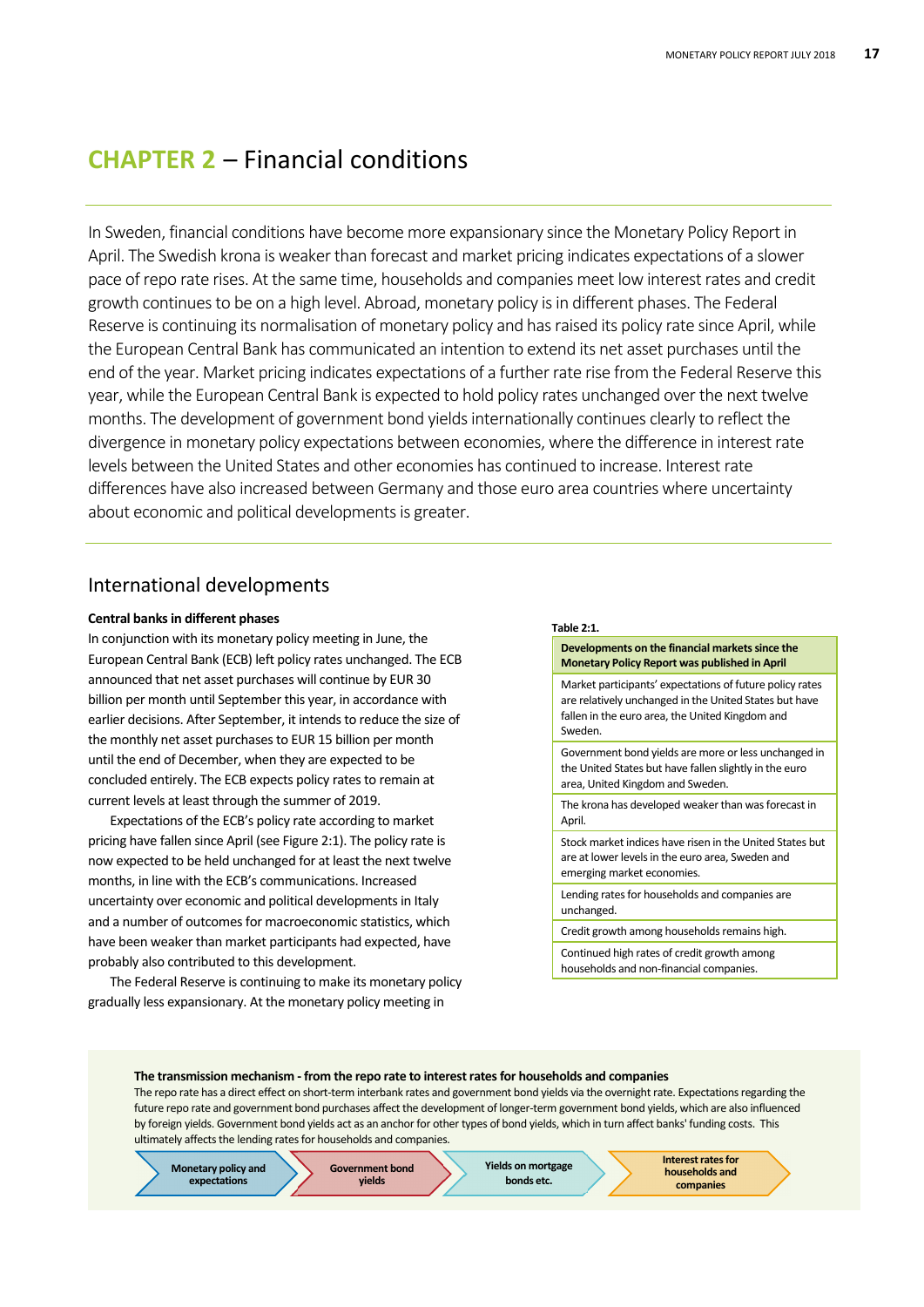June, the interval for the policy rate was raised to 1.75–2.00 per cent. At the same time, the gradual tapering of the Federal Reserve's asset holdings, which began in October last year, continues. The median forecast of the members of the monetary policy committee indicated, according to the decision in March, further two rate rises by 0.25 percentage points this year, three next year and two in 2020. Expectations of the future policy rate in the United States, according to market pricing, have risen and indicate, roughly in line with the Federal Federal Reserve's asset holdings, which began in October last year, continues. The median forecast from the members of the monetary policy committee indicated, according to the decision in June, a further two rate rises by 0.25 percentage points this year, three next year and one in 2020. Expectations of the future policy rate in the United States remain unchanged since April, according to market pricing (see Figure 2:1). This indicates somewhat fewer rate increases going forward than the central bank is forecasting.

The Bank of England held its monetary policy unchanged in June and has continued to communicate that any future rate rises will be limited in number and will be implemented gradually. Since April, market expectations of the future policy rate have fallen, even if they shifted up slightly after the meeting in June. Macroeconomic statistics, which have been slightly weaker than expected, have probably contributed to this development (see Figure 2:1).

The central banks thus continue to be in different phases and, according to market pricing, the differences have increased since April. Market participants' overall assessment is that the normalisation of monetary policy will proceed slowly and that global monetary policy will therefore remain expansionary.

# **Increased political unease in the euro area reflected in interest rates**

The development of government bond yields internationally is continuing to reflect the difference in monetary policy expectations between the countries. In the United States, government bond yields for all maturities have risen since the autumn of 2017 as increased fiscal policy stimulus and positive macroeconomic statistics have led to expectations of higher future inflation and growth. Since the Monetary Policy Report in April, US government bond yields have been at a relatively unchanged level (see Figures 2:2 and 2:3).

Unlike in the United States, government bond yields in Germany and the United Kingdom have been relatively stable over the last two years and, since April, yields have fallen slightly in conjunction with the downward revision of monetary policy expectations (see Figures 2:2 and 2:3).

Large price movements on bond markets occurred in May, due to uncertainty over the sustainability of the Italian public finances. Some of the proposals announced by the incoming Italian government were interpreted by the markets as possible threats to the fiscal policy framework. The political situation in





Note. Forward rates describe the expected overnight rate, which does not always correspond to the policy rate (the main refinancing rate for the euro area). Unbroken lines are estimated on 29 June 2018, broken lines are estimated on 27 April 2018.

Sources: The national central banks, Macrobond and the Riksbank



**Figure 2:2. Government bond yields with 2 years to maturity**  Per cent

Note. Implied zero‐coupon yields from government bonds. The vertical line indicates the Monetary Policy Meeting in April.

Sources: The national central banks and the Riksbank



**Figure 2:3. Government bond yields with 10 years to maturity**  Per cent

Note. Implied zero‐coupon yields from government bonds. The vertical line indicates the Monetary Policy Meeting in April.

Sources: The national central banks and the Riksbank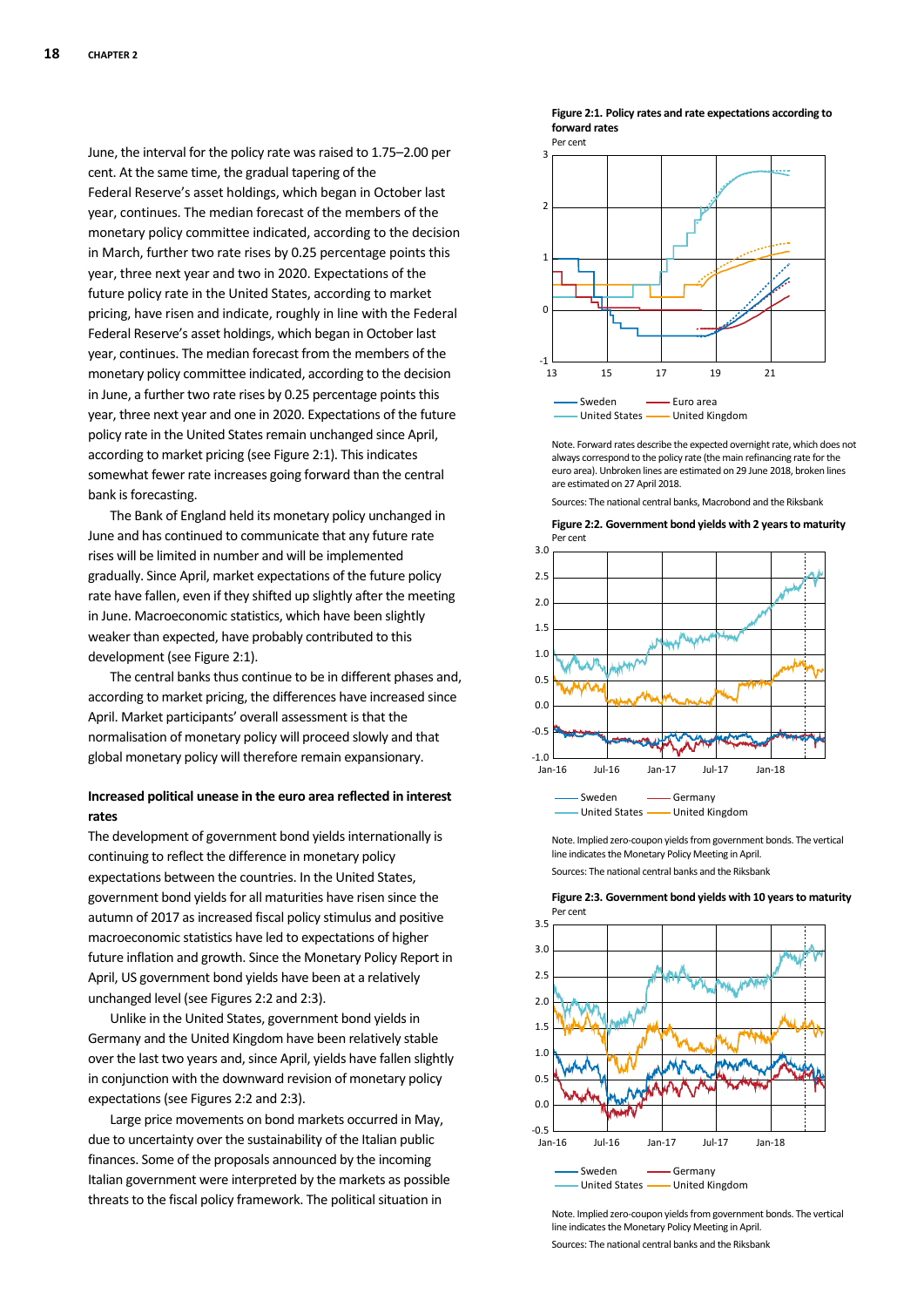Italy has thus created uncertainty that has spread to some extent. Bond yields have risen in those countries with prevailing uncertainty over economic policy (see Figure 2:4). At the same time, government bond yields fell in those countries perceived as more secure, such as Germany. From a historical perspective, however, the yield differentials against Germany continue to be small.

# **The dollar has strengthened and emerging market economies' currencies have weakened**

In an environment of increased political uncertainty in the euro area and increasing differences in monetary policy between the United States and other countries, the dollar has strengthened against most currencies since April.

Rising US interest rates compared to other economies and expectations of a stronger dollar have led to a weakening of emerging market economies' currencies (see Figure 2:5). Fundamental risks, such as high inflation and large current account deficits in some of these countries, as well as internal political and external geopolitical risks, have contributed to capital outflows from these economies.

# **Uneven development on the stock markets since the start of the year**

Equity markets, which developed strongly at the beginning of the year, have seen uneven growth since the end of January, above all due to increased political and geopolitical uncertainty (see Figure 2:6). Since April, the US stock exchanges have developed stronger than the European ones, due to continued good profit growth for companies in the United States and expectations of higher economic growth, which has led US equity prices to rise. In the euro area and emerging market economies, the increased political and geopolitical uncertainty over the same period has instead led towards falling equity prices. Renewed uncertainty over trade restrictions has contributed towards slightly lower demand for high-risk assets, which has led international equity prices to fall in general recently.

The expected volatility of equity and bonds has followed roughly the same pattern and has on average been higher than levels in the second half of 2017 (see Figure 2.7). The strong increase in volatility on the stock market at the end of January coincided with increased concerns that wages in the United States would rise rapidly, with increased inflation and rising policy rates as a result. Following this, volatility returned to slightly lower levels. On the credit markets, yield differentials between corporate bonds and government bonds have increased slightly since April, above all in the United States but also in the euro area to a certain extent.



Note. Yield differentials refer to 10‐year benchmark bonds. Source: Macrobond





Note. A value higher than 100 indicates a weaker exchange rate. Source: Macrobond



**Figure 2:6. Stock market movements in local currency**  Index, 4 January 2016 = 100

Note. The vertical line indicates the Monetary Policy Meeting in April. Source: Macrobond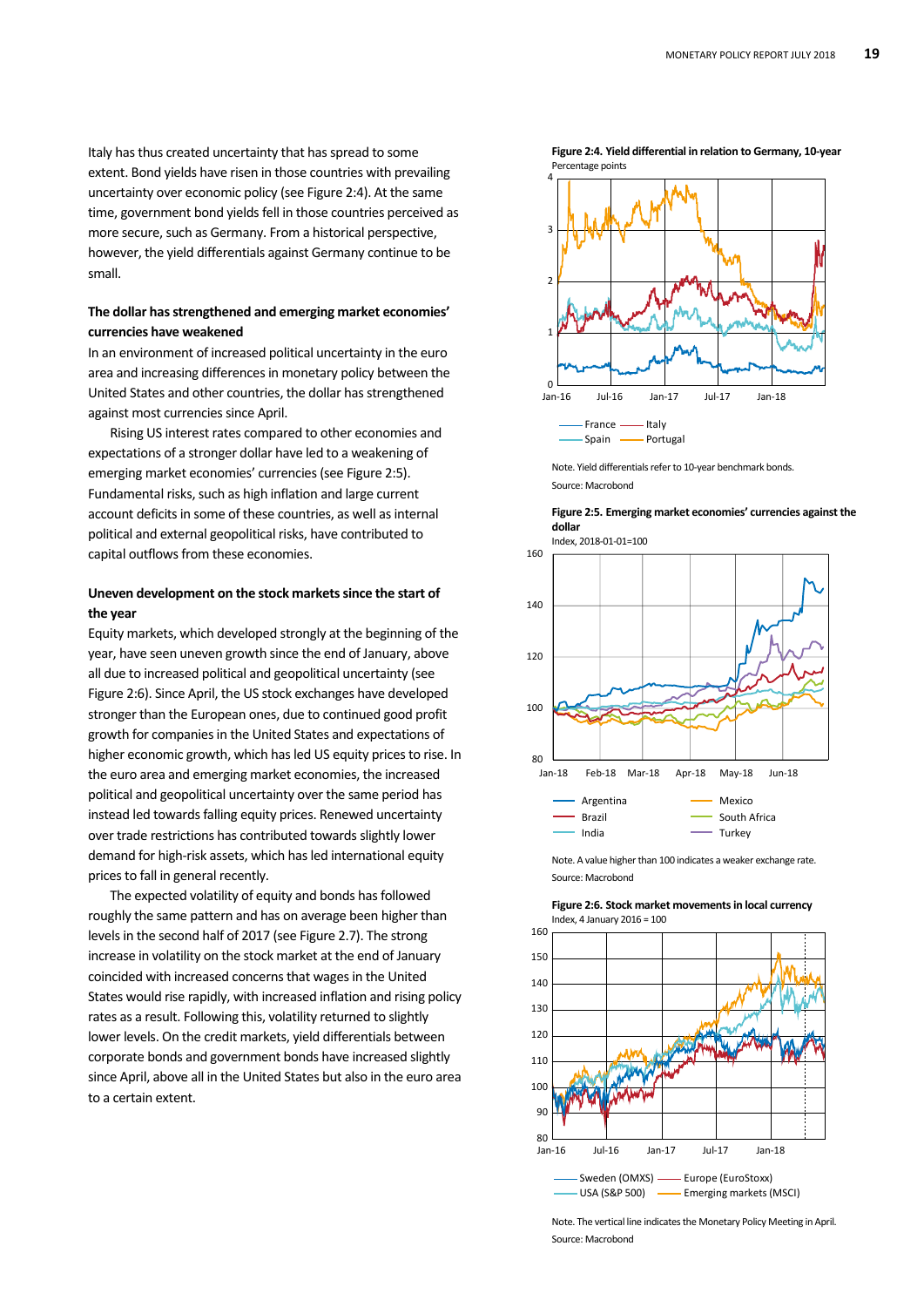# Financial conditions in Sweden

# **Market expectations of continued expansionary monetary policy**

Since the monetary policy decision in April, expectations of the future level of the repo rate have fallen according to pricing on the financial markets and are now below the Riksbank's repo rate forecast, above all in the slightly longer term (see Figures 2:1 and 2:8). Expectations that the ECB will postpone the date of the first rate rise and normalise monetary policy at a somewhat slower rate have probably contributed towards this development (see Figure 2:1). Market participants' expectations of the repo rate according to surveys have remained relatively unchanged in recent months and are largely in line with the repo rate path (see Figure 2:8).

In Sweden, government bond yields have followed the development of German yields since the start of the year and have fallen slightly since April (see Figures 2:2 and 2:3). On the credit markets, yields for mortgage bonds and corporate bonds, above all with longer maturities, have fallen slightly less than the government bond yields, which has led yield differentials between these bonds to increase slightly. The slowdown in housing prices still does not appear to have led to any clearly increased risk premium for mortgage bonds (see Figure 2:9).

### **Continued strong interest in the Riksbank's bond purchases**

Since they were initiated in the spring of 2015, the Riksbank's bond purchases have helped push down both government bond yields and other market rates. The purchases have thus contributed towards the expansiveness of monetary policy. Interest in participating in the Riksbank's auctions has been good overall. The Riksbank has, on average, received offers that clearly exceed the volume that the Riksbank has offered to purchase.

In December 2017, the decision was taken to reinvest bonds that mature in 2019 as early as during 2018. This has meant that the Riksbank has continued to purchase nominal and real government bonds over the first six months of 2018 at approximately the same rate as the Swedish National Debt Office issues bonds.

Market participants say that it now takes longer to trade large blocks of government bonds than it did a number of years ago. The Swedish National Debt Office's primary dealers, who act as intermediary for buyers and sellers, reported in the Office's latest survey that market liquidity has deteriorated for nominal government bonds.21 At the same time, Swedish and foreign investors assessed that liquidity had not changed substantially since the previous year. Turnover in the Swedish government bond market has fallen, but this is a trend that had already started before the Riksbank initiated its bond purchases. Market participants report that the lower turnover is due both to

<u> 1989 - Johann Barn, mars eta bat erroman erroman erroman erroman erroman erroman erroman erroman erroman err</u>



Bond market, MOVE index (right scale)

Note. Volatility Index (VIX) shows the expected volatility on the US stock market based on options prices. Merrill Lynch Option Volatility Estimate (MOVE) Index is a measure of the expected volatility of US government bonds based on options prices. The vertical line indicates the Monetary Policy Meeting in April.

Sources: Chicago Board Operations Exchange and Merrill Lynch





Note. The forward rate is estimated on 2018‐06‐29 and is a measure of the expected repo rate. The survey responses show the average for money market participants 2018‐03‐27 respectively 2018‐05‐30.

Sources: Macrobond, TNS Sifo Prospera and the Riksbank

### **Figure 2:9. Yield spread between mortgage bonds and government bonds**



Note. Yields on mortgage bonds and government bonds are zero coupon yields calculated using the Nelson‐Siegel method. The vertical line indicates the Monetary Policy Meeting in April.

Sources: Macrobond and the Riksbank

<sup>21</sup> See "Förtroendet för Riksgälden 2017" (Confidence in the Swedish National Debt Office 2017), Prospera Sifo/Kantar, survey conducted on behalf of the Swedish National Debt Office.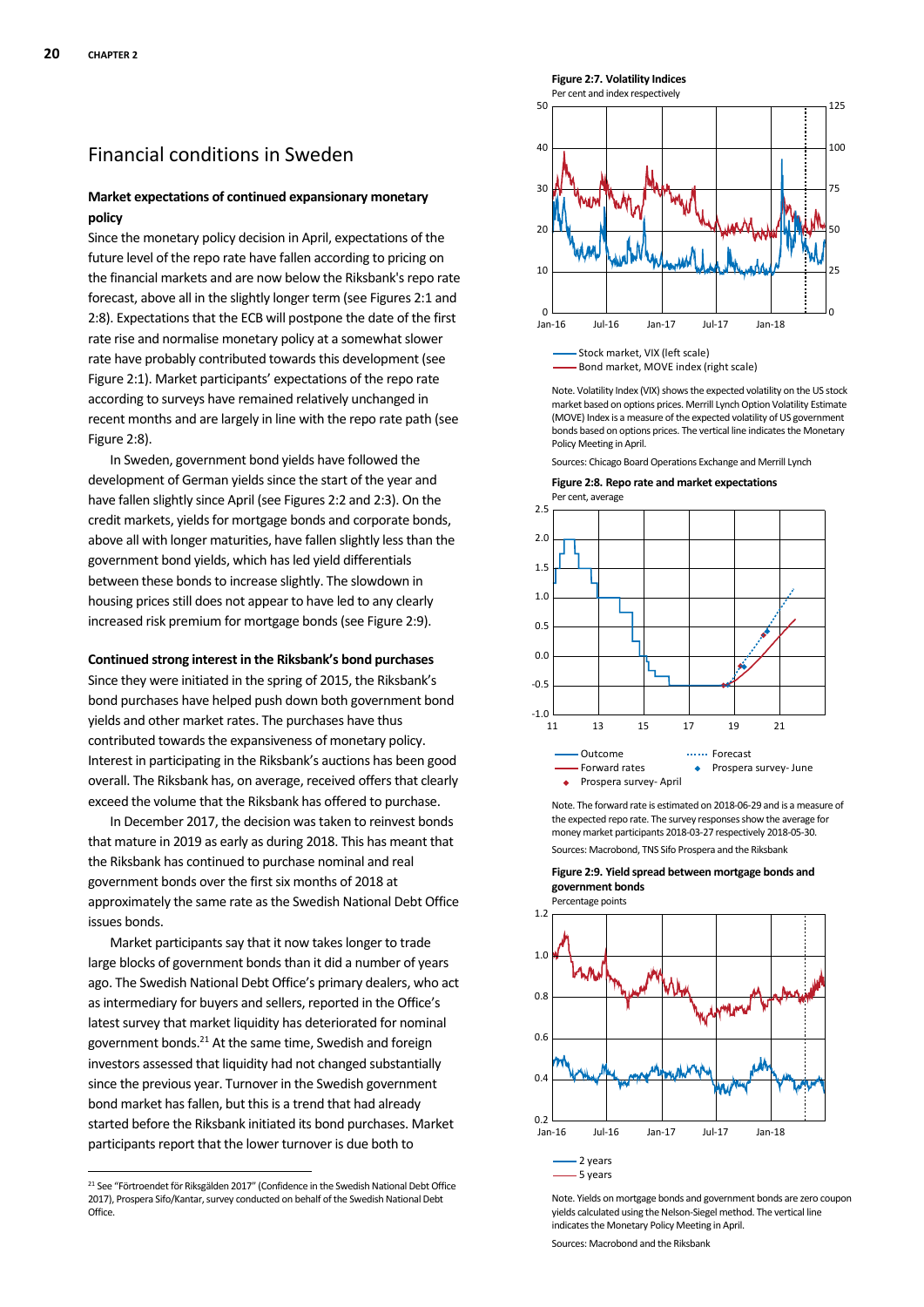financial regulations and to a decrease in the volume of bonds

The Riksbank follows carefully how the government bond market and adjacent markets are functioning, both by analysing data and through regular contact with market participants.

available for trade as the Riksbank has increased its holding.

### **The krona is weaker than was forecast in April**

In competition‐weighted terms, KIX, the krona has weakened over the first six months of the year and has had a weaker development than expected. This weakening has coincided with increased unease and volatility on the financial markets but also with expectations of a slightly slower normalisation of monetary policy in Sweden relative to abroad.

The krona also weakened after the monetary policy decision in April. At the start of May, the krona strengthened in conjunction with the publication of the minutes of the monetary policy meeting and the inflation outcome for April, which was in line with the forecasts of the Riksbank and the market. Since then, the krona has weakened again, which has again coincided with increased unease on the financial markets and expectations of slightly slower interest rate increases in Sweden (see Figure 2:10). Over the second quarter, the krona has, on average, been almost 2 per cent weaker than in the forecast from April.

Since April, political uncertainty in the euro area and continued unease over trade wars has also affected sentiment on the Swedish stock exchange, which has fallen in line with European ones (see Figure 2:6).

# **Corporate and household indebtedness is continuing to increase**

The continued expansive monetary policy has contributed towards a favourable development in the banks' funding terms and profitability. The conditions for households and companies to obtain credit therefore remain good. Households' bank loans are continuing to increase at almost the same rate, despite the downturn that has been seen in housing prices since the autumn of 2017. The rate of increase in household debt is faster than the rate of increase in incomes, which means that the debt-toincome ratio is rising successively.

Bank loans still constitute the primary source of funding for Swedish companies, although securities borrowing has increased rapidly and corresponds to about one‐third of total corporate borrowing. The driving forces behind the increased securities borrowing are good demand from investors and better funding conditions compared with bank loans. The annual rate of growth in securities borrowing has fallen considerably in the last two months, but remains high from an historical perspective. Since the start of last year, it has averaged 17 per cent. The growth rate for bank borrowing over the same period has been around 5 per cent (see Figure 2:11).

Since the repo rate entered negative territory for the first time in February 2015, lending rates to households and companies have also fallen, albeit slightly less than the repo rate.



**Figure 2:10. Competition‐weighted nominal exchange rate, KIX** 

Note. Outcomes are daily rates. KIX refers to an aggregate of countries that are important for Sweden's international transactions. The vertical line indicates the Monetary Policy Meeting in April.

Sources: National sources and the Riksbank

Index, 1992‐11‐18 = 100



Note. Lending by Monetary financial institutions (MFI) to households and non‐financial corporations adjusted for reclassifications and bought and sold loans, according to financial market statistics. Securities issued by non‐financial corporations have been adjusted for currency impact. The data extends until the end of April 2018.

Source: Statistics Sweden



**Figure 2:12. Repo rate together with the average deposit and lending rate to households and companies, new contracts**  Per cent

...... Deposit rate, households

...... Deposit rate, non-financial companies Lending rate, non‐financial companies

Note. MFIs' average deposit and lending rates are a weighted average of all interest rates for different maturities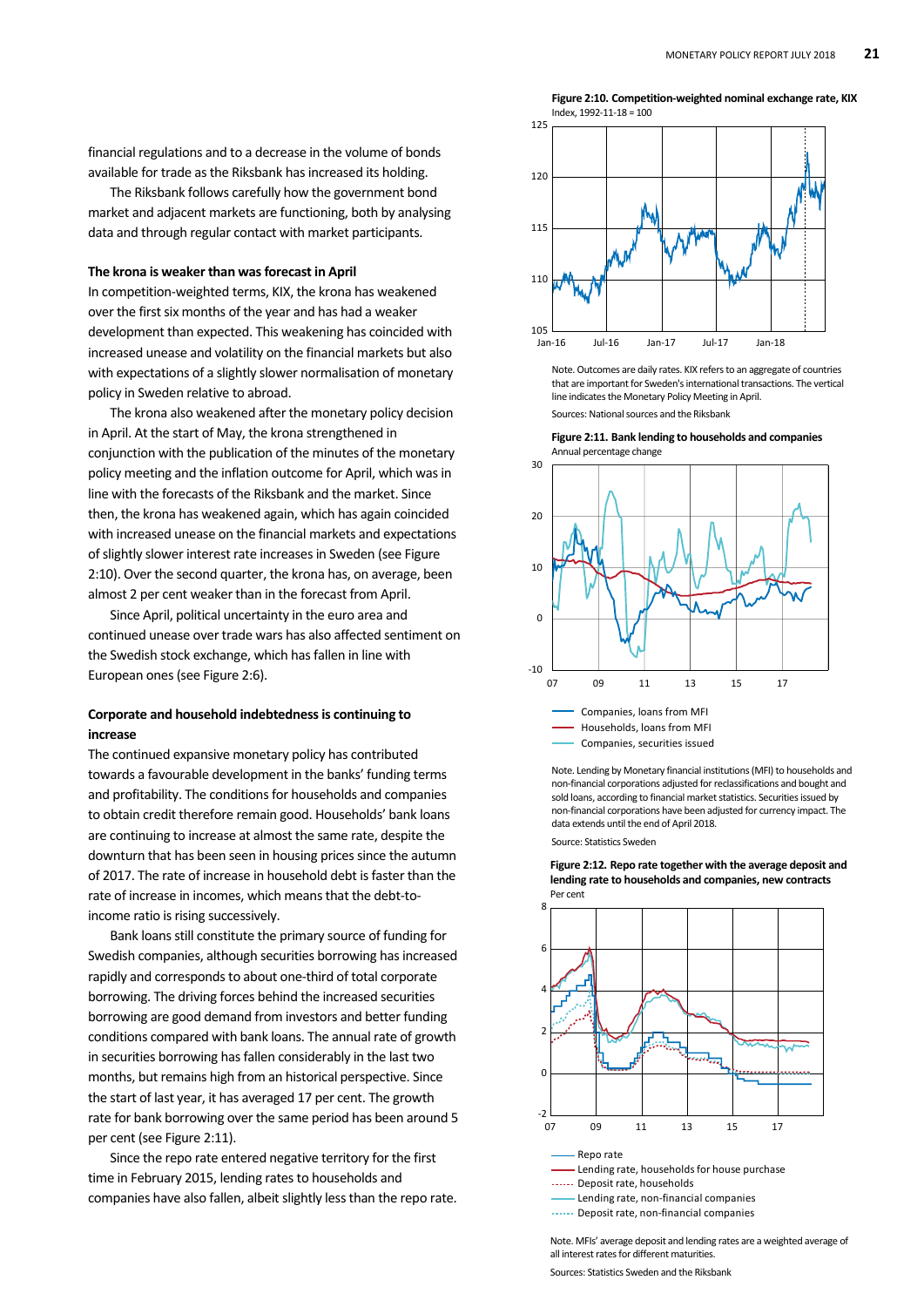Since mid‐2015, the average interest rate for new bank loans to non‐financial corporations has amounted to about 1.4 per cent. At the same time, the average mortgage rate for new agreements has averaged about 1.6 per cent (see Figure 2:12). Since the turn of the year, new participants on the housing market have listed lower mortgage rates and some established participants have also lowered their rates. The Riksbank carefully follows developments on the mortgage market and so far the lower listed rates have not had any broad impact on average mortgage rates. Average deposit rates for households and companies have remained largely unchanged since the middle of 2015 and are close to zero.<sup>22</sup> Overall, the impact of the repo rate on deposit and lending rates has been in line with the Riksbank's expectations.

<u> 1989 - Johann Barn, mars eta bat erroman erroman erroman erroman erroman erroman erroman erroman erroman err</u>

 $22$  Most financial corporations and some non-financial corporations and municipalities are experiencing negative deposit rates. For technical reasons, however, the negative deposit rate is usually reported as a charge and is therefore not always visible in the figures from Statistics Sweden. Despite this, deposits at negative rates form a small portion of total deposits from non‐financial corporations. See the article "Perspectives on the negative repo rate" in Monetary Policy Report July 2016.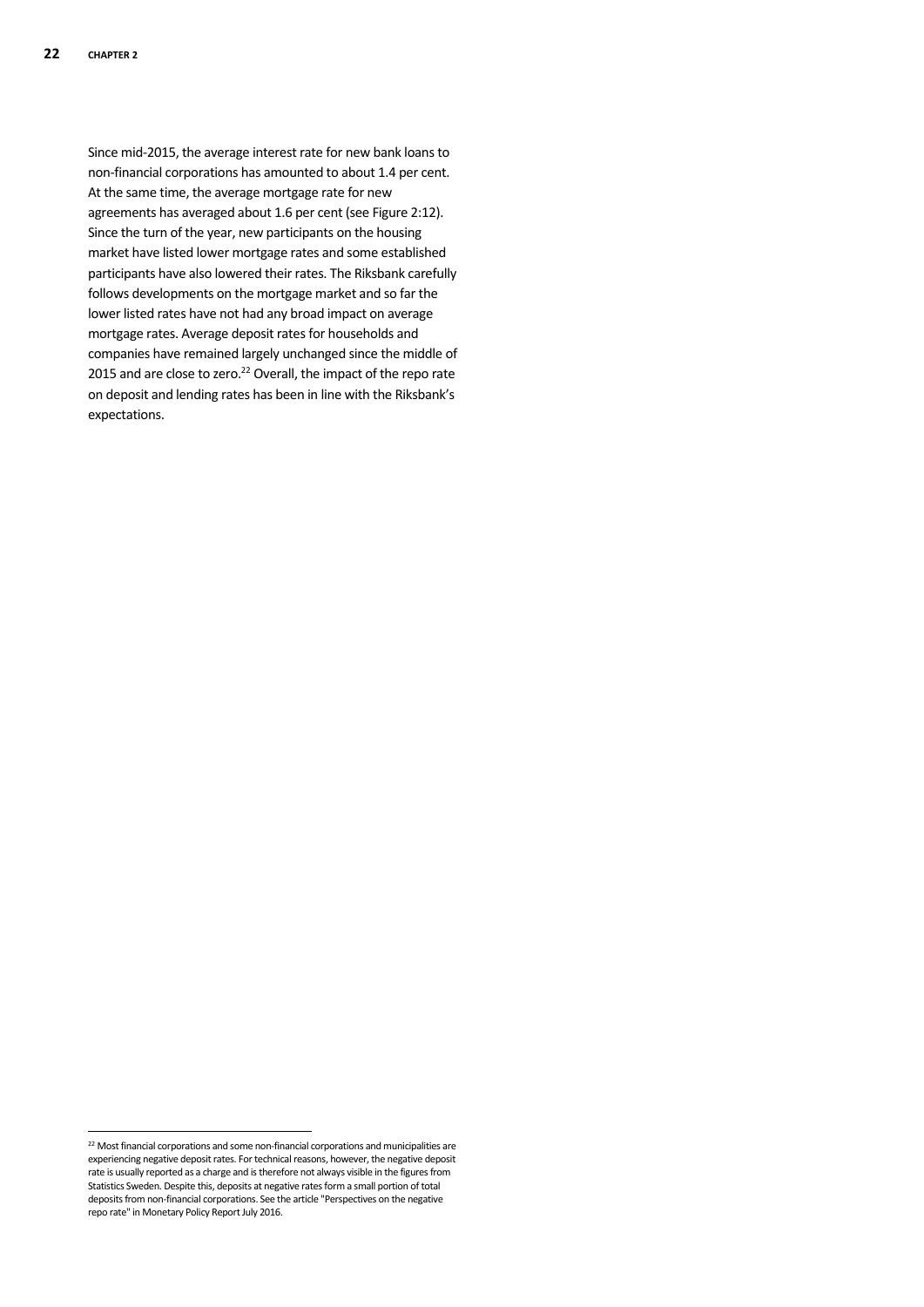# **CHAPTER 3** – The current economic situation

High international growth in 2017 has been followed by a weaker start to 2018. The more subdued developments are expected to be partly temporary. Confidence among households and companies is still at high levels, despite problems in Italy and increased protectionism. In Sweden, growth was good in the first quarter and confidence remains high, particularly in the manufacturing sector. Optimism has nevertheless dampened somewhat and GDP is expected to grow at a historically normal pace in the second and third quarters. On the labour market, employment and the labour force are continuing to increase, although unemployment is not expected to decline further. Energy prices have been unexpectedly high and are expected to contribute to inflation exceeding 2 per cent for the remainder of the year, an upward revision compared with the forecast in April.

**Table 3:1.**

# Inflation in Sweden

### **Inflation 2.1 per cent in May**

In May, CPIF inflation amounted to 2.1 per cent (see Figure 3:1). It was thus somewhat higher than in the forecast in the April Monetary Policy Report. Rising oil prices and the weak development of the krona have contributed to energy prices increasing faster than expected. The CPIF excluding energy was at the same time 1.5 per cent.

Service prices have increased more slowly over the past six months, after rising at an increasingly rapid trend rate in recent years (see Figure 3:2). The rate of increase in service prices was pushed up last year by certain temporary factors, such as an unusually high rate of increase in prices of foreign travel and banking services.<sup>23</sup>

Various measures of underlying inflation have trended upwards since 2014. After several years of low price increases in relation to cost increases, the current strong economic activity seems to have made it easier than before for companies to raise their prices. Earlier krona depreciations, which have an effect on prices of food and other imported goods with a time lag, have also contributed to the rise in inflation. According to several measures of inflation, the rate of increase in underlying inflation has been largely unchanged in recent months and the median value for the different measures amounts to 1.5 per cent (see Figure 3:3).

### **Higher inflation the rest of the year**

<u> 1989 - Johann Barn, mars eta bat erroman erroman erroman erroman erroman erroman erroman erroman erroman err</u>

The Riksbank's forecast for the rate of increase in the CPIF has been revised up in relation to the forecast in April, and it is expected to amount to a little over 2 per cent during the remainder of the year. This is primarily explained by the development in energy prices being adjusted upwards as a result

| 1401e 3.1.                                                           |                                                                        |
|----------------------------------------------------------------------|------------------------------------------------------------------------|
| <b>Expected development in</b><br><b>April MPR</b>                   | <b>Actual development</b>                                              |
| CPIF inflation 2.0 per cent in<br>May.                               | <b>CPIF</b> inflation was<br>2.1 per cent.                             |
| GDP growth 2.6 per cent in<br>first quarter                          | GDP growth was<br>2.9 per cent.                                        |
| Unemployment 6.3 per cent<br>in second quarter.                      | Monthly outcomes for April<br>and May somewhat lower<br>than forecast. |
| GDP growth in the euro area<br>1.2 per cent in first quarter.        | GDP growth was<br>1.5 per cent.                                        |
| GDP growth in the United<br>States 2.6 per cent in first<br>quarter. | GDP growth was<br>2.2 per cent.                                        |

Note. MPR refers to the Monetary Policy Report. Inflation refers to the annual percentage change. GDP growth refers to the seasonally‐adjusted quarterly change in per cent, calculated at an annual rate. Unemployment refers to percentage of the labour force.



Note. The pink area shows the Riksbank's variation band and covers about three‐quarters of the outcomes since January 1995. The variation band is a means of showing whether the deviation from the inflation target is unusually large. The dotted line refers to the Riksbank's forecast.

<sup>&</sup>lt;sup>23</sup> The prices measured regarding foreign travel were affected by a new calculation method last year, which entailed a temporarily higher rate of increase during the summer months.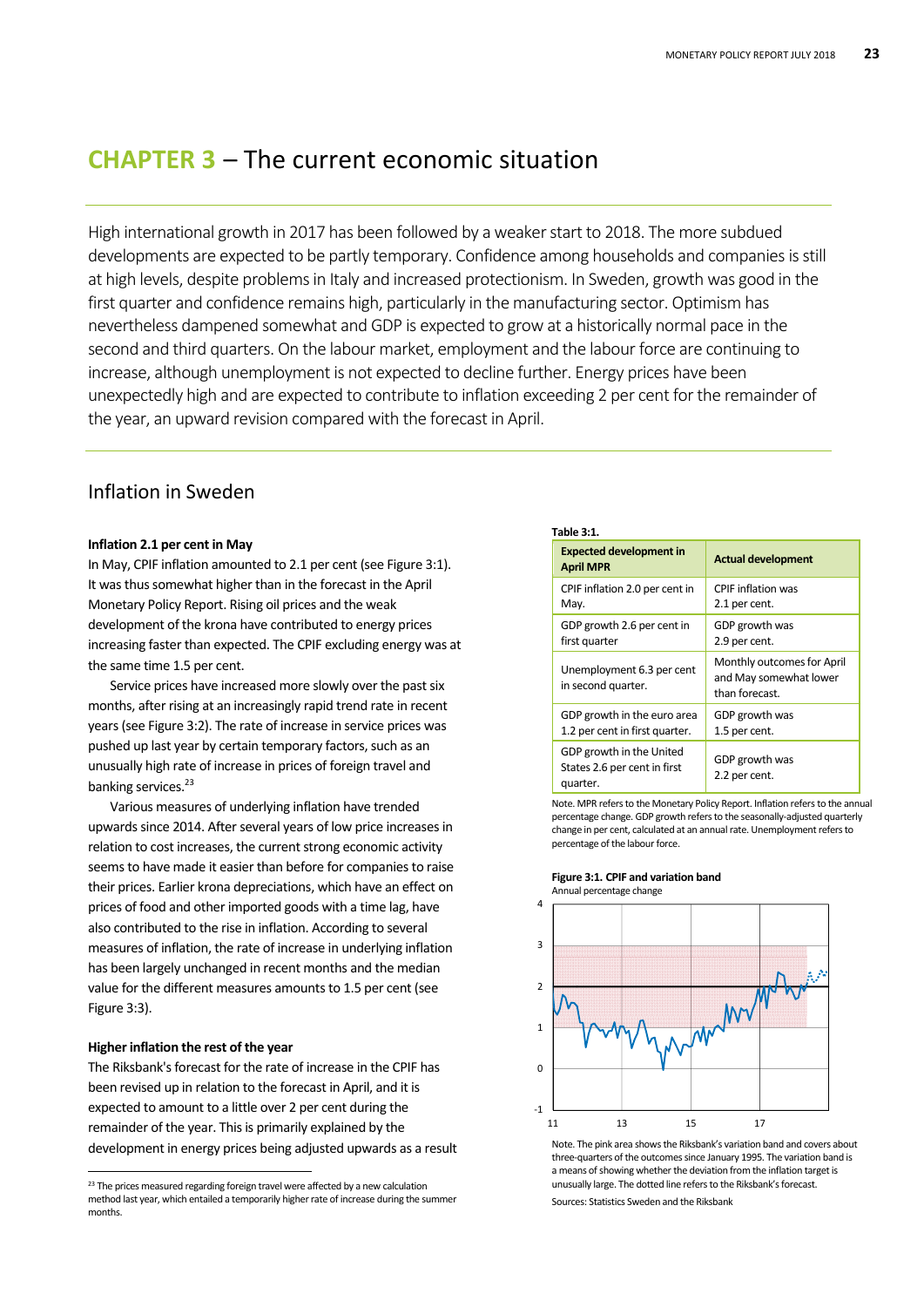of the higher oil price on the global market and the weaker krona.

The Riksbank's short‐term models, which summarise the information in a large number of indicators, imply that the CPIF excluding energy will also rise somewhat faster in the remainder of the year (see Figure 3:4). The krona depreciation over the past year is one of the factors contributing to this. The rate of increase for producer prices of consumer goods in the domestic market has been stable in recent months. The rate of increase for imported producer prices for consumer goods has risen apace with the krona depreciation. According to the Economic Tendency Survey, trading companies' expectations of future price increases have risen during the same period.

The rate of increase in the CPIF excluding energy is expected to be in line with the model forecasts over the coming months, and then to rise to around 1.8 per cent towards the end of the year, which is somewhat higher than the forecast in April, but somewhat lower than was forecast by the Riksbank's short‐term models. The main reason why the Riksbank's assessment is lower than the model forecasts in the autumn is that the patterns in recent years, with somewhat lower monthly price increases during the autumn, are not completely captured by the models.

### **Inflation expectations close to 2 per cent**

After having been very low at the start of 2015, measures of inflation expectations have shown an increase over the last three years. Expectations over the longer term have been close to 2 per cent over the last year and, as inflation has risen, inflation expectations over the shorter term have also risen to close to 2 per cent.

According to TNS Sifo Prospera's survey in June, inflation expectations were largely unchanged in relation to the previous survey. Five years ahead, the respondents expect CPI inflation to be 2.1 per cent (see Figure 3:5). Long-term inflation expectations for the CPIF amounted to 1.9 per cent among money market participants.

# Global and Swedish economic activity

**Temporarily weak development at the beginning of 2018**  Following high growth figures last year, international growth slowed down somewhat at the beginning of this year. GDP growth was lower in most countries and regions in the first quarter of 2018 in relation to the last quarter of 2017. In the euro area, growth was almost halved and GDP increased by 1.5 per cent when calculated at an annual rate. The downturn in the United States was less pronounced and the corresponding growth amounted to 2.2 per cent. The lower GDP growth is assessed to be temporary to some extent, partly due to weather conditions in both the United States and the euro area. Important indicators of growth such as global trade, industrial production and the retail trade also slowed down during the first





Note. Goods including food is a combination of the aggregate goods and food in the CPI. Together, these account for 45 per cent of the CPI. Service prices account for 45 per cent of the CPI.

Sources: Statistics Sweden and the Riksbank

### **Figure 3:3. The CPIF and different measures of underlying inflation**



Note. The field shows the highest and lowest outcomes among different measures of underlying inflation. The measures included are the CPIF excluding energy, UND24, Trim85, HICP excluding energy and unprocessed food, persistence‐weighed inflation, factors from principal component analysis and weighted mean inflation. The red dot represent the median in May 2018 for all different measures of underlying inflation. Sources: Statistics Sweden and the Riksbank

**Figure 3:4. CPIF excluding energy, model forecast with uncertainty bands** 



Note. The uncertainty bands are based on the models' historical forecast errors. The model forecasts are adjusted with regard to the new seasonal pattern following on from method changes in the calculation of the price index for package holidays.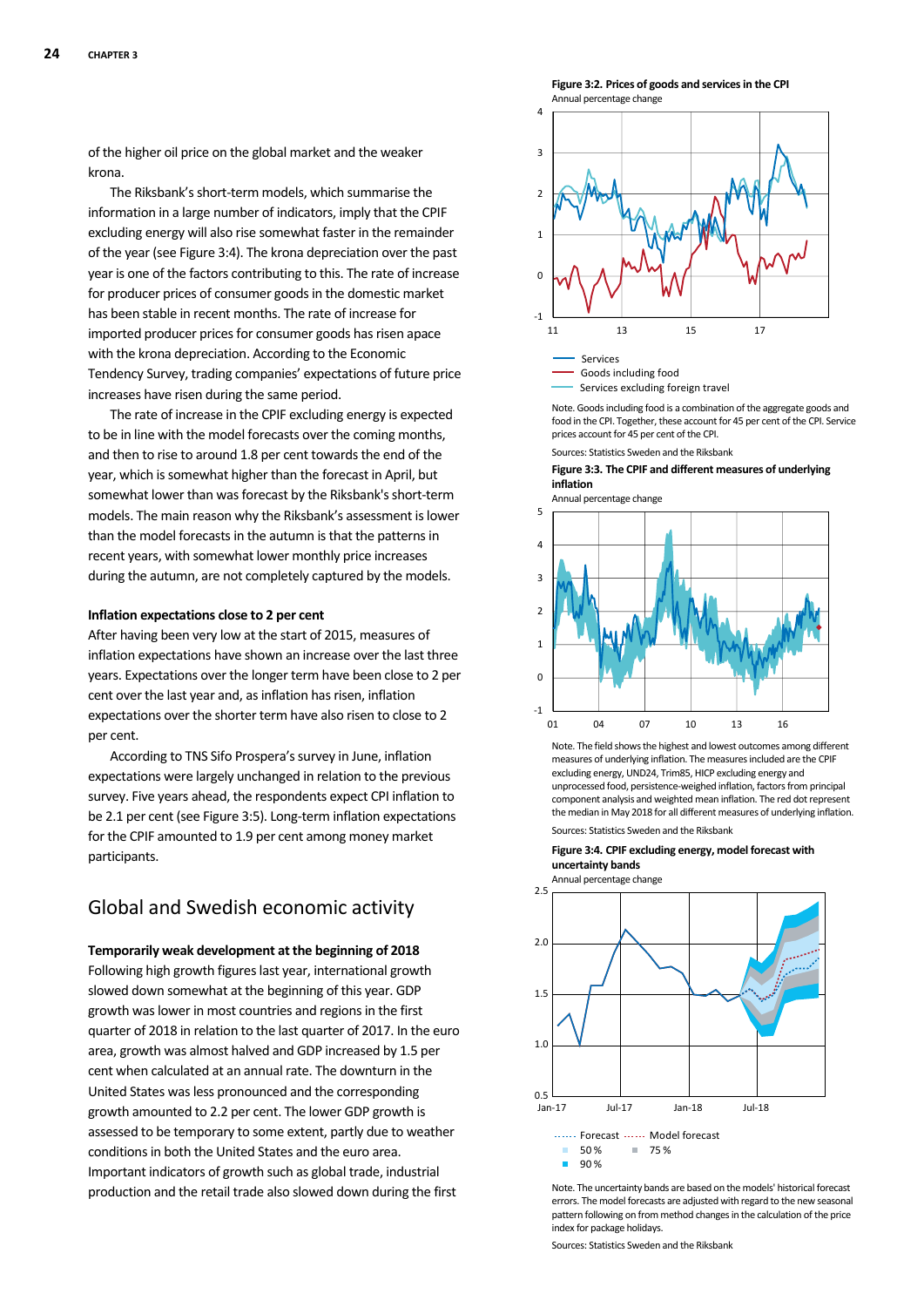**Figure 3:5. Inflation expectations among all participants**  Per cent, mean

quarter and confidence declined in the corporate sector (see Figure 3:6).

However, there are a number of factors that indicate good global growth during the second and third quarters. Consumer confidence is high and the labour market has continued to improve in the countries most important for Sweden's trade. Interest rates charged to households and companies are low and the banks offer generally favourable credit conditions.

Developments in corporate sector confidence give some cause for concern, as it has declined during the second quarter. In recent months, threats of extended trade barriers and concern regarding developments in Italy have probably contributed to the decline. However, confidence in the corporate sector is still, despite the decline, at a level higher than an average since 1999.

### **Rising inflation abroad**

In recent months, inflation has in total increased in the regions most important to Sweden (see Figure 4:3). In the euro area, inflation rose to 2.0 per cent in June. Increased uncertainty over future oil production contributed to energy prices increasing rapidly. The upturn in energy prices is expected to push up inflation in the coming year. Inflation excluding energy and food prices at the same time amounted to 1.0 per cent (see Figure 3:7), and is expected to rise somewhat in the coming quarters, thanks to continuing improvement in the labour market and higher wage growth.

In the United States, CPI inflation continued to increase and was 2.8 per cent in May. Underlying inflation, measured in terms of the consumption deflator excluding energy and food, amounted to almost 2.0 per cent (see Figure 3:7).

### **Swedish GDP growing somewhat more slowly**

Swedish GDP continued to grow at a good pace during the first quarter. It was primarily domestic demand that grew rapidly and despite falling exports, GDP increased by almost 3 per cent compared with the fourth quarter of 2017, calculated at an annual rate.

All in all, the indicators point to somewhat lower growth during the second quarter. According to the Economic Tendency Survey, confidence in the business sector and among households has dampened since autumn 2017 (see Figure 3:8). The downswing is probably to some degree linked to the price adjustment that took place on the housing market, when confidence declined most clearly among households and construction companies. In an historical perspective, however, companies still appear to be optimistic, especially in the manufacturing industry. The picture of sentiment in the business sector agrees well with the Riksbank's May Business Survey, in which manufacturing companies paint a very positive picture of economic activity and future prospects, while companies in the retail trade and construction sector are somewhat less optimistic. Retail trade sales developed strongly in April and May after a



Source: TNS Sifo Prospera



Consumer Confidence Indicator, USA

Note. The series have been normalised from January 1999. The Riksbank's aggregate of confidence in the US manufacturing and service sectors.

Sources: European Commission, Institute for Supply Management (ISM), Markit Economics, University of Michigan and the Riksbank

**Figure 3:7. Underlying inflation abroad** 



Note. HICP excluding energy, food, alcohol & tobacco is shown for the euro area. Deflator for PCE excluding energy and food is shown for the United States.

Sources: Bureau of Economic Analysis and Eurostat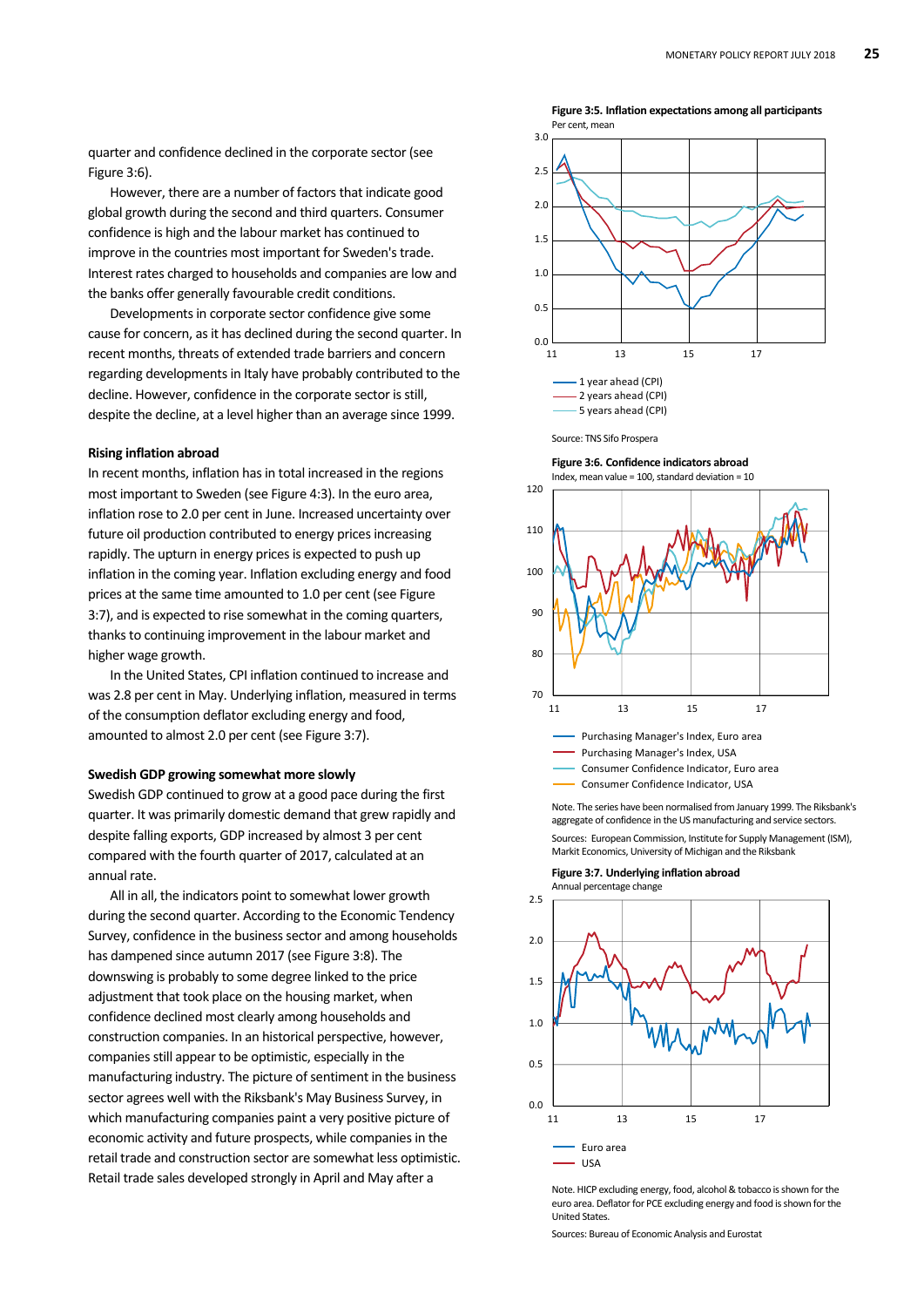weak start to 2018, but business sector production showed weak development in April.

The Riksbank's models for short‐term forecasting, which use the information from a large number of indicators, point to GDP growth dampening somewhat in the second quarter (see Figure 3:9). The Riksbank's forecast is somewhat lower than the model forecast, as the models are not judged to be able to give full consideration to the downturn in housing construction. Falling housing investment means that GDP will grow somewhat slower than the historical average in both the second and third quarters.

### **Weak housing price developments and reduced housing construction**

Taking into account seasonal variations, housing prices according to the HOX index rose in April and May (see Figure 1:11). The downturn since autumn 2017 thus amounts to just over 5 per cent for tenant‐owned apartments and single‐family dwellings taken together. With regard to single‐family dwellings, other measures of prices, such as the Property Price Index and the Statistics Sweden Real Estate Price Index, so far show a slightly smaller decline in prices.

Although the number of housing starts has declined, the inflow of new housing remains at a high level. The number of houses for sale has thus increased, which in turn indicates that the weak development in prices will continue. According to the housing price statistics supplier, Mäklarstatistik, turnover of housing has declined significantly in recent months, compared with the same period last year. The development at the beginning of the year could be partly explained by the tougher amortisation requirement for new mortgages that was introduced on 1 March. Almi's loan indicator is also pointing to households finding it more difficult to obtain loans recently than compared with the second half of 2017.

The recent weak development in prices is expected to be followed by a lower housing construction this year in line with the Swedish National Board of Housing, Building and Planning's forecast in June for the number of housing starts. A lower level of construction can be detected in several indicators such as fewer housing starts, fewer new building permits and less optimistic construction companies.

### **Continued high demand for labour**

Both the supply of labour and the demand for labour have increased significantly in recent years. This has meant that both the labour force participation rate and the employment rate are at record high levels (see Figure 4:10). Both the number of persons in the labour force and the number of persons employed continued to increase in April and May and unemployment has remained largely unchanged compared with the first quarter. The monthly outcomes for the second quarter, the business sector recruitment plans as described in the Economic Tendency Survey and the number of job vacancies according to Statistics Sweden all indicate that employment will continue to increase in



**Figure 3:8. Confidence indicators** 

Confidence Indicator, Total Business Sector Consumer Confidence Indicator

Source: National Institute of Economic Research

#### **Figure 3:9. GDP, model forecast with uncertainty bands**

Quarterly change in per cent, calculated as an annual percentage change, seasonally‐adjusted data



Note. The model forecast is an average of forecasts from different statistical models. The vertical line refers to a 50 per cent uncertainty band based on the models' historical forecast errors.

Sources: Statistics Sweden and the Riksbank

**Figure 3:10. Employment and recruitment plans**  Annual percentage change and net figures respectively, seasonally‐ adjusted data



Employment (left scale)

Note. Recruitment plans refer to expectations of the number of employed in the business sector three months ahead, lagged one quarter. Recruitment plans for 2018 Q2 refer to an average of the monthly outcomes in April to June 2018.

Sources: National Institute of Economic Research, Statistics Sweden and the Riksbank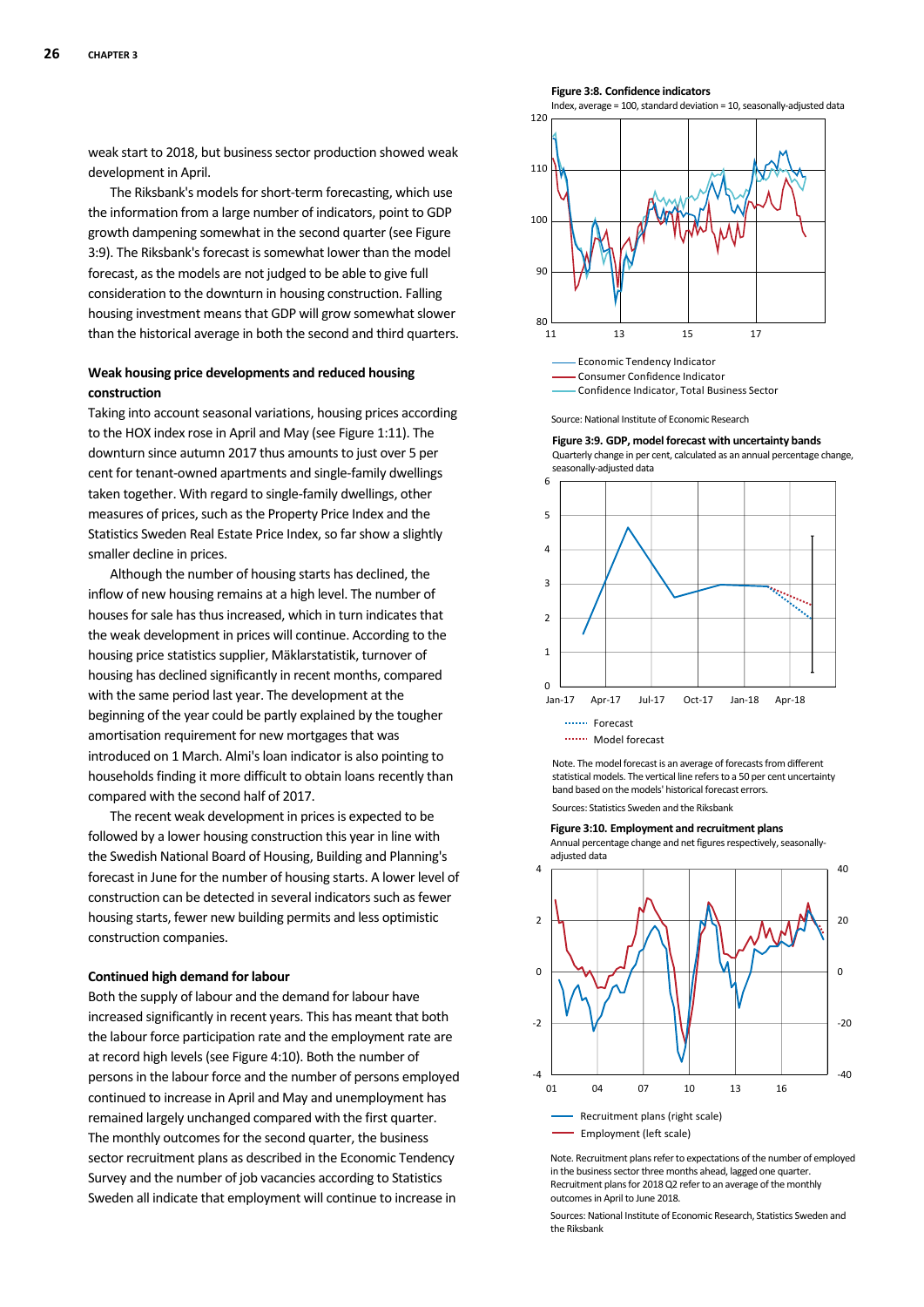the coming quarters, albeit at a somewhat slower pace than before (see Figure 3:10).

Since the end of last year, the number of registered unemployed belonging to so‐called vulnerable groups has begun to decline (see Figure 3:11). The number of registered unemployed outside of the vulnerable groups has declined faster, however, and as a percentage of the total unemployed, the vulnerable groups now comprise just over 75 per cent. The upturn in recent years in the percentage belonging to a vulnerable group makes it difficult to envisage a continued decline in unemployment. The upturn is largely due to an increasing number of people born outside of Europe becoming registered with the employment service. Those born outside of Europe are a heterogeneous group, but have on average greater difficulty in obtaining work than other groups in the labour market. This is partly because many in the group lack upper‐ secondary school education and because it takes time to learn the Swedish language. Moreover, those born abroad rarely have the same access to informal and formal networks as those born in Sweden.

### **Resource utilisation in the economy higher than normal**

The amount of spare capacity in the economy is affecting wages and prices, albeit with some time lag. As it is not possible to observe resource utilisation in the economy, the Riksbank makes an assessment of it based on a number of different indicators.

Capacity utilisation in the manufacturing industry is high, both according to the National Institute of Economic Research and according to Statistics Sweden. The percentage of companies reporting labour shortages is also very high, which also applies to the vacancy rate that measures the number of unstaffed positions that need to be filled immediately. Moreover, the average recruitment time in the business sector is long.

All in all, the Riksbank assesses that resource utilisation in the economy is higher than normal, which is compatible with the high level of the Riksbank's resource utilisation indicator (see Figure 3.12).

### **Somewhat higher wage increases**

The high level of resource utilisation and the increasingly strained situation on the labour market contribute to the expectation that wages will rise. The National Mediation Office's estimates indicate that average wage growth from January to April this year was around 2.6 per cent as a yearly percentage change, which is somewhat higher than in 2016 and 2017, when wages rose by 2.4 per cent (see Figure 3:13).

The National Accounts' hourly wages and labour costs per hour in the economy as a whole developed in line with short‐ term wages during the first quarter. Productivity, like wages, has grown relatively slowly in recent years. Although unit labour costs developed relatively weakly at the end of last year and the beginning of 2018, they are on average expected to develop at a

### **Figure 3:11. Registered unemployed by vulnerable and non‐ vulnerable groups**



- 
- Non‐vulnerable (left scale)
- Vulnerable as per cent of registered unemployed (right scale)

Note. Vulnerable groups refer to unemployed without upper‐secondary education, born outside of Europe, people aged 55–64 years and persons with disabilities.

Source: Swedish Public Employment Service

#### **Figure 3:12. Resource utilisation indicator**  Standard deviation



Note. The RU indicator is a statistical measure of resource utilisation which summarise information from a range of indicators for resource utilisation in the Swedish economy. It is normalised so that the mean value is 0 and the standard deviation is 1. Source: The Riksbank

### **Figure 3:13. Wages and wage agreements in the economy as a whole**



....... The National Mediation Office's forecast for definitive outcome

Source: National Mediation Office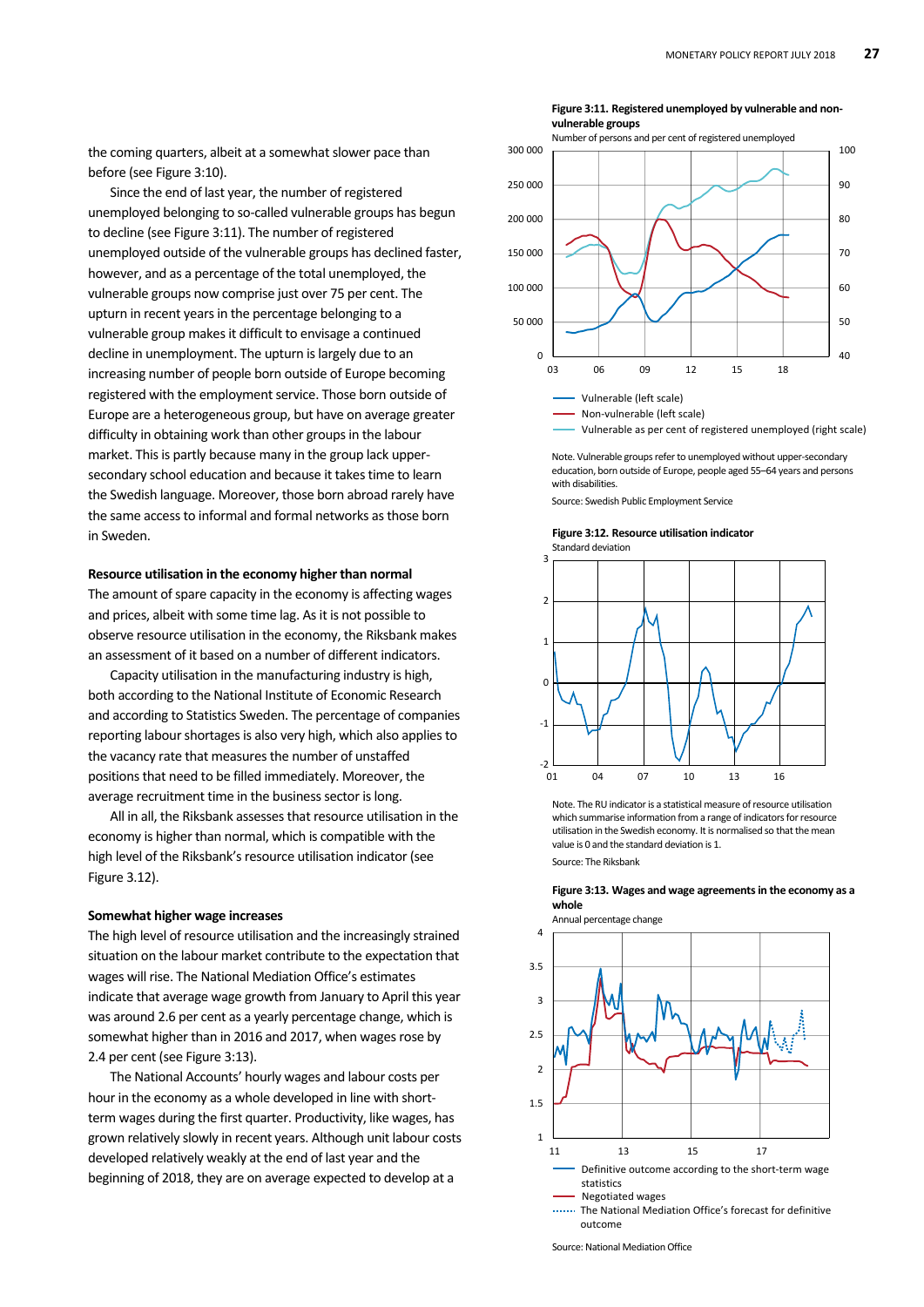normal rate, in historical terms, during the second and third quarters.

Resource utilisation affects wages, labour costs and inflation after a certain time lag and the Riksbank assesses that wages will grow slightly faster going forward. However, the rate of increase will still be slow in relation to the high level of resource utilisation, see the article "The Phillips curve and monetary policy".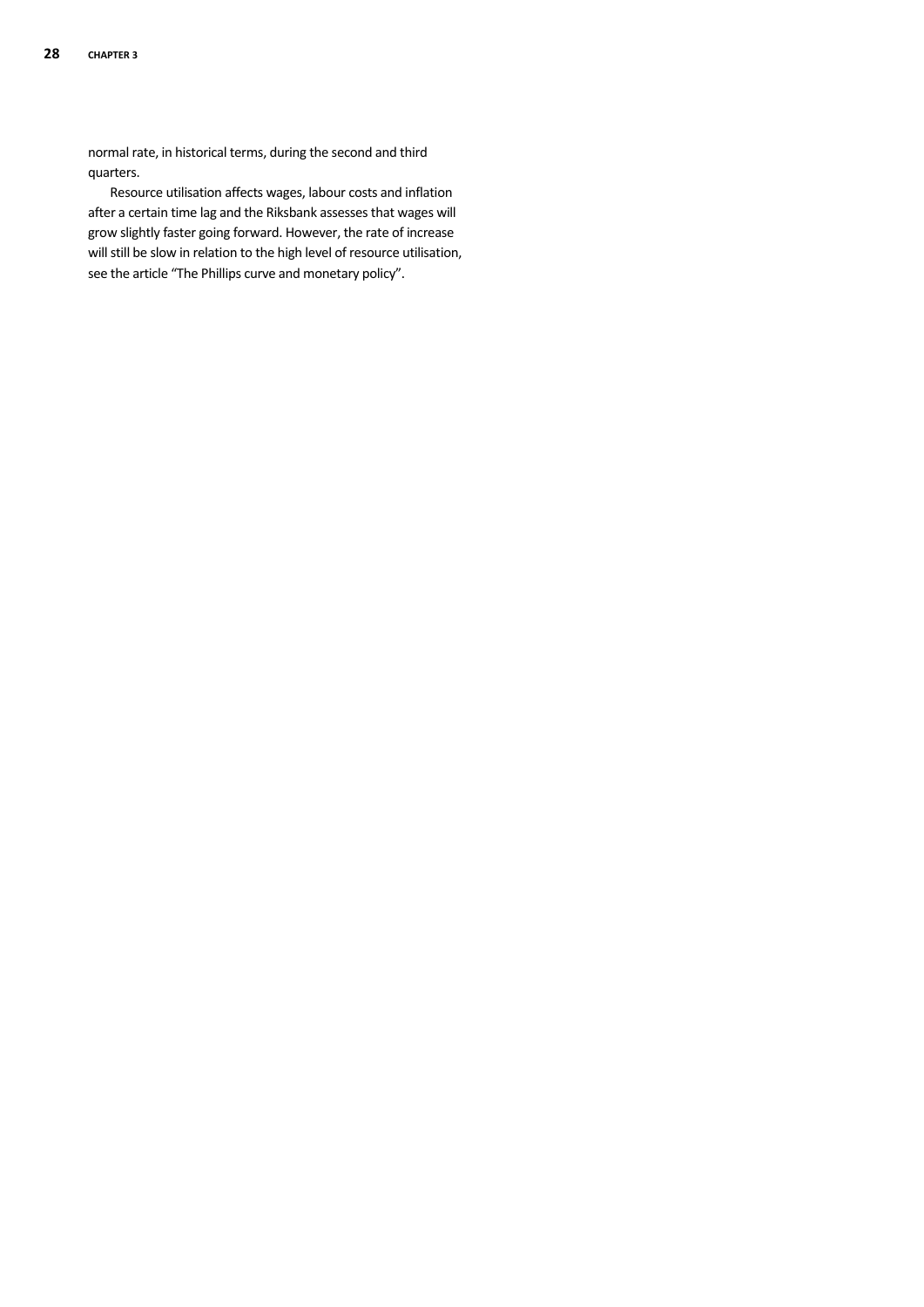# **CHAPTER 4** – The economic outlook and inflation prospects

International economic activity is favourable and growth is good. Although growth is expected to decline in the coming years, resource utilisation will continue to rise in the developed economies, resulting in gradually rising wage growth and inflation. The economic situation in Sweden is also strong and GDP growth has been high for several years. The current assessment is that resource utilisation is higher than normal, which is largely a result of favourable developments abroad, an expansionary monetary policy, and substantially increased housing construction. When international growth slows down to a rate more in line with the long‐term trend and housing construction slows down in the wake of the recent downswing in housing prices, this will also mean that growth in Sweden slows down in the coming years. The increasingly stronger labour market will contribute to wage growth gradually rising going forward, which together with rising international inflation is expected to continue to contribute to rising inflation in Sweden. At the same time, the krona is expected to strengthen gradually during the forecast period, subduing the rate of inflation. Overall, it is the Riksbank's assessment that CPIF inflation will be close to 2 per cent in the coming years.

# International outlook

### **Favourable international economic activity**

Following relatively strong GDP growth in 2017, 2018 began with somewhat weaker growth rates in most countries and regions (see Figure 4:1). Industrial production and the retail trade weakened in general, as did confidence among companies. However, this development is assessed to be partly an effect of temporary factors and not a sign of clearly weaker economic developments. As resource utilisation continues to rise and monetary policy becomes less expansionary, KIX‐weighted GDP growth is expected to slow down gradually, from almost 3 per cent this year to just over 2 per cent in 2020.

Growth in the emerging economies is assessed to remain high. As these countries have a greater weight in global GDP than in KIX‐weighted GDP, global GDP growth will on the whole be higher than the KIX‐weighted GDP and amount to 3.8 per cent on average during the period 2018–2020.

### **Economic activity remains good in the United States**

Confidence among US companies is high and households are optimistic, which on the whole indicates continued high GDP growth in the short term. The labour market is strong and unemployment is at the lowest level for almost 20 years. The expansionary fiscal policy in the form of tax cuts and increased public expenditure is expected to increase GDP growth this year and next year. Financial conditions continue to be favourable for growth, even if they become less expansionary as the Federal Reserve continues to raise its policy rate and reduce its asset holdings. GDP growth is expected to be almost 3 per cent in 2018 and then to decline to around 2 per cent in 2020. The tariffs



...... USA ...... United Kingdom ...... KIX ...... Euro area

Note. KIX is an aggregate of countries that are important to Sweden's international transactions.

Sources: Bureau of Economic Analysis, Eurostat, national sources, Office for National Statistics and the Riksbank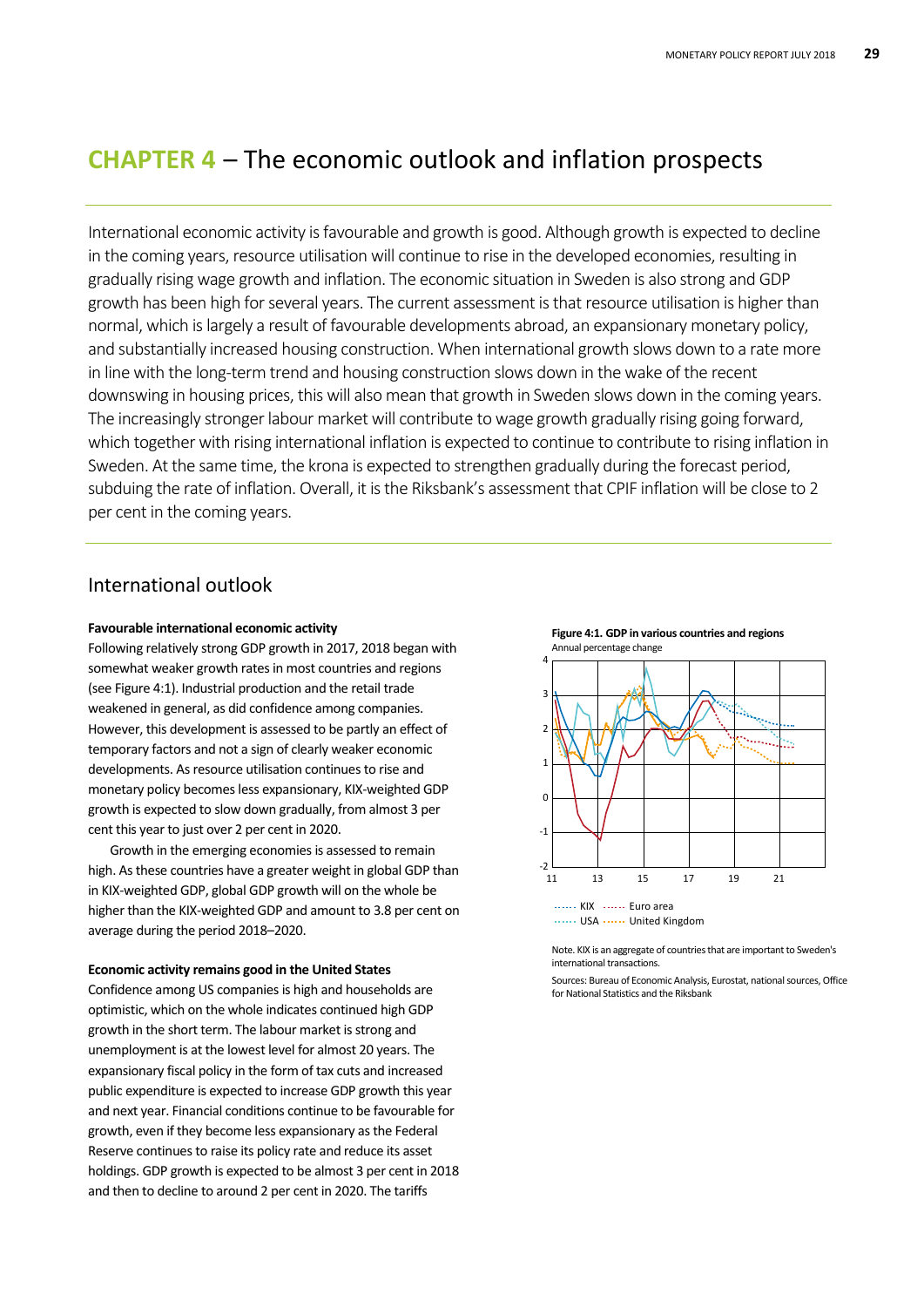introduced so far cover a relatively small part of the economy and are therefore assessed to only have a slightly dampening effect on US growth. This effect could be greater both for the United States and other countries if the protectionist measures were to escalate (see the fact box "Increased trade barriers and the Riksbank's forecast: an update").

### **High growth in emerging economies**

Growth is assessed to remain high in emerging economies, especially in Asia and Eastern Europe. The fact that the oil price has risen (see Figure 4:2) contributes positively to the recovery in some economies, especially in Russia. However, rising US interest rates have contributed to concern in countries that are dependent on dollar funding. In addition, a number of country‐ specific factors such as geopolitical unease and reduced confidence in economic policy have affected countries such as Argentina, Brazil and Turkey.

In China, the economy is expected to continue to grow at a good pace this year, in line with the Chinese government's growth target for GDP of around 6.5 per cent. Growth is expected to be gradually lower going forward as the readjustment towards a more consumption and services-driven growth proceeds, and is expected to amount to around 6 per cent in 2020. New regulations have recently contributed to dampening the high credit growth. In line with the assessment for the US, the announced and partly introduced tariffs on Chinese goods have limited impact on growth.

### **Slower growth in the euro area and the UK**

Retail trade and industrial production showed weak development in the euro area at the beginning of the year. Retail trade has since recovered, while industrial production is still showing a weak development. Confidence among both households and companies has declined in recent months, but is still high and indicates good GDP growth. All in all, GDP growth is assessed to be above normal this year (see Figure 4:1). In the coming years, growth will slow down towards a more normal pace, as the pent‐ up consumption and investment needs are met and resource utilisation will rise. In Italy, the political unease is expected to contribute to slowing down growth, although this will only marginally affect growth in the euro area as a whole. In the United Kingdom, resource utilisation is high and GDP growth is expected to be low in the coming years (see Figure 4:1).

### **Slowly rising inflation abroad**

The rising oil price during the first half of 2018 contributes to inflation in many parts of the world being expected to increase faster going forward (see Figures 4:2 and 4:3). For many countries and regions inflation is expected to rise to above 2 per cent during the second half of 2018, which is the highest rate of increase since 2011.

Inflation excluding energy and food prices, is also expected to rise somewhat, but nevertheless remain relatively moderate. In

### **Increased trade barriers and the Riksbank's forecast: an update**

On 23 March this year, the United States introduced import tariffs on steel and aluminium of 25 and 10 per cent respectively. All in all, these goods comprise just under two per cent of the total imports to the United States. Timelimited exemptions were initially granted for several of the largest exporters to the United States, including Canada and Mexico, as well as countries within the EU, but as of 1 June the tariffs have also begun to apply to these countries. On 22 June the EU introduced counter‐ measures, which include extended tariffs on steel and aluminium products, agricultural products and motorcycles. The United States has recently notified intentions to introduce tariffs on the import of motor vehicles and vehicle components. This could entail a significant escalation of the trade barriers, as the value of these imports is more than ten times greater than the value of steel import.

The United States has also announced that they are to raise import tariffs on Chinese goods for a total of USD 50 billion, of which goods worth 34 billion will be covered by 25‐per cent tariffs with effect from 6 July. China has announced that they will respond with equivalent tariff increases on goods from the United States, starting 6 July. So far, a relatively small share of the trade between the United States and China is concerned, which indicates a limited impact on GDP growth in the two countries. In addition to the tariff increases that have been decided, the United States has announced that further tariff increases may be introduced against China. Moreover, the United States has announced measures to make Chinese investments in the United States more expensive. All in all, the macroeconomic effects of the measures that have been introduced and announced so far are assessed to be limited. If the trade conflicts between the United States and other countries were to escalate further, or to lead to more countries establishing trade barriers, the effects on the global economy could be greater.





Note. Forward prices are calculated as a 15‐day average. The outcome refers to monthly averages of spot prices.

Sources: Macrobond and the Riksbank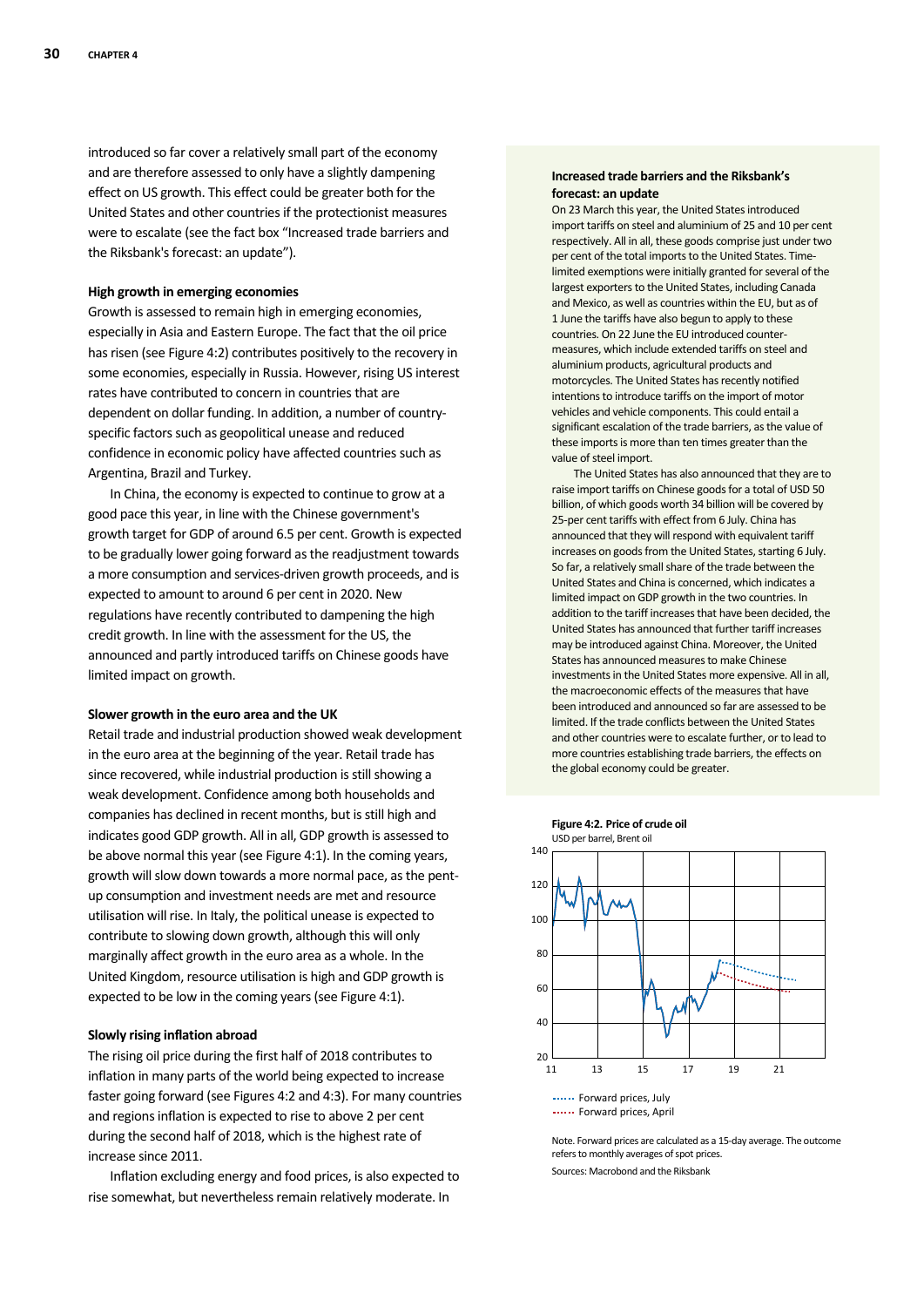the euro area, more strained resource utilisation is expected to mean that wages rise a little faster going forward, which will contribute to core inflation rising gradually from around 1 per cent to just below 2 per cent towards the end of the forecast period. The new wage agreements in Germany, which are a little higher than last year's, also support this picture. In the United States, core inflation has risen somewhat faster and this development is expected to continue as resource utilisation becomes increasingly strained.

Weaker demand in the United Kingdom, together with the earlier effects of a weaker sterling now having faded, contribute to inflation in the UK slowing down during the forecast period.

### **Krona weaker but will appreciate gradually**

The krona exchange rate has weakened over the year, in both nominal and real terms (see Figure 4:4). This is due to some extent to changed expectations of future monetary policy in Sweden in relation to other countries. However, the krona also tends to weaken in times of increased uncertainty regarding international economic developments, which means that concern over increased global protectionism and developments in Italy may have contributed to this development. The fact that Sweden has had a stronger development in the real economy than other countries suggests that the krona should be stronger than its current level in the longer term. However, it is very uncertain exactly how much stronger, and how fast the appreciation will be.

# Sweden

### **Lower growth going forward but continued strong economic activity**

High GDP growth over several years has meant that resource utilisation has risen and that economic activity in Sweden has become ever stronger. The current assessment that resource utilisation is higher than normal is largely due to very low interest rates and a good development on Swedish export markets. Favourable funding terms have also contributed to substantially increased housing construction. When international growth slows down to a rate more in line with the long-term trend and housing construction declines, this will also mean that growth in Sweden slows down somewhat in the coming years. Overall, GDP growth is expected to amount to just over 2.5 per cent this year and then fall to about 2 per cent a year in 2019 and 2020. The growing population means that the growth rate as GDP per capita will be around one percentage point lower per year (see Figure 4:5).

**Some slowdown in international demand in the coming years**  Although the economic situation in many of Sweden's export countries has strengthened, growth is not especially high from a historical perspective. This is partly due to a broad international





...... USA ...... United Kingdom

Note. KIX is an aggregate of the countries that are important to Sweden's international transactions.

Sources: The Bureau of Labor Statistics, Eurostat, national sources, Office for National Statistics and the Riksbank





...... Real exchange rate, April

...... Nominal exchange rate, July

...... Nominal exchange rate, April

Note. The real exchange rate has been calculated with the CPIF for Sweden and the CPI for the rest of the world. Outcomes are daily data for the nominal exchange rate, outcomes for the real exchange rate and forecasts refer to quarterly averages. The KIX is an aggregate of 32 countries that are important for Sweden's international transactions.

Sources: National sources, Statistics Sweden and the Riksbank

#### **Figure 4:5. GDP and GDP per capita**

6



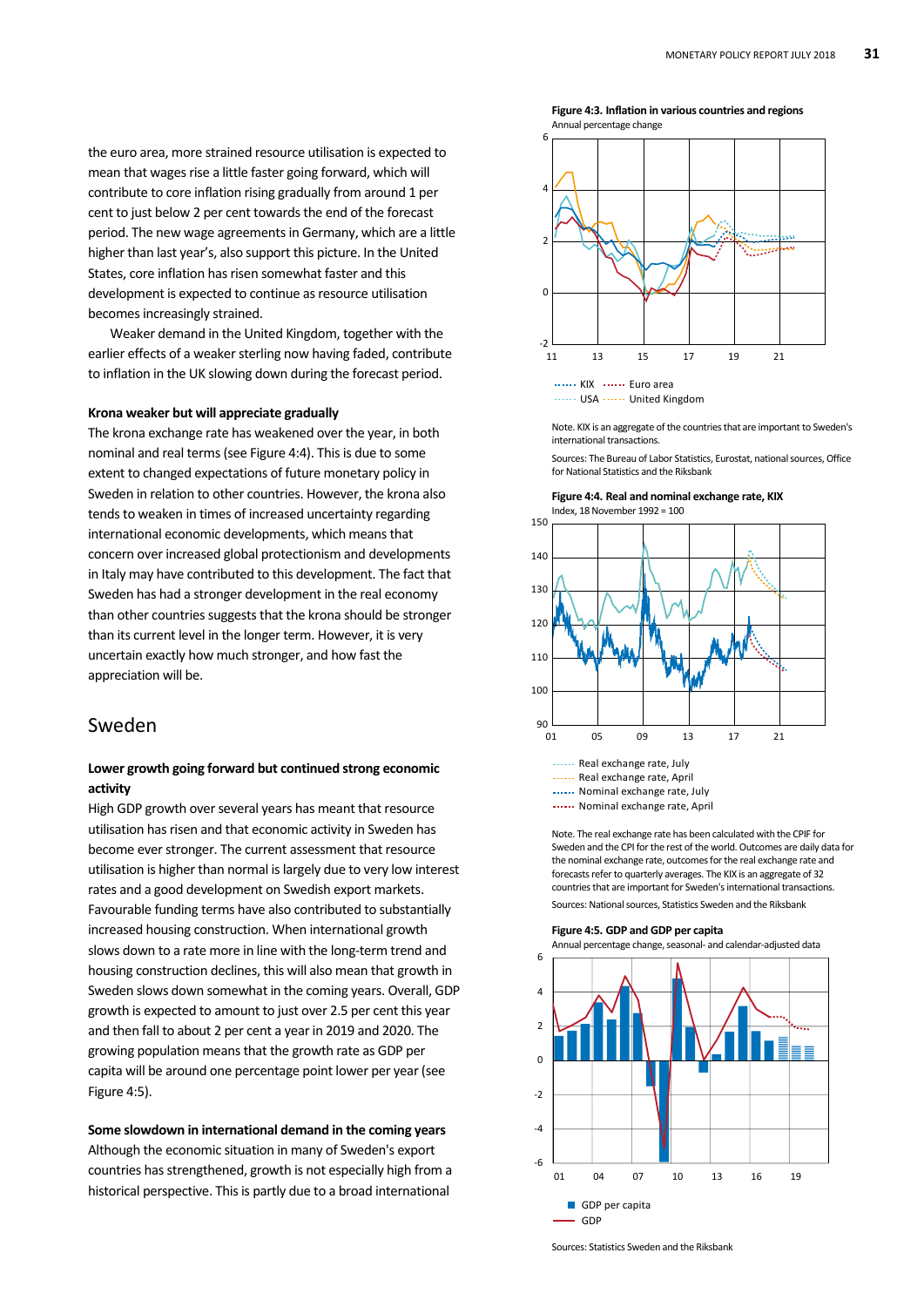downturn in productivity growth that has made the economies' long‐term growth potential decline. Nor is international GDP growth expected to generate demand for Swedish exports to the same extent as in the 1990s and 2000s, when global trade expanded at a rapid pace. Foreign demand for Swedish exports will nevertheless be relatively high this year, but will dampen somewhat in the coming years as GDP growth slows down, especially in the euro area (see Figure 4:6). As the manufacturing industry already has a high level of capacity utilisation to start with, the higher foreign demand for Swedish goods and services also entails an increased need for new investment in Swedish companies. The effects on Swedish imports of the recent weak krona are expected to be moderate, however, partly because the krona depreciation is temporary and because Swedish export goods contain a large portion of imported input goods.

# **Decline in housing prices weighs down housing investments**

After some years of very high growth, the number of housing starts amounted to around 64 000 in 2017, which is very high in an historical perspective. The fact that the supply of housing is growing rapidly is assessed to have contributed to the decline in housing prices that has been going on since autumn 2017, particularly in certain segments of the housing market. The price decline is assessed to contribute to the supply of housing increasing more slowly going forward. Continued growth in employment and low interest rates are expected to keep demand for housing up, however, and the decline in construction will be moderate. All in all, developments in supply and demand indicate a stabilisation of housing prices this year, followed by a weak upturn in the coming years. Reduced new housing construction means that housing investment will slow down to nearly 5 per cent of GDP in 2020 (see Figure 4:7). Housing investment will therefore make a negative contribution to the annual GDP growth with effect from 2019, which can be compared with the positive contribution to GDP growth over the past four years (see Figure 4:8).<sup>24</sup>

The weaker development in the housing market is assessed to have dampened household confidence somewhat, but is at the same time expected to have moderate significance for their consumption in the coming years. Households have for a long period of time saved an increasingly large share of their incomes (see Figure 4:9). In the coming years, household incomes will increase at a slower pace, as employment growth slows down and mortgage rates rise.<sup>25</sup> To be able to maintain increased consumption, households are expected to reduce their saving.

**Debts increasing despite weak housing market development**  As around 80 per cent of new loans to households are used to purchase housing, there is normally a positive connection between the development in housing prices and household debt.

<u> 1989 - Johann Barn, mars ann an t-Amhain Aonaich an t-Aonaich an t-Aonaich ann an t-Aonaich ann an t-Aonaich</u>





<sup>......</sup> Swedish export market ...... Swedish exports

Note. The Swedish export market index aims to measure import demand in the countries to which Sweden exports. This is calculated by aggregating imports in the countries included in KIX and covers around 85 per cent of the total Swedish export market.

Sources: Statistics Sweden and the Riksbank





Note. Housing investment's share of GDP is calculated at current prices. Sources: The National Institute of Economic Research, Statistics Sweden and the Riksbank



**Figure 4:8. Contribution to GDP growth** 

<sup>&</sup>lt;sup>24</sup> For a more detailed discussion on the development of housing investment, see the article "Reduced housing construction is subduing GDP growth" in the Monetary Policy Report February 2018.

<sup>25</sup> Households' disposable incomes include both income and expenditure from interest.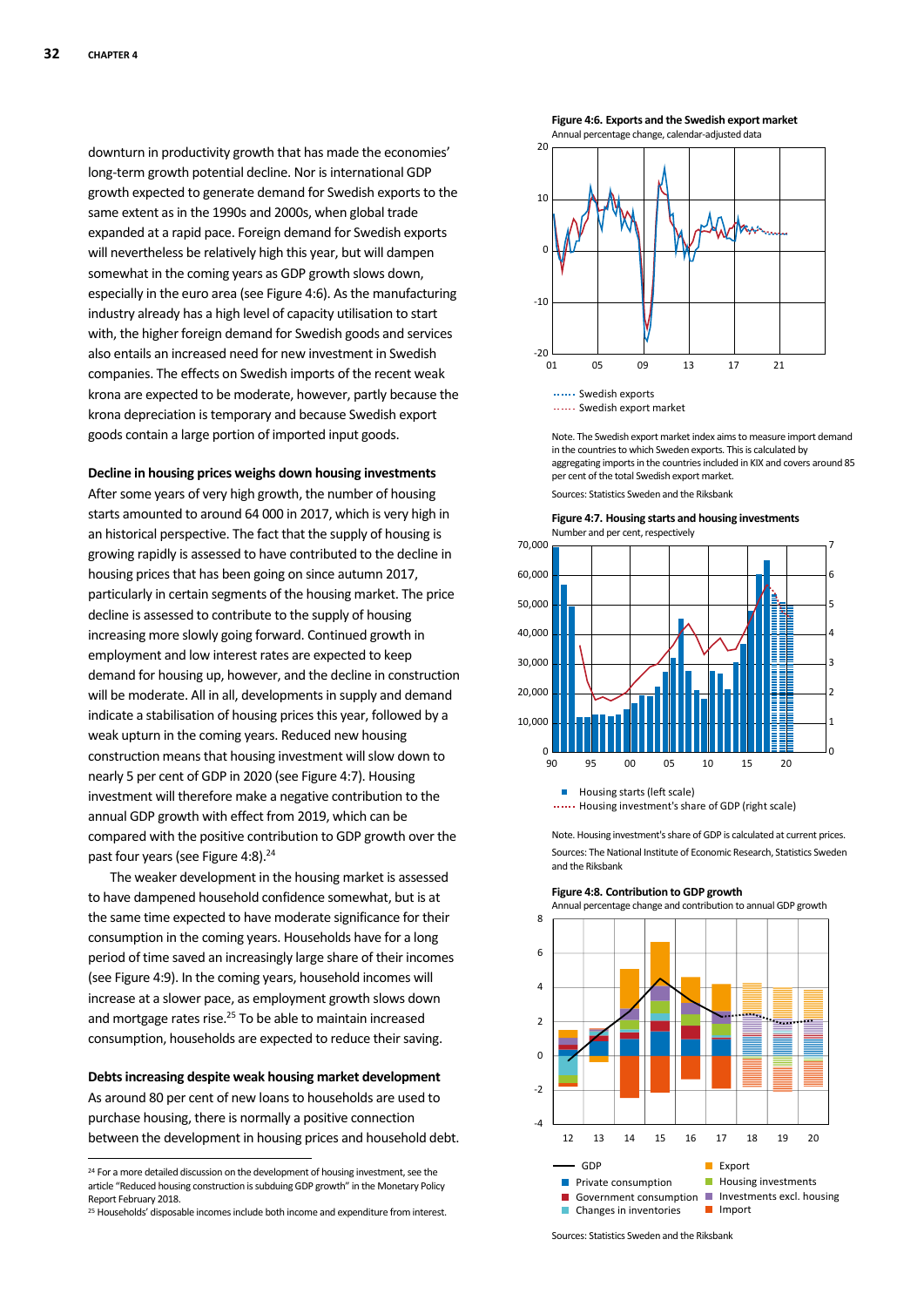Despite the downturn in housing prices, debts are continuing to increase, albeit at a slower pace. This is because a person buying housing today pays on average a much higher price than before. This also means that the loans to finance housing purchases are now larger than the average loans held by the existing home‐ owners now selling their homes. The turnover of homes will thereby contribute to a rise in total household sector debt. The historically high new construction has also contributed to a relatively rapid increase in the number of home‐owners with mortgages.

The now more subdued development on the housing market with regard to prices, turnover and new production is expected to contribute to a lower growth in household debt over the coming years. However, debts are still growing somewhat faster than households' disposable incomes and the debt‐to‐income ratio will continue to increase in the coming years (see Figure 1:12).

### **Strong labour market**

Developments on the labour market have been strong for several years and both the labour force participation rate and the employment rate have risen to historically high levels (see Figure 4:10). Labour supply has increased rapidly as a result of both high growth in the population and an increased labour force participation rate. According to Statistic Sweden's most recent population forecast in April, the working‐age population will continue to increase, albeit at a slower pace than in recent years (see fact box "New population projection affects the forecast"). The new population forecast means that the number of people in the labour force is now expected to increase slightly more rapidly in the coming years.

However, the inflow into the population and the labour force consists largely of people born outside of Europe, which is a group that has historically had a relatively weak attachment to the labour market. However, there are positive signs that new arrivals are establishing themselves on the Swedish labour market more quickly than they have done previously.<sup>26</sup> This is probably partly due to the favourable economic climate and the strong economic activity is expected to continue to facilitate entry onto the labour market for new arrivals in the coming years.

Resource utilisation is currently deemed to be higher than normal. High shortages and long recruitment times suggest that it is difficult for companies to find the labour they are looking for, which is expected to restrain employment growth in the years to come. Although unemployment is still relatively high, the composition of the unemployed group at the same time entails a challenge, as it consists to a very large degree of people who have historically found it difficult to get a job, for instance, those who lack upper‐secondary school education and those born

<u> 1989 - Johann Barn, mars eta bat erroman erroman erroman erroman erroman erroman erroman erroman erroman err</u>





...... Savings ratio (right scale)

Note. Disposable income has been deflated using the household consumption deflator. Broken line is the average of consumption growth 1994–2017.

Sources: Statistics Sweden and the Riksbank

**Figure 4:10. Employment rate and labour force participation**  Percentage of the population, aged 15–74, seasonally‐adjusted data



...... Labour force participation, July ...... Employment rate, April Employment rate, July

...... Labour force participation, April

Sources: Statistics Sweden and the Riksbank

### **Figure 4:11. Unemployment**



<sup>&</sup>lt;sup>26</sup> Register data from Statistics Sweden for 2016 show that refugees received by municipalities, who have been in Sweden for two years or longer, are now finding work at a faster rate than they have done in recent years.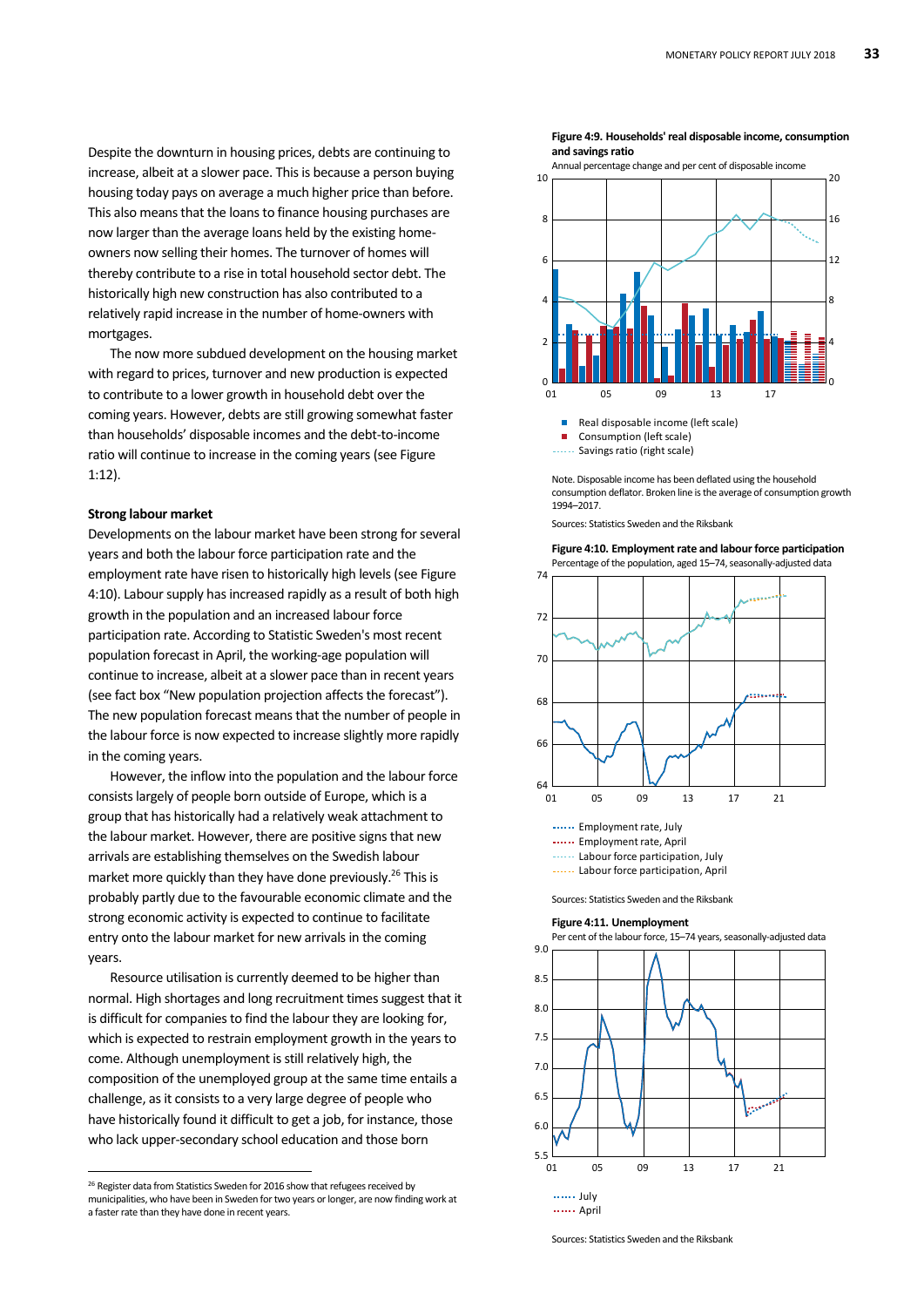abroad (see Figure 3:11). The Riksbank therefore assesses that unemployment will increase slightly in the years ahead (see Figure 4:11). All in all, however, resource utilisation on the labour market, and in the economy as a whole, is expected to rise further this year and be higher than normal in the years ahead (see Figure 4:12).

### **Wages rising but at a moderate pace**

According to the short‐term wage statistics, there are signs that the rate of wage growth has begun to rise at the beginning of 2018 (see Figure 4:13). Throughout the entire forecast period, the labour market will become stronger and this will contribute to wage growth continuing to rise, even if it is expected to remain relatively moderate in relation to resource utilisation. There are several indications that wage growth will rise. Companies' expectations of developments in wage costs and wage drift during the coming twelve months fell somewhat in the Riksbank's most recent Business Survey, which was made in May, but they have shown a rising trend since 2013.<sup>27</sup> According to the same survey, companies are still reporting large shortages of labour and specialists and mention difficulties obtaining the right competence.

The National Accounts' hourly wages and labour costs, that is, wages plus social security contributions, are expected to rise in line with short‐term wages over the forecast period. The temporary reduction in the statutory social security contributions for sole proprietorship firms, which this year is extended to further corporate forms and applies until 2021, is contributing to dampening labour costs, particularly this year. Productivity growth, which has been weak since the financial crisis, is expected to strengthen somewhat, but will be lower than the historical average during the forecast period. All in all, unit labour costs are expected to increase by around 2 per cent a year during the forecast period, which is a relatively normal rate of increase (see Figure 4:14).

### **Inflation close to 2 per cent in coming years**

In May, CPIF inflation amounted to 2.1 per cent (see Figure 3:1). It was thus somewhat higher than in the forecast in the April Monetary Policy Report. Rising oil prices and the weak development of the krona have contributed to energy prices increasing faster than expected. However, measures of underlying inflation, which provide an indication of where inflation is heading, suggest that inflationary pressures are still moderate. One such measure, CPIF inflation excluding energy, amounted to 1.5 per cent in May. This was marginally lower than in the Riksbank's forecast (see Figure 4:15).

There has been trend increase in inflation since 2014. The rising resource utilisation has made it easier for companies to raise their prices. The fact that inflation has risen is also due to

<u> 1989 - Johann Barn, mars eta bat erroman erroman erroman erroman erroman erroman erroman erroman erroman err</u>





<sup>......</sup> Hours gap ...... Employment gap

Note. The gaps refer to the deviation in GDP, the number of those employed and the number of hours worked from the Riksbank's assessed trends.

Sources: Statistics Sweden and the Riksbank

**Figure 4:13. Wages and labour costs in the whole economy**  Annual percentage change



Negotiated wages ...... Short-term wages

...... Labour cost per hour

Note. The National Mediation Office's forecast of final outcome 2017Q2– 2018Q1.

Source: National Mediation Office, Statistics Sweden and the Risbank

### **New population projection affects the forecasts**

 Normally, the Riksbank uses Statistics Sweden's population projections to make long‐term forecasts of various labour market variables. Since the previous population projection was published last year, the Swedish Migration Agency has gradually revised down its forecasts for the number of new residence permits granted. As a result of this, the Riksbank has also made a downward adjustment to its population growth figure in the forecasts. According to Statistics Sweden's new population projection, however, the working age population is expected to increase somewhat faster in the coming years than the Riksbank had assumed (see Statistics Sweden, "The future population of Sweden 2018–2070", Demographic reports 2018:1). This is primarily due to the expectation that labour immigration will be larger. As a result, the supply of labour and demand have been revised up in relation to the Monetary Policy Report in April.

<sup>&</sup>lt;sup>27</sup> "The Riksbank's Business Survey: The economic upswing is continuing", June 2018, Sveriges Riksbank.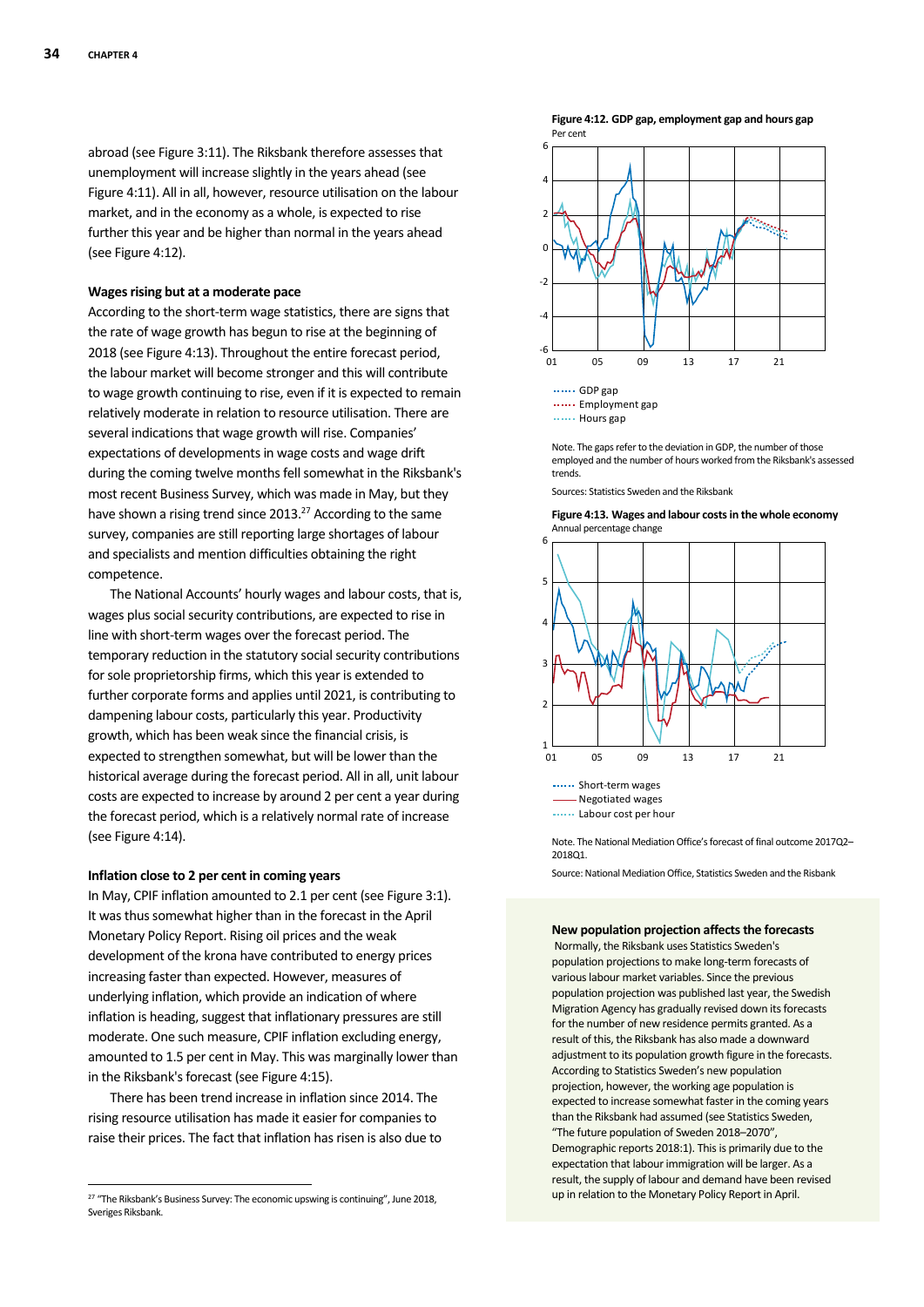the krona having weakened, which has led to the prices of imported goods and services being pushed up.

In the coming years, the high resource utilisation in Sweden is expected to continue contributing to inflationary pressures. At the same time, inflation abroad will rise. However, the krona is expected to strengthen gradually, which will slow down the rate of inflation. Overall, it is the Riksbank's assessment that CPIF inflation will be close to 2 per cent in the coming years (see Figure 4:16). When the repo rate, and thereby also mortgage rates, begins to rise towards the end of 2018, household interest expenditure will increase faster, which means that CPI inflation will rise faster than CPIF inflation.

### **Inflation forecast revised up in the coming year**

The cyclical conditions for inflation are assessed to be largely unchanged since the previous Monetary Policy Report. Resource utilisation is assessed to remain high in the coming years. This contributes to inflationary pressures, which are still assessed to be moderate, rising in line with the earlier assessment. This is also illustrated by the forecast for CPIF inflation adjusted for energy price changes stabilising close to 2 per cent in 2019.

Compared with the forecast in April, the krona is expected to be weaker and energy prices to increase faster. This means that CPIF inflation is expected to increase at a faster pace over the coming year, compared with the forecast in April. In the slightly longer term, however, the forecast is unchanged.



Profit share, business sector (right scale)

Note. Profits refer to operating surplus as a percentage of total value added in the business sector. The broken line refers to the average rate of increase in unit labour costs (entire economy) since 1994.

Sources: Statistics Sweden, the National Institute of Economic Research and the Riksbank

**Figure 4:15. CPIF excluding energy**  Annual percentage change





Sources: Statistics Sweden and the Riksbank

**Figure 4:16. CPIF, CPIF excluding energy and CPI**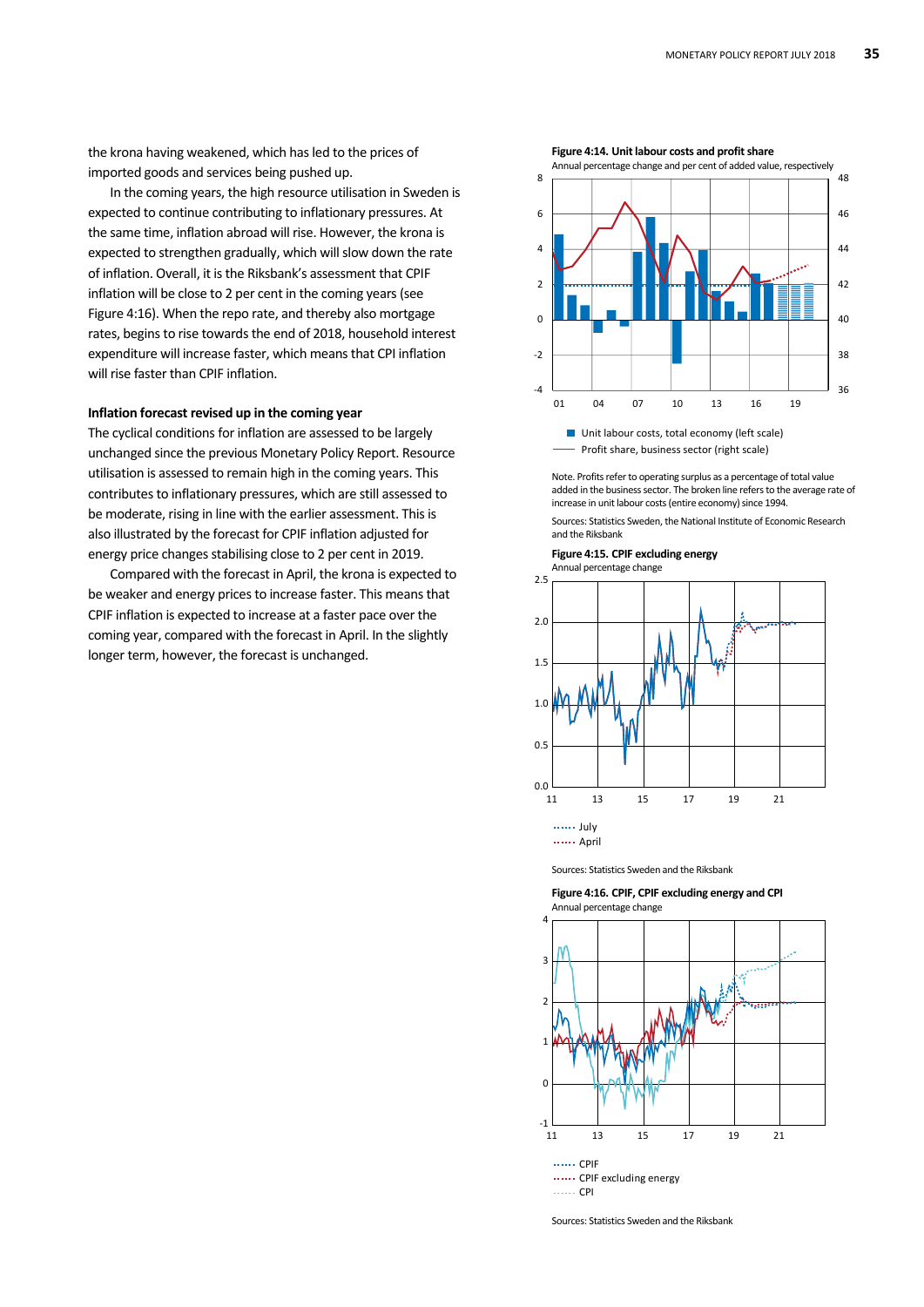# Tables

The forecast in the previous Monetary Policy Report is shown in brackets unless otherwise stated.

### **Table 1. Repo rate forecast**

Per cent, quarterly averages

|                      | Q2 2018 | Q3 2018             | <b>Q4 2018</b> | Q3 2019    | Q3 2020    | Q3 2021 |
|----------------------|---------|---------------------|----------------|------------|------------|---------|
| Repo rate            | $-0.50$ | $-0.50$ ( $-0.50$ ) | $-0.43(-0.43)$ | 0.01(0.01) | 0.57(0.57) | 1.15    |
| Source: The Riksbank |         |                     |                |            |            |         |

### **Table 2. Inflation**

Annual percentage change, annual average

|                   | 2016    | 2017 | 2018     | 2019     | 2020     |
|-------------------|---------|------|----------|----------|----------|
| <b>CPIF</b>       | 1.4     | 2.0  | 2.1(1.9) | 2.1(1.9) | 1.9(2.0) |
| CPIF excl. energy | 1.4     | 1.7  | 1.6(1.6) | 2.0(1.9) | 2.0(2.0) |
| <b>CPI</b>        | 1.0     | 1.8  | 2.0(1.8) | 2.7(2.6) | 2.9(2.9) |
| <b>HICP</b>       | $1.1\,$ | 1.9  | 2.0(1.8) | 2.0(1.9) | 1.8(1.9) |

Note. The CPIF is the CPI with a fixed mortgage rate. HICP is an EU harmonised index of consumer prices.

Sources: Statistics Sweden and the Riksbank

### **Table 3. Summary of financial forecasts**

Per cent, unless otherwise stated, annual average

|        | 2017   | 2018          | 2019          | 2020          |
|--------|--------|---------------|---------------|---------------|
| $-0.5$ | $-0.5$ | $-0.5(-0.5)$  | $-0.1(-0.1)$  | 0.5(0.5)      |
| 0.5    | 0.7    | 0.8(0.9)      | 1.5(1.7)      | 2.2(2.4)      |
| 111.7  | 112.9  | 116.9 (114.5) | 112.8 (110.8) | 109.3 (108.1) |
| 1.2    | 1.3    | 0.8(0.9)      | 0.9(0.9)      | 0.9(0.8)      |
|        | 2016   |               |               |               |

\* Per cent of GDP

Sources: Statistics Sweden and the Riksbank

### **Table 4. International conditions**

Annual percentage change, unless otherwise stated

| <b>GDP</b>           | <b>PPP-weights</b> | KIX-weights | 2016 | 2017 | 2018     | 2019     | 2020     |
|----------------------|--------------------|-------------|------|------|----------|----------|----------|
| Euro area            | 0.11               | 0.48        | 1.8  | 2.6  | 2.1(2.1) | 1.7(1.9) | 1.6(1.6) |
| <b>USA</b>           | 0.15               | 0.09        | 1.5  | 2.3  | 2.8(2.8) | 2.5(2.5) | 2.0(2.0) |
| Japan                | 0.04               | 0.02        | 1.0  | 1.7  | 1.0(1.3) | 0.9(0.8) | 0.4(0.4) |
| China                | 0.19               | 0.09        | 6.7  | 6.9  | 6.6(6.6) | 6.2(6.2) | 6.1(6.1) |
| KIX-weighted         | 0.75               | 1.00        | 2.1  | 2.9  | 2.7(2.7) | 2.4(2.5) | 2.2(2.2) |
| World (PPP-weighted) | 1.00               | -           | 3.2  | 3.7  | 3.9(3.9) | 3.8(3.8) | 3.7(3.7) |

Note. Calendar‐adjusted growth rates. The PPP weights refer to the global purchasing‐power adjusted GDP weights for 2018, according to the IMF. KIX weights refer to weights in the Riksbank's krona index (KIX) for 2018. The forecast for GDP in the world is based on the IMF's forecasts for PPP weights. The forecast for KIX‐weighted GDP is based on an assumption that the KIX weights will develop in line with the trend during the previous five years.

| <b>CPI</b>                                      | 2016   | 2017   | 2018        | 2019        | 2020        |
|-------------------------------------------------|--------|--------|-------------|-------------|-------------|
| Euro area (HICP)                                | 0.2    | 1.5    | 1.8(1.5)    | 1.7(1.5)    | 1.6(1.7)    |
| <b>USA</b>                                      | 1.3    | 2.1    | 2.6(2.5)    | 2.3(2.2)    | 2.2(2.2)    |
| Japan                                           | $-0.1$ | 0.5    | 0.9(1.1)    | 1.3(1.4)    | 1.9(1.9)    |
| KIX-weighted                                    | 1.1    | 1.9    | 2.2(2.0)    | 2.1(2.0)    | 2.0(2.1)    |
|                                                 | 2016   | 2017   | 2018        | 2019        | 2020        |
| Policy rates in the rest of the world, per cent | $-0.1$ | $-0.1$ | 0.1(0.1)    | 0.2(0.3)    | 0.5(0.7)    |
|                                                 |        |        |             |             |             |
| Crude oil price, USD/barrel Brent               | 45.1   | 54.8   | 72.9 (67.8) | 72.1 (64.1) | 68.4 (60.7) |
| Swedish export market                           | 3.6    | 5.1    | 3.8(4.6)    | 3.9(4.1)    | 3.5(3.9)    |

Note. Policy rates in the rest of the world refer to a weighted average of USA, the euro area, Norway and the United Kingdom.

Sources: Eurostat, IMF, Intercontinental Exchange, national sources, OECD and the Riksbank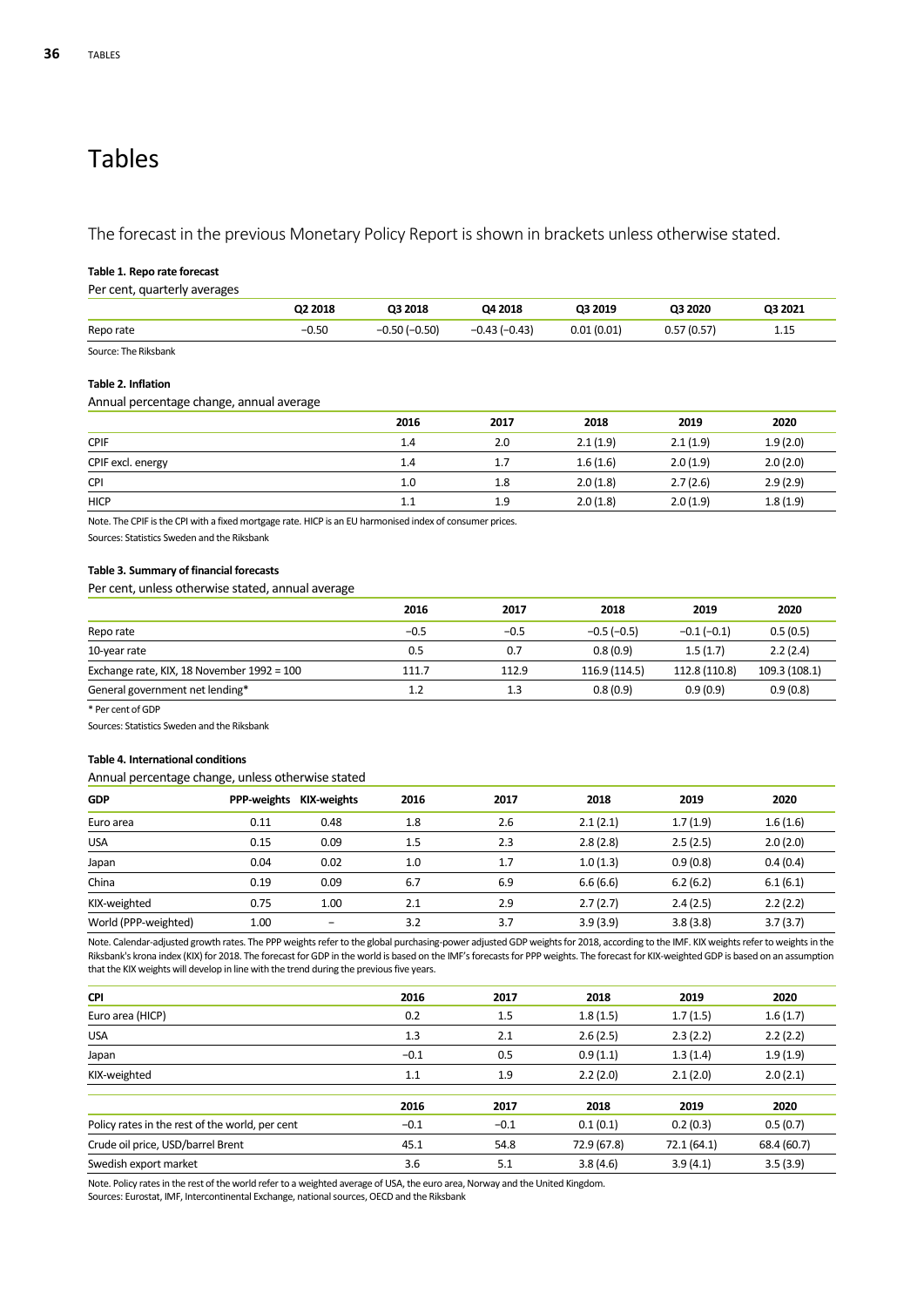### **Table 5. GDP by expenditure**

Annual percentage change, unless otherwise stated

|                                       | 2016 | 2017   | 2018     | 2019     | 2020         |
|---------------------------------------|------|--------|----------|----------|--------------|
| Private consumption                   | 2.2  | 2.2    | 2.6(2.5) | 2.4(2.5) | 2.3(2.5)     |
| Public consumption                    | 3.1  | 0.4    | 0.8(1.2) | 1.0(1.0) | 1.1(1.2)     |
| Gross fixed capital formation         | 5.6  | 5.9    | 3.7(3.3) | 0.4(0.9) | 2.8(2.8)     |
| Inventory investment*                 | 0.0  | 0.1    | 0.1(0.0) | 0.2(0.2) | $-0.1(-0.1)$ |
| Exports                               | 3.3  | 3.6    | 4.0(5.9) | 3.9(4.1) | 3.7(4.1)     |
| Imports                               | 3.4  | 4.8    | 4.1(5.5) | 3.6(4.0) | 3.5(4.2)     |
| GDP                                   | 3.2  | 2.3    | 2.5(2.6) | 1.9(2.0) | 2.1(2.1)     |
| GDP, calendar-adjusted                | 3.0  | 2.5    | 2.6(2.7) | 1.9(2.0) | 1.8(1.9)     |
| Final domestic demand*                | 3.1  | 2.5    | 2.3(2.2) | 1.4(1.6) | 2.0(2.1)     |
| Net exports*                          | 0.1  | $-0.3$ | 0.1(0.4) | 0.3(0.2) | 0.2(0.2)     |
| Current account (NA), per cent of GDP | 4.7  | 4.2    | 3.9(4.0) | 4.0(4.0) | 4.0(3.9)     |

\*Contribution to GDP growth, percentage points

Note. The figures show actual growth rates that have not been calendar‐adjusted, unless otherwise stated. NA is the National Accounts.

Sources: Statistics Sweden and the Riksbank

### **Table 6. Production and employment**

# Annual percentage change, unless otherwise stated

|                                           | 2016 | 2017 | 2018     | 2019     | 2020     |
|-------------------------------------------|------|------|----------|----------|----------|
| Population, aged 15-74                    | 0.9  | 1.1  | 0.8(0.8) | 0.6(0.5) | 0.5(0.3) |
| Potential hours worked                    | 0.9  | 0.8  | 0.8(0.8) | 0.8(0.6) | 0.8(0.5) |
| <b>Potential GDP</b>                      | 2.2  | 2.2  | 2.2(2.1) | 2.2(2.0) | 2.1(2.0) |
| GDP, calendar-adjusted                    | 3.0  | 2.5  | 2.6(2.7) | 1.9(2.0) | 1.8(1.9) |
| Number of hours worked, calendar-adjusted | 2.1  | 1.8  | 1.4(1.6) | 0.6(0.5) | 0.4(0.4) |
| Employed, aged 15-74                      | 1.5  | 2.3  | 1.6(1.4) | 0.6(0.5) | 0.5(0.4) |
| Labour force, aged 15-74                  | 1.0  | 2.0  | 1.1(1.0) | 0.7(0.6) | 0.6(0.5) |
| Unemployment, aged 15-74 *                | 6.9  | 6.7  | 6.2(6.3) | 6.3(6.4) | 6.4(6.4) |
| GDP gap                                   | 0.8  | 1.1  | 1.5(1.5) | 1.2(1.4) | 0.9(1.3) |
| Hours gap                                 | 0.0  | 1.0  | 1.6(1.6) | 1.4(1.4) | 1.1(1.3) |

\* Per cent of the labour force

Note. Potential hours refer to the long‐term sustainable level for the number of hours worked according to the Riksbank's assessment.

Sources: Statistics Sweden and the Riksbank

### **Table 7. Wages and labour costs for the economy as a whole**

Annual percentage change, calendar‐adjusted data unless otherwise stated

|                          | 2016 | 2017   | 2018     | 2019     | 2020     |
|--------------------------|------|--------|----------|----------|----------|
| Hourly wage, NMO         | 2.4  | 2.4    | 2.7(2.8) | 3.1(3.1) | 3.4(3.4) |
| Hourly wage, NA          | 2.2  | 2.7    | 3.0(2.8) | 3.1(3.1) | 3.4(3.4) |
| Employers' contribution* | 0.7  | $-0.1$ | 0.1(0.0) | 0.1(0.1) | 0.1(0.1) |
| Hourly labour cost, NA   | 3.0  | 2.6    | 3.1(2.8) | 3.2(3.2) | 3.5(3.5) |
| Productivity             | 0.9  | 0.7    | 1.2(1.1) | 1.3(1.5) | 1.4(1.5) |
| Unit labour cost         | 2.6  | 2.1    | 2.0(1.7) | 2.0(1.7) | 2.1(2.1) |

\* Contribution to the increase in labour costs, percentage points

Note. NMO is the National Mediation Office's short‐term wage statistics and NA is the National Accounts. Labour cost per hour is defined as the sum of actual wages, social‐security charges and wage taxes (labour cost sum) divided by the number of hours worked by employees. Unit labour cost is defined as labour cost sum divided by GDP in fixed prices. Sources: National Mediation Office, Statistics Sweden and the Riksbank